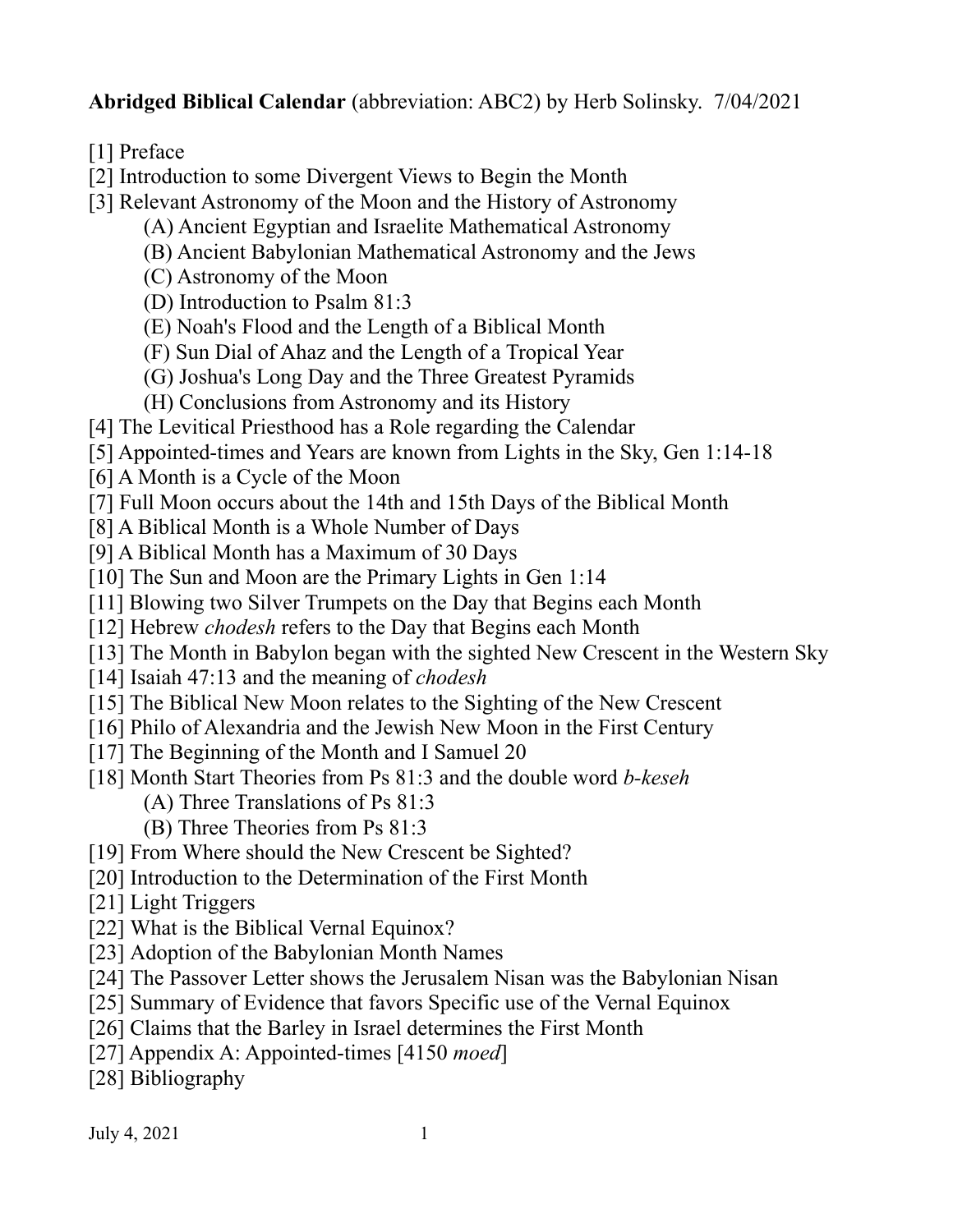# [1] Preface

The contents of this document are an abridgment from the author's *Treatise on the Biblical Calendar*. Expansions and additional documentation are in that source. The goal in this document is to present the material in a brief understandable form for those who do not have the time to wade through the full treatise.

The Hebrew Bible, with parts of Ezra and Daniel in Aramaic, is also called the Tanak. The name "Tanak", with emphasis on the three consonants TNK, recognizes the division of this Bible into three distinct parts as preserved in Bibles printed by Jewish sources. The word "Tanak" will sometimes be used instead of the word "Scripture" or "Bible".

I will provide literal translations of many Scriptures. For some significant words I will supply the Strong's number and often provide a transliteration of the Hebrew word in its standard singular form (for non-verbs) or its standard form (for verbs). Sometimes I will put the Strong's number and the transliteration in square brackets immediately after the English word. When documentation is supplied, the reader should consult the alphabetical bibliography at the end.

[2] Introduction to some Divergent Views to Begin the Month

Since I began examining the biblical calendar and its history in 1967, I have encountered many divergent beliefs concerning the time that the biblical month starts, yet all proponents of these views claim that their primary source for their conclusions is the Tanak. Some of these divergent beliefs for when a biblical month starts are:

(1) The sighting of the new crescent in the western sky near sunset.

(2) The lack of sighting of the old crescent in the eastern sky near sunrise about 24 hours after a thin crescent was sighted there. This lack of sighting begins the new month according to this view. This is the ancient Egyptian method for beginning the lunar month.

(3) The full moon begins the month.

(4) Considering the 15th day of the month to be the day of the full moon, count backwards to the first day of the month.

(5) The astronomical new moon (also called the conjunction) begins the month.

There are variations and further details on these views. The goal of this study is to present evidence that eliminates all except one of these proposals, namely the first view.

Some of the reasons that there are such divergent views among independent thinkers are: (1) Lack of knowledge of the fine points of astronomy.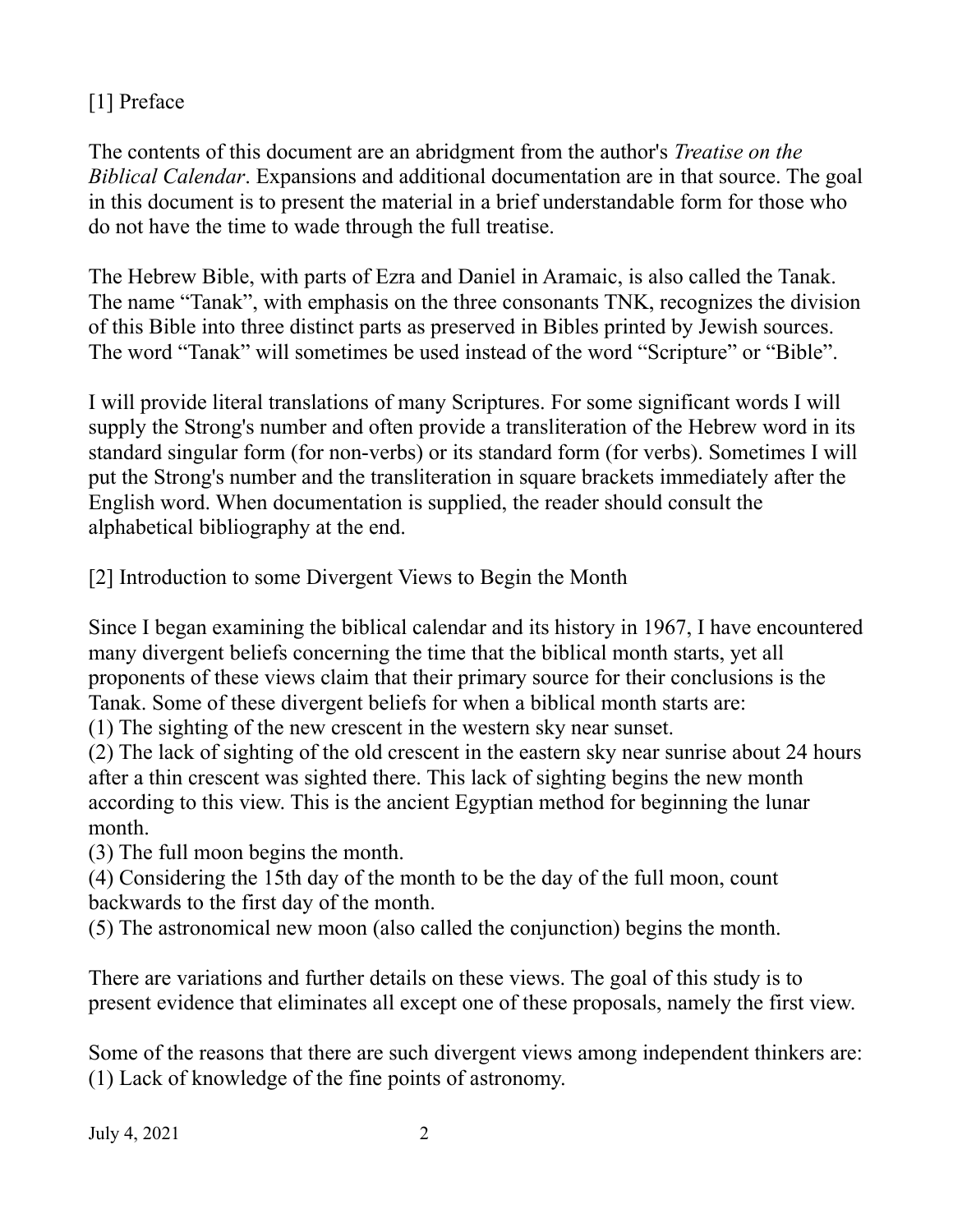(2) Lack of knowledge of the history of astronomy.

(3) Lack of knowledge of some fine points of Hebrew.

(4) Permitting analogies to biblical contexts that are not related to the calendar to weigh heavily toward one's conclusions. Misapplied analogies are a major method toward leading one astray because lack of evidence is thereby counted as if it was evidence. (5) Lack of recognition that some Scriptures are ambiguous and the insistence that one interpretation of the ambiguous Scripture is correct, and subsequently forcing other views to conform to the beginning ambiguous Scripture. Caution must be used to avoid this pitfall.

[3] Relevant Astronomy of the Moon and the History of Astronomy

(A) Ancient Egyptian and Israelite Mathematical Astronomy

The Tanak gives no hint of advanced mathematical astronomy from the days of Moses. Ancient Hebrew lacks any hint that the Israelites had a positional numbering system based on powers of 10 with a zero, or instead, using a different number base than 10. Ancient records attach a unique Hebrew letter to a major rounded number such as 100, 500, 1000, etc., instead of indicating a positional numbering system. This necessitates great difficulty in performing large computations, especially in division and the general use of fractions. The lack of a positional numbering system would pose a great handicap in developing mathematical astronomy within a society. The question about whether ancient Jews could have learned mathematical astronomy from neighboring cultures will now briefly be discussed.

The Jewish philosopher Philo of Alexandria (c. 20 BCE – c. 50 CE) came from a wealthy family and possessed an excellent secular education, but his writings reveal that he did not study mathematical astronomy. It is clear that such a subject did not have a general practical use and required too much effort for the vast majority of wealthy people to be motivated to master. Alexandria became the leading center of Greek science and mathematical astronomy after the death of Alexander the Great. While some ancient Greek books from the first century and before did have mathematical astronomy, they were not written for beginners. It was evidently expected that a very rare student that had the motivation to master this subject would need to learn it directly from an expert in mathematical astronomy rather than from a book. In the middle of the first century Pliny the Elder, who traveled and studied science extensively, and who wrote the multivolume work Natural Science that included some astronomy, failed to include anything on mathematical astronomy. It is not reasonable to think that people in Judea in the first century mastered mathematical astronomy. To do so, they would have had to become very proficient in Greek, and then study under a rare expert in Alexandria. It is difficult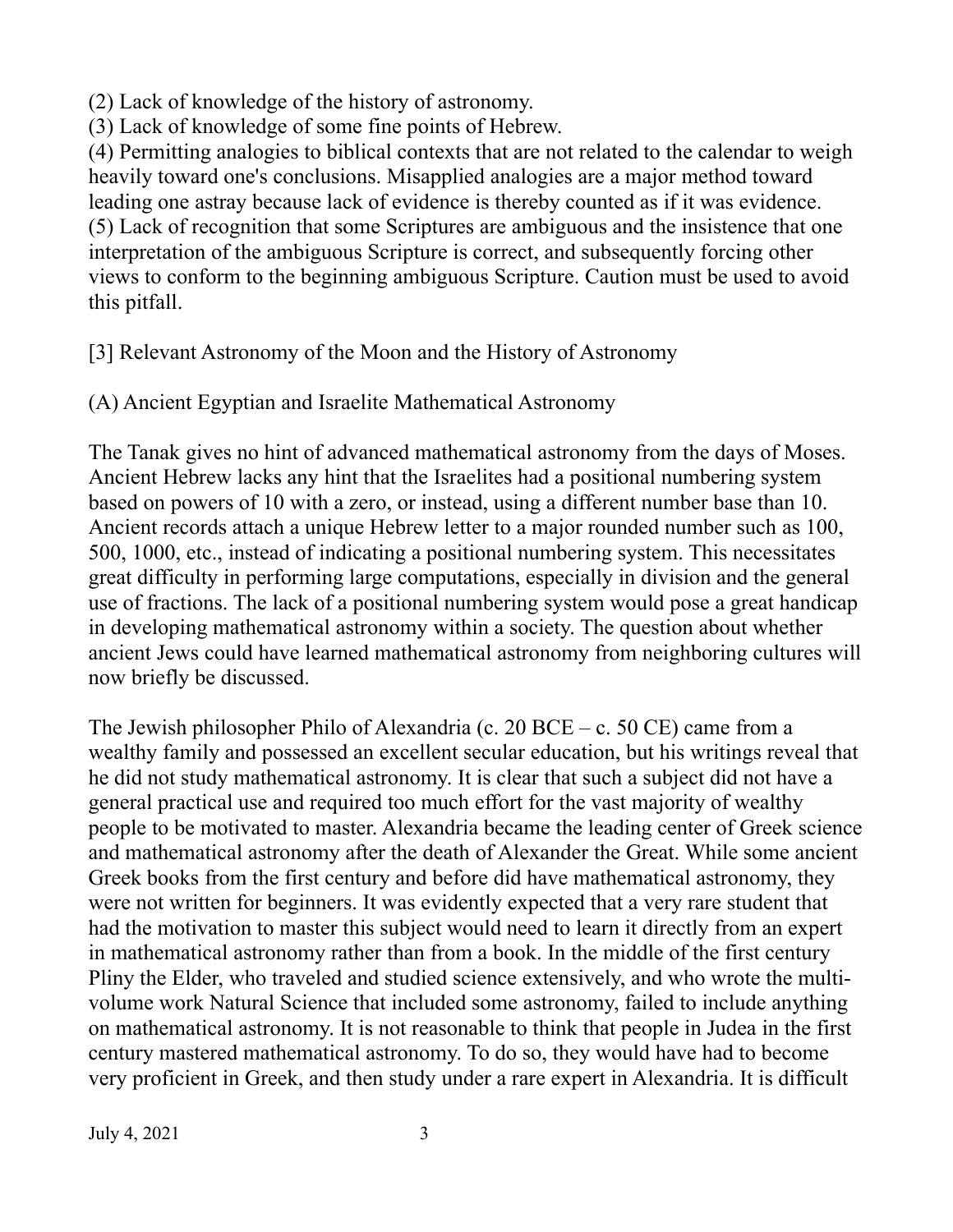to comprehend why anyone in Judea would be motivated to do this, and the expense would have been great to pay the astronomer for long-term lessons and to live near the famous Library-Museum in Alexandria.

We possess many ancient records involving astronomy from ancient Egypt before the time of Alexander the Great c. 330 BCE, but none of it involves mathematical astronomy. The ancient Egyptians before Alexander did not have a positional numbering system, yet they were able to perform computations that were slow and awkward, especially in the area of multiplication and division of fractions. This would be a great handicap for the development of mathematical astronomy. Historians of ancient Egyptian science are agreed that while they possessed great skill in building edifices using mathematics, they did *not* have the mathematical astronomy to be able to predict the time of the conjunction before the Greek scientists moved to Alexandria after 330 BCE. Greek science was transplanted to Alexandria rather than its coming from native Egyptians.

## (B) Ancient Babylonian Mathematical Astronomy and the Jews

The ancient Babylonians did develop a positional numbering system involving the base 60. It had the equivalent of a zero, and the positional use of fractions. Early mathematical texts from Babylon did not employ more than three positions with the base 60 because their applications did not require long numbers. But later from about 700 BCE onward, when they applied mathematics to astronomy, they used more positional characters and developed general methods for handling lengthy fractions. These mathematical tools were exactly what was needed for success in mathematical astronomy. They incorrectly assumed that heavenly bodies traveled in circular orbits and they did not understand the laws of motion that were developed before 1700 by Sir Isaac Newton in England. Thus they had limited success, but their achievements in mathematical astronomy were still impressive.

By about 750 BCE they were able to predict the day of lunar eclipses after having discovered the Saros eclipse cycle, which is 223 mean synodic months (18.03 years). They were first able to predict the approximate position of the planets by the sixth century BCE, and within the next two centuries they were able to do the same for the moon. It was more difficult for them to predict the day of a possible solar eclipse than a lunar eclipse because such a solar eclipse (covering of the sun) was comparatively rare and requires knowing whether the shadow of the moon will reach the earth, as well as the path of that shadow on the earth. They could not do this, but eventually, by about 360 BCE the Babylonian astrologer-astronomers who worked for the pagan temple enterprise could predict that a solar eclipse might occur on a certain day, and they could

July 4, 2021  $\frac{4}{3}$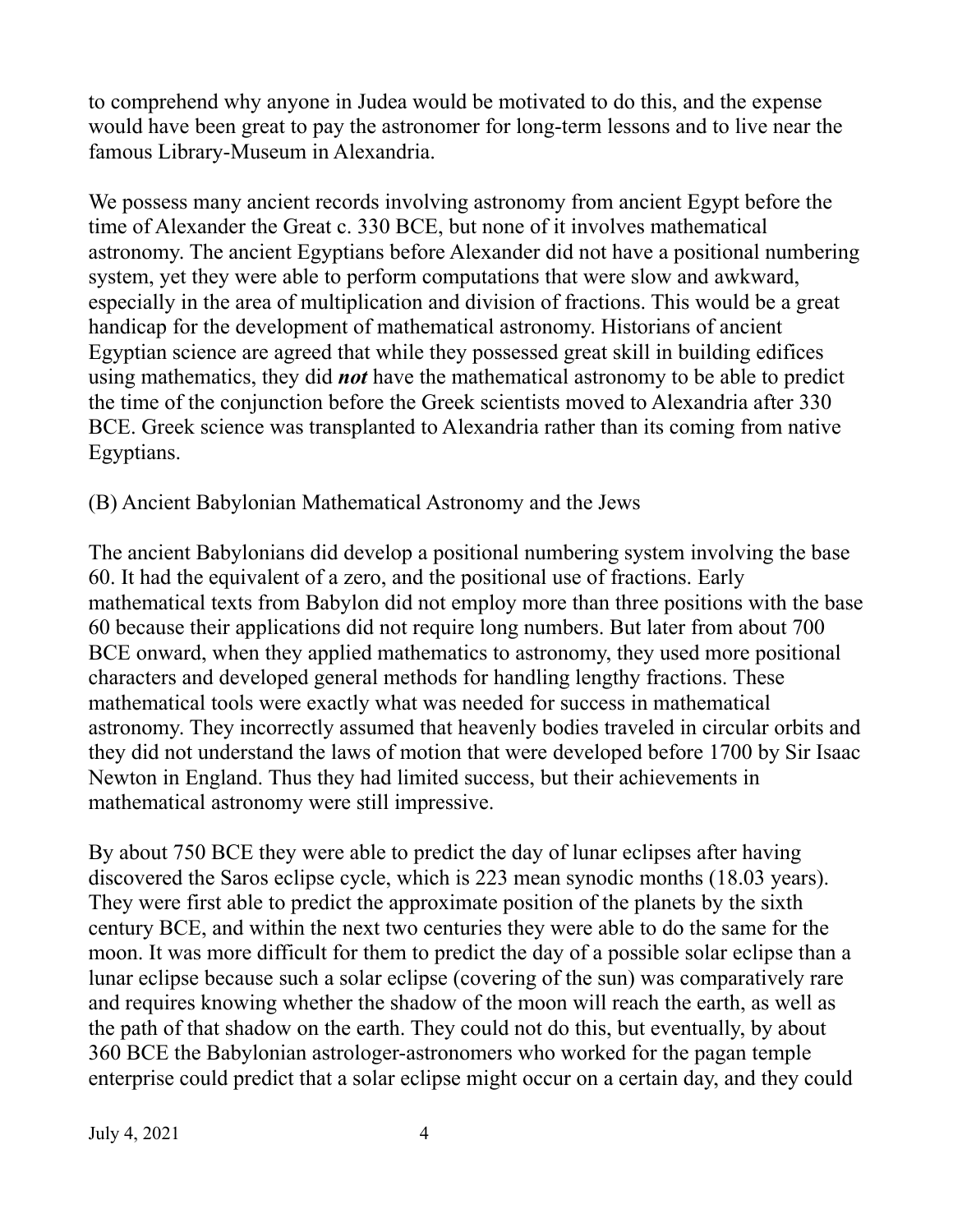even estimate its time if it would be seen. Their average accuracy in predicting the time of a solar eclipse was about three hours. Their average accuracy in predicting the time of a lunar eclipse was about one hour.

The reason for this difference in accuracy lies in the fact that the orbit of the moon around the earth is an ellipse rather than a circle, and the earth does not lie in the center of the ellipse. The moon travels faster around the earth when it is closer to the earth, so that the time from conjunction to full moon typically differs considerably from the remaining time from full moon to conjunction. Thus full moon does *not* typically divide the time from conjunction to conjunction exactly in half. Hence there is a lack of symmetry in the time pattern from full moon to full moon compared to the time pattern from conjunction to conjunction. All solar eclipses must occur during a conjunction, but the vast majority of conjunctions will not result in a solar eclipse in any one geographical part of the earth. The Babylonians were very interested in attempted predictions of solar eclipses, but they did not have any special interest in predicting ordinary conjunctions because that had no practical value for them.

Predicting eclipses did have a very practical use for the Babylonian temple astrologerastronomers. It gave them great stature in the eyes of the king and the public, and it gave their claims of being able to predict the future credibility. Thus the king would be motivated to support them with contributions and pay for their predictions. For this reason these temple scholars kept their science of mathematical astronomy a secret unto themselves. To enhance this secrecy, they wrote their works in the cuneiform script, in the Akkadian language, which had become a dead language except to these temple sscholars and a very few other scholars in Babylon. Aramaic had become the common language of the people. When the House of Judah was taken captive by Nebuchadnezzar from 605 to 586 BCE, the common language there was Aramaic. Jewish scholars in captivity in Babylon as well as after their release into general society in Babylon had no access to the secret mathematical astronomy of the pagan priests that was written in cuneiform script, with its roughly 500 different symbols. In 538 BCE Cyrus the Great of Persia conquered Babylon, and the mathematical astronomy of the Babylonian priests continued as before, along with the use of the Babylonian calendar.

When Alexander the Great conquered the Persian Empire in 331 BCE, he forced the Babylonian temple astrologer-astronomers to reveal their methods to the Greek mathematicians, and thus their advanced methods were passed to the leading Greek scholars. These Greek scholars transformed the Babylonian methods into their own methods of circular geometry, which the Babylonian priests did not use. This transfer of mathematical astronomy occurred soon after 330 BCE, and from that time onward the leading Greek mathematicians could also predict eclipses with the same accuracy in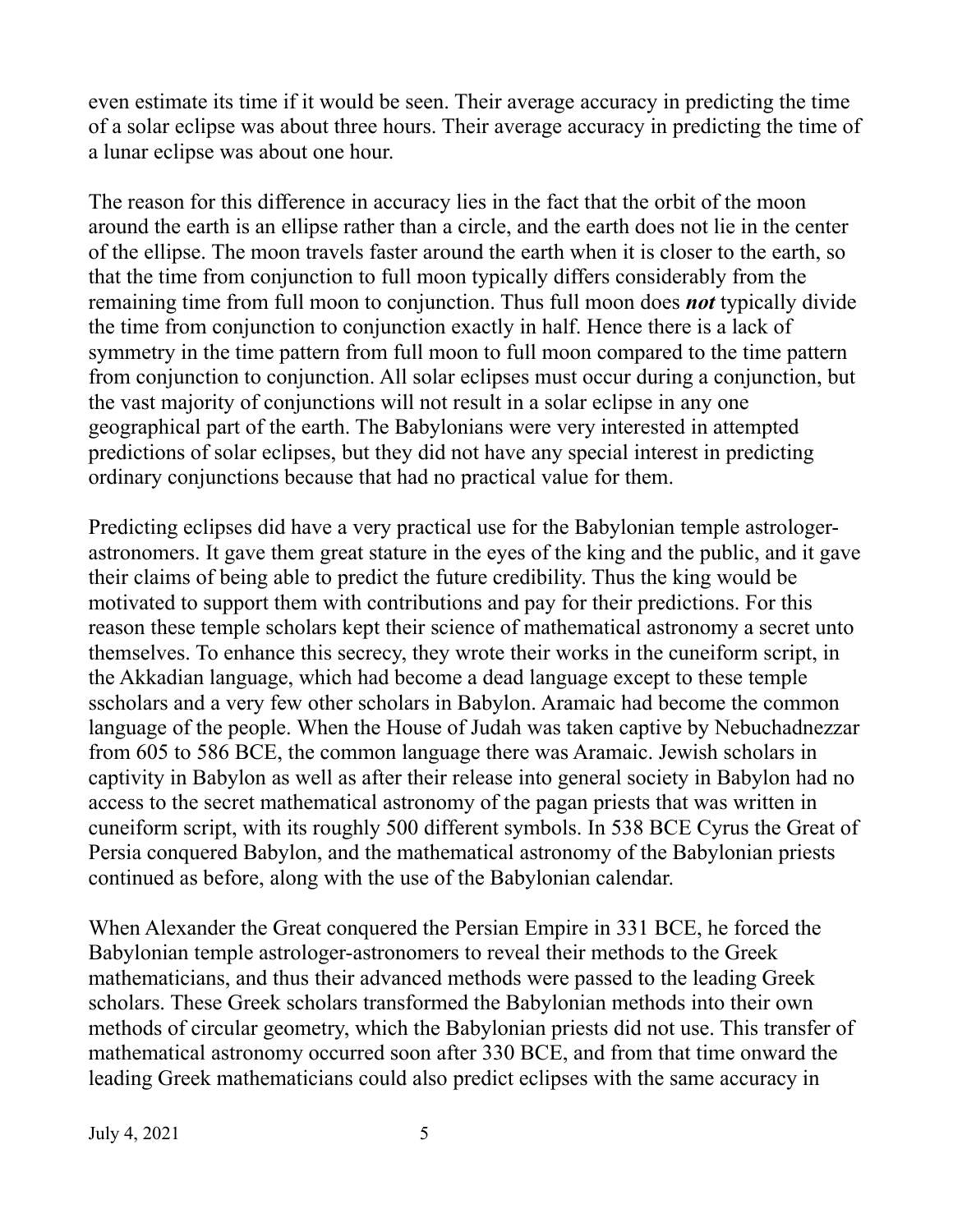time. Moreover, the Greek geometric methods made it natural for them to approximate the time of conjunction with about the same degree of accuracy as the Babylonians predicted solar eclipses, that is, with an accuracy that averaged about three hours.

There is no reason to imagine that the pagan priests of Babylon would have shared their secret knowledge of mathematical astronomy with the Jews because they wanted to keep the prestige and profits from astrology to themselves. The complex cuneiform script in the dead Akkadian language was foreign to the Jews, and the Babylonian priests were hostile to the religion of the Jews. Indeed the prophet Daniel wrote of the hostility of the pagan priests toward him.

The basic conclusion is that the Jews did not have any good opportunity to learn advanced mathematical astronomy before the Temple was destroyed in 70 CE. Only Jews who lived in Alexandria would have been in the proper place of skilled Greeks. Jews who lived in Judea did not have the appropriate depth of knowledge of the Greek language to grasp the advanced learning that would have been required. At the time of Moses there was no advanced mathematical astronomy available for approximately predicting the time of the conjunction. The concept that the biblical month began with a rule that involved the advance prediction of the conjunction does not agree with the history of mathematical astronomy. Moses lived about 1000 years before the Babylonians were able to approximate the time of the conjunction.

## (C) Astronomy of the Moon

Sir Isaac Newton was the first one to prove that all heavenly bodies that orbit other heavenly bodies (far away from significant interference by other heavenly bodies) travel in the path of an ellipse rather than a circle. Thus the earth's orbit around the sun is an ellipse, and the sun is not in the center of the ellipse. Also, the moon's orbit around the earth is an ellipse, and the earth is not in the center of the ellipse.

Because of the elliptical orbit of the moon, the day of the conjunction cannot be known from the day of the full moon. When Richard A. Parker was a professor at the University of Chicago, he wrote the following on the bottom of page 6 of Parker 1950: "The necessary time for full moon varies from 13.73 to 15.80 days after conjunction." This is a swing of 2.07 days, which is about 49 hours 41 minutes. This shows that the conjunction (i. e., astronomical new moon) is not exactly opposite the full moon in length of time.

If one considers counting days beginning with the sundown-to-sundown day on which the conjunction occurs, then the full moon occurs from the 14th to the 17th day of the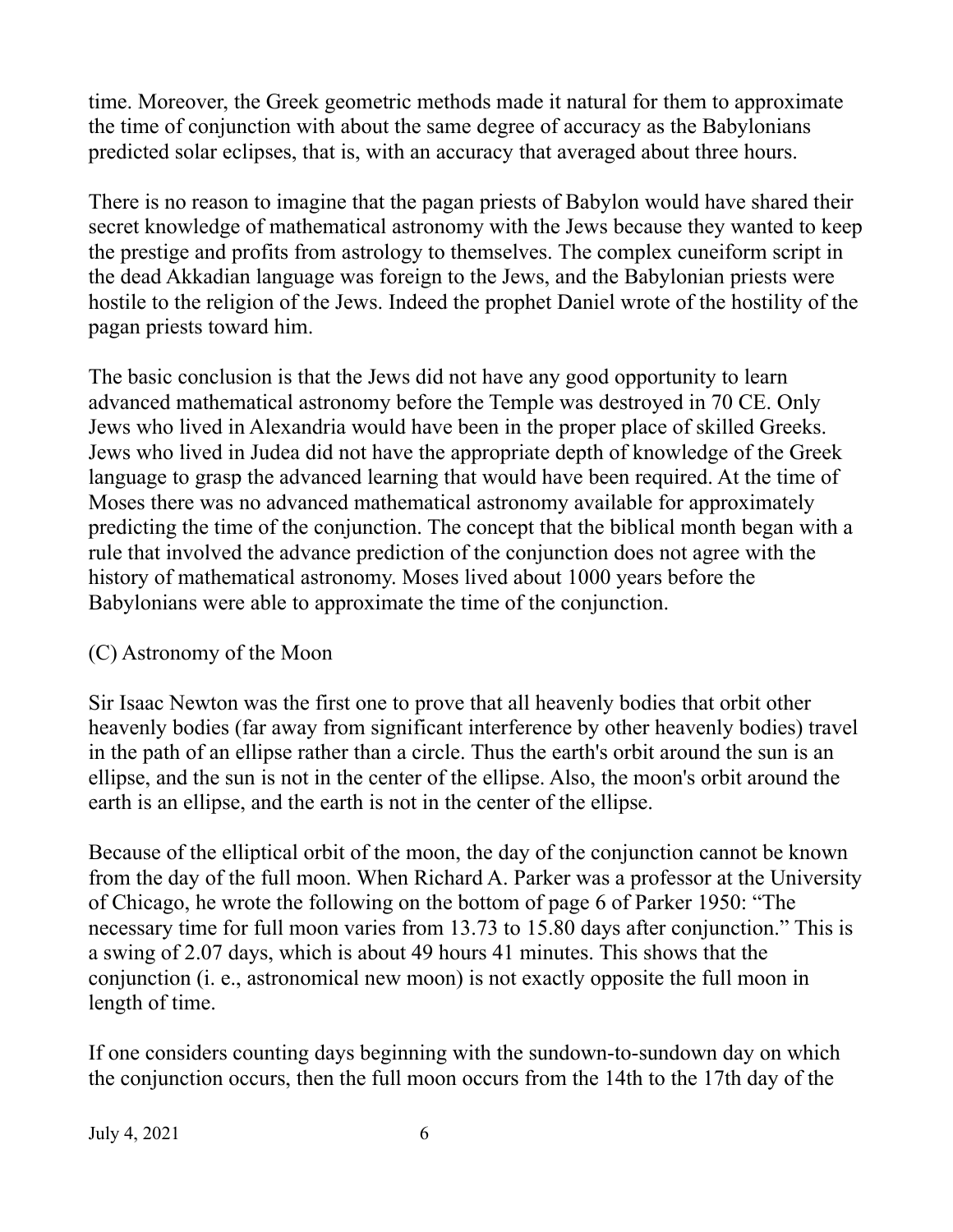count. The 17th is very rare.

If one considers counting days beginning with the sundown-to-sundown day that begins with the sighting of the new crescent in the western sky, then the full moon occurs from the 12th to the 16th day of the count. The 16th is very rare. Typically the full moon occurs on the 13th, 14th, or 15th day of the count.

(D) Introduction to Psalm 81:3

These facts bring to the mind of many people the following Scripture, which is here literally translated in the Hebrew word order.

Ps 81:3, "Blow at [the] new-moon [2320 *chodesh*] [the] shofar, [also blow it] at [the] full-moon [3677 *keseh*] on [the] day of our feast."

Later the Hebrew words *chodesh* and *keseh* will be discussed further, but this verse is so relevant to the present fact of astronomy that it will not wait. Since the feast, whether the first day of the Feast of Booths or the first day of the Feast of Unleavened Bread, begins on the 15th day of the month, this verse certainly indicates that the 15th day of the month is the full-moon. (Certainly there are divergent views on how to translate this verse, and that will be discussed later.) To harmonize this with astronomy, I would conclude that the Hebrew word *keseh* indicates general roundness of the moon, but not perfect roundness, i. e., not necessarily the day of the perfect full-moon.

This is corroborated by the first century Jewish philosopher Philo of Alexandria who wrote in one place that the full moon occurs on the 14th day of the month, and in another place that the full moon occurs on the 15th day of the month. Instead of imagining that he was contradicting himself, it is best to understand that to Philo the full moon was not the exact full moon, but the approximately round moon.

This is further corroborated by the translation of the Tanak into the Syriac Peshitta, where the Syriac word in this verse is also *keseh*, and other examples of *keseh* in the Peshitta show that it means near the middle of the month, but not necessarily precisely the middle of the month, so that it is not forced to indicate perfect roundness of the moon. The Syriac language is an offshoot of first century Aramaic, which has much in common with Hebrew. Thus *keseh* is a cognate word in Syriac and Hebrew.

(E) Noah's Flood and the Length of a Biblical Month

This is also an appropriate place to bring up a question raised by Noah's flood

July 4, 2021  $\frac{7}{7}$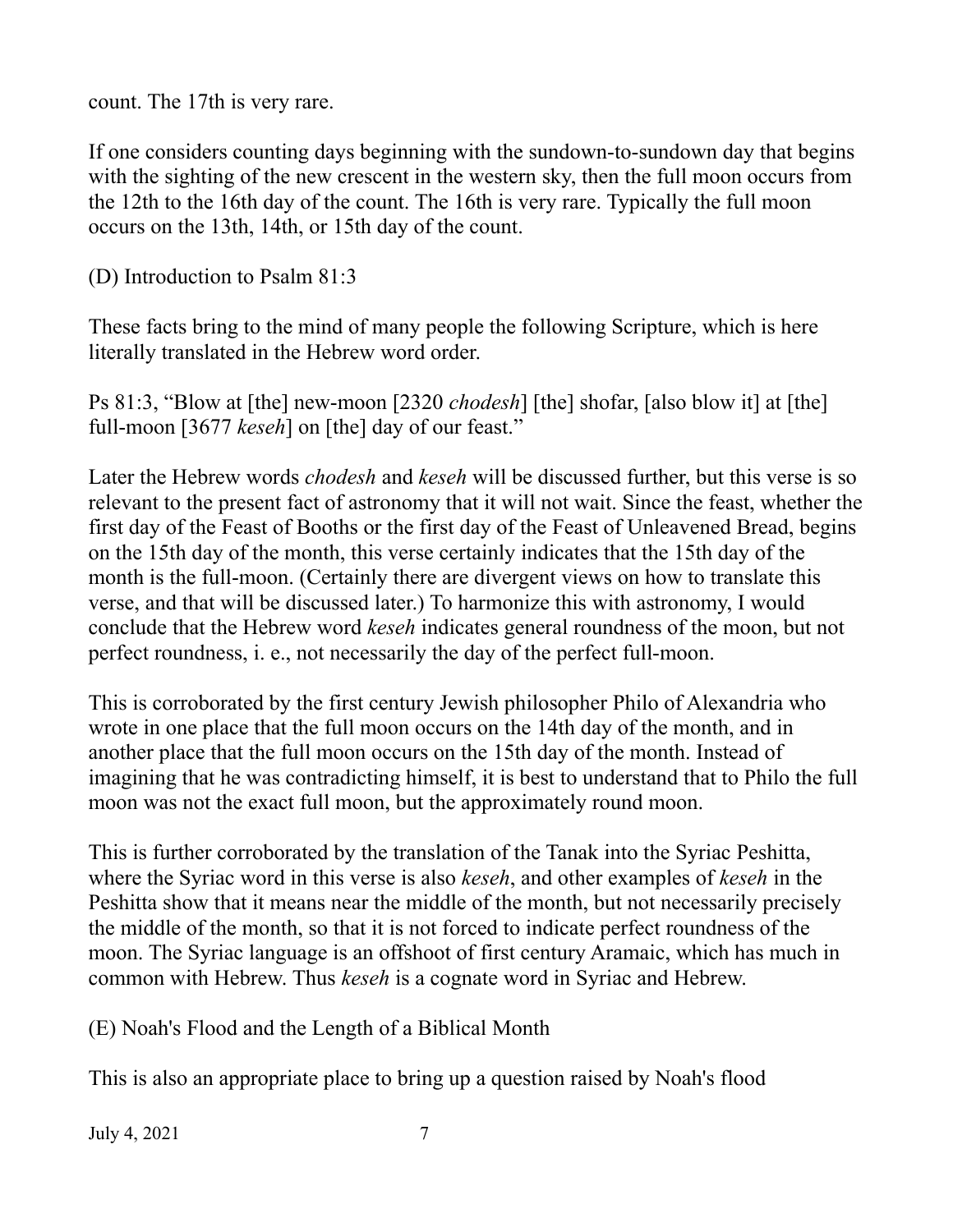concerning the length of a biblical month. Gen 7:11 mentions that the flood began on the 17th day of the second month. In Gen 8:3-4 the wording seems to imply that 150 days passed until the 17th day of the seventh month. Here five months total 150 days, which divides out to 30 days per month. Some people have claimed from this data that during the time of Noah all months had 30 days and the astronomy of the moon around the earth was different from what it became. The Tanak does *not* say that *all* months during the life of Noah had 30 days! This is an interpretation of the little information that is supplied.

Another possible interpretation is quite simple. This may be explained by realizing that with so much water covering the earth, there would be thick clouds (with much rain at the beginning), so that when the month would normally begin, no moon could be seen to mark its beginning for five consecutive months. Therefore, the maximum length of the month, namely 30 days, would be forced. The length of a month was not declared by the sound of words from heaven, but was based on the lights in the heavens (Gen 1:14-18 to be discussed later). Lights are perceived or obscured according to human eyes that observe. At this point the reader is not expected to be convinced because the logical groundwork for the deduction has not yet been presented. Here astronomy is being discussed, and a few biblical ideas are being introduced because of its relevance to astronomy.

## (F) Sun Dial of Ahaz and the Length of a Tropical Year

There is another miracle associated with "the shadow of the sun dial of Ahaz going back 10 degrees" in II Ki 20:11 and Isa 38:8. No one knows any details about this sun dial or the meaning of the 10 degrees. The context associates this with the time of Sennacherib, king of Assyria, in II Ki 19:35-37; 20:6; Isa 38:6. The 14th year of Sennacherib is mentioned in both II Ki 18:13 and Isa 36:1, and secular history along with biblical reference works date this to 701 BCE. However, archaeological evidence from Babylonian cuneiform inscriptions of astronomical eclipses and other events perfectly agree with computer calculations going backwards to 747 BCE, which verify the unchanging continuation of the orbits of the heavenly bodies back to that time. This proves that the miraculous event associated with "the shadow of the sun dial of Ahaz going back 10 degrees" was a miracle as perceived by people concerning the miraculous placement of light and shadow. Although a literal translation of Isa 38:8 appears to say that the sun itself moved back 10 degrees, the context is discussing the shadow of the sun moving 10 degrees rather than the sun itself. Hence "the shadow of" should be added in italics in order to read, "So [*the shadow of*] the sun returned 10 degrees" in verse Isa 38:8.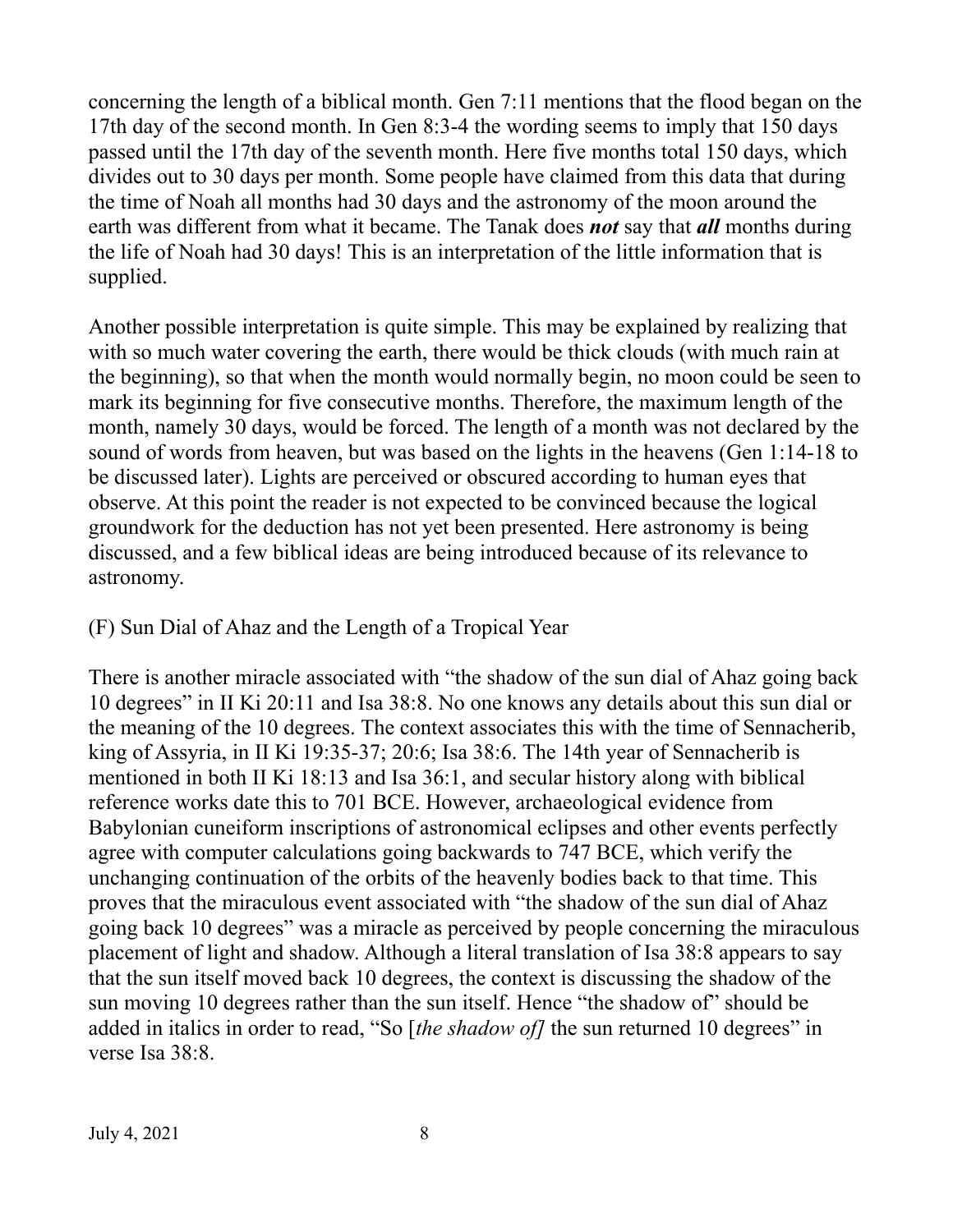Some people have speculated that at some time before this event there were 360 days from one vernal equinox to the next vernal equinox, i. e., that the tropical year was exactly 360 days. There is *no* historical evidence upon which to base such a speculation. It is known that in ancient Mesopotamian history there was a desire to keep the payment of wages very simple to compute, and to always pay the same wage per day at longer intervals of time for payment. Using an *administrative* calendar to simplify payments, it was convenient to use 12 fictional months of 30 days each. Nowhere in ancient records is there evidence that such an administrative calendar exactly spanned the time from one vernal equinox to the next one. Some untrained popular writers have made declarative statements about this without cautioning the reader that this is an assumption without evidence.

#### (G) Joshua's Long Day and the Three Greatest Pyramids

People have conjectured that astronomy became altered during "Joshua's long day" (see Josh 10:12-13). The earth rotates on its axis to produce the visual effect of the sun moving around the earth. But the sun does not actually move around the earth. When Joshua requested that the sun stand still, this was according to Joshua's perception that the sun actually moved rather than the earth rotating. In this miracle, according to the literal Hebrew wording, both the sun and the moon appeared to stop moving according to human perception, so that light would be provided for the battle. The Bible is not clear how this miracle came to pass. This may have been a miracle of light perception or light movement rather than a temporary cessation of the rotation of the earth and a temporary cessation of the movement of the moon around the earth, or some other alteration of orbits involving the sun, earth, and moon. An astronomical alteration would have required a combination of many miracles including the prevention of massive ocean floods upon many shores as well as the falling of buildings and the imbalance in standing living creatures during the massive change in bodily momentum as the earth's rotation would have been affected. It is far more plausible that the miracle involved human perception of light rather than an alteration in the relative position of the heavenly bodies. In any case, a literal reading of Joshua's request does not take into account the reality of what happens astronomically, namely, that the earth rotates instead of the sun moving around the earth.

There are great historical monuments, namely the three greatest pyramids, that bear witness to the unchanging orbit of the earth around the sun with the earth's axis remaining very stable. These pyramids are carefully aligned with one wall exactly along the east-west line, showing the day of the equinoxes. These pyramids were built long before the time of Moses and Joshua's long day. Radiocarbon dating of wood in these pyramids approximates the time of Noah's flood. This is powerful evidence that the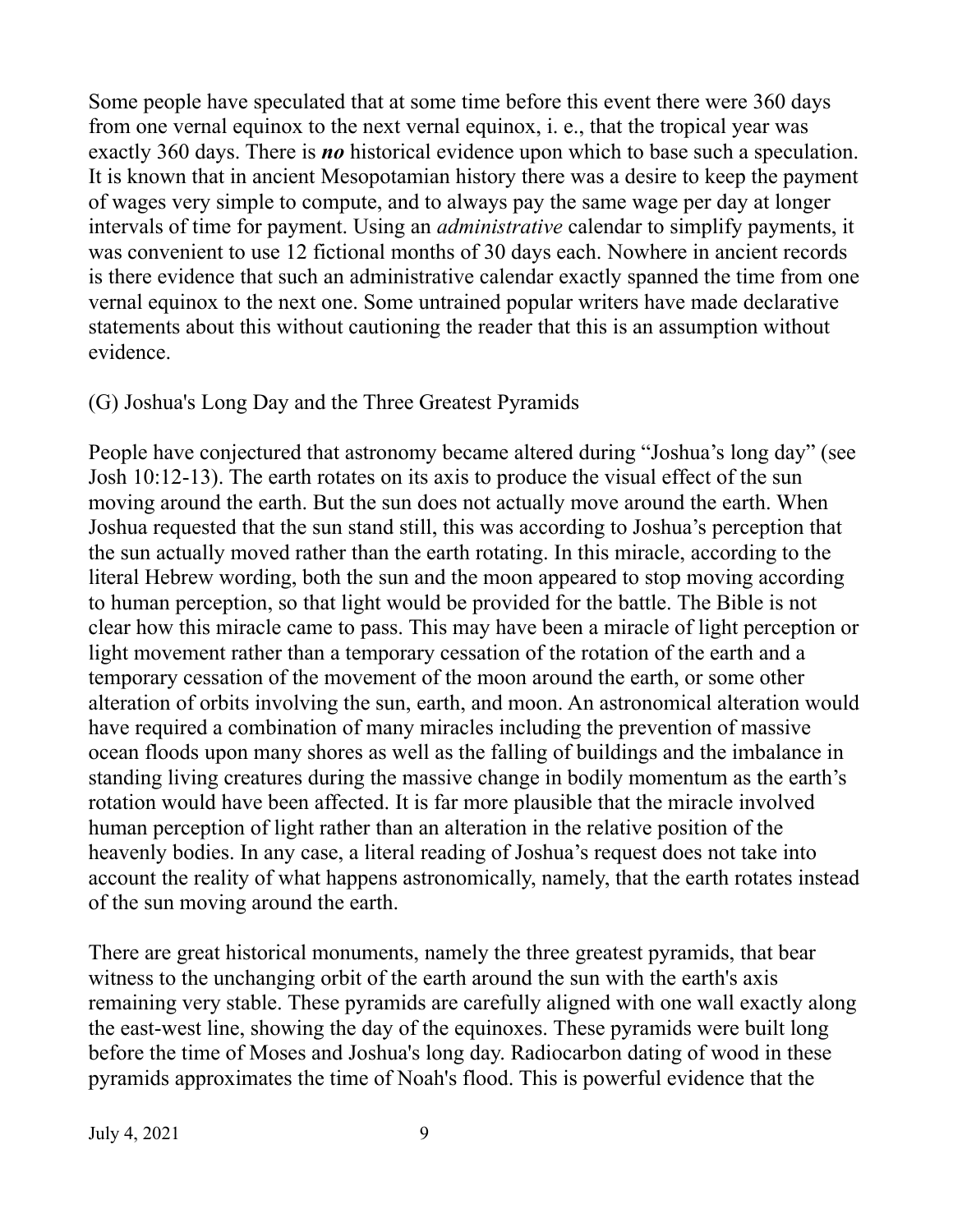astronomy of the sun relative to the earth did not change since the time that these pyramids were built. This is strong evidence that the length of the tropical year has remained stable since that time, except for the slight slowing of the rotation of the earth primarily due to the moon's tug on the earth's ocean bottoms.

When all of the above considerations are carefully pondered, the hard (non-speculative) evidence is that from the time of Noah until today the modern facts of the astronomy of the sun-earth-moon system prevail as true. I do believe that Noah's flood was a worldwide event as described in the Tanak.

(H) Conclusions from Astronomy and its History

Here are some conclusions from astronomy and its history.

(1) The variation in the orbit of the moon around the earth causes the time of the exact full moon to frequently *not* be close to half the time from conjunction to conjunction.

(2) Psalm 81:3 does *not* require that the exact full moon always fall on the 15th day of the month.

(3) The first day of the biblical month *cannot* be determined from knowing the day of the exact full moon.

(4) Without making unsubstantiated assumptions, there is *no* solid evidence that during the life of Noah all biblical months had 30 days.

(5) Without making unsubstantiated assumptions, there is *no* solid evidence that before Joshua's long day the tropical year had 360 days.

(6) Evidence from the three greatest pyramids indicates that modern astronomy of the sun-earth-moon system *applies* from the time of Noah until today.

(7) In the region of Mesopotamia and the eastern Mediterranean, the ability of humankind to approximate the time of the conjunction began c. 360 BCE by the Babylonians.

(8) Babylonian priestly knowledge of the conjunction passed to the Greek specialists c. 330 BCE.

(9) Historical evidence indicates that the Jews did *not* acquire the ability to approximate the time of the conjunction before the Temple was destroyed in 70.

(10) From the viewpoint of known history, the biblical month could *not* have begun with the conjunction because people at the time of Moses did *not* know how to approximate this time.

Here are some other significant facts of astronomy.

The maximum duration of a solar eclipse is less than 8 minutes.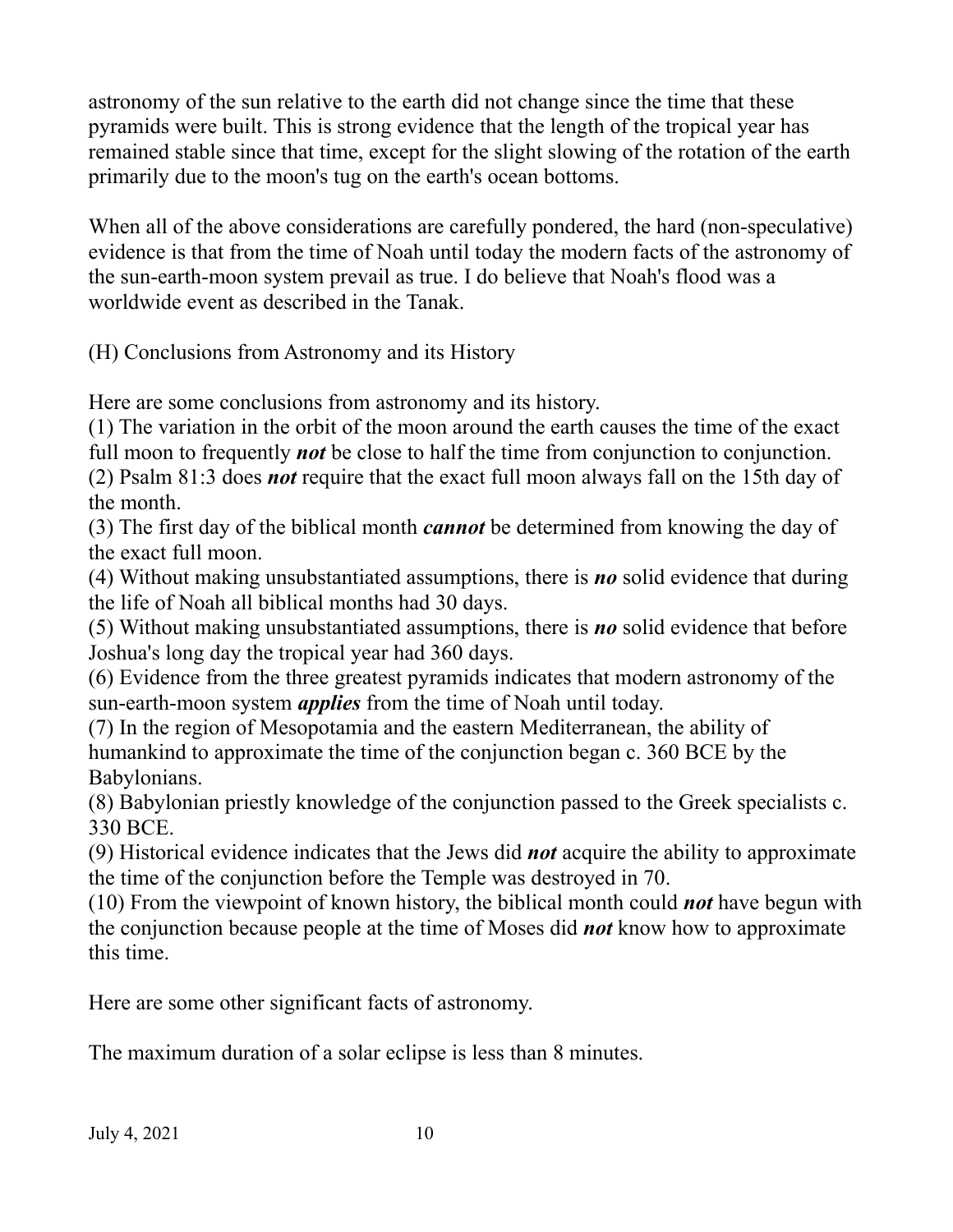During perfectly clear weather there are from one to three nights around the time of the conjunction when the moon cannot be seen at all.

[4] The Levitical Priesthood has a Role regarding the Calendar

According to the law of Moses certain activities related to the calendar are required to be performed by the Levitical priesthood. Specifically, at the beginning of each month, in the context of Num 10:1-10, notice the following activity of the priesthood.

Num 10:8, "And Aaron's sons, the priests, shall blow with [the two silver] trumpets." Num 10:10, "And on [the] day of your gladness, and on your appointed-times [4150 *moed*], and on the beginnings of your months [2320 *chodesh*], you shall blow with [the two silver] trumpets over your burnt offerings and over [the] sacrifices of your peace offerings, and they shall be to you for a memorial before your Almighty; I am YHWH your Almighty."

A partial summary of this requirement from the law of Moses is that two priests (from Aaron and his seed) were to blow two trumpets on the first day of each month, thus giving the priests a role of significance in regard to the start of the calendrical unit of time called a month [2320 *chodesh*].

Consider the key wording by which Aaron and his sons become a priest. Ex 29:7, "And you [Moses] shall take the anointing oil and pour [it] upon his [Aaron's] head and you shall anoint him."

Ex 29:8, "And you shall bring his sons and clothe them [with] coats."

Ex 29:9, "And you shall gird them [with] sashes, Aaron and his sons, and you shall bind turbans on them. And [the] priesthood shall be for them for an everlasting statute, and [in this manner] you shall fill [the] hand of Aaron and [the] hand of his sons."

The *hand* is a symbol of power and authority. When verse nine literally states "fill the hand", it means "to bestow authority upon". Some translations simply have "consecrate", which loses some of the punch.

Ex 40:15, "And you shall anoint them [Aaron's sons] as you anointed their father that they may be priests to Me. And this shall be so that their anointing shall be to them for an everlasting priesthood for their generations."

Simply summarized, the males in lineage through Aaron shall have authority bestowed upon them as priests through a ceremony using the anointing oil upon their head. The direct Scriptures are Ex 28:41; 29:7-9; 30:30; 40:13-15.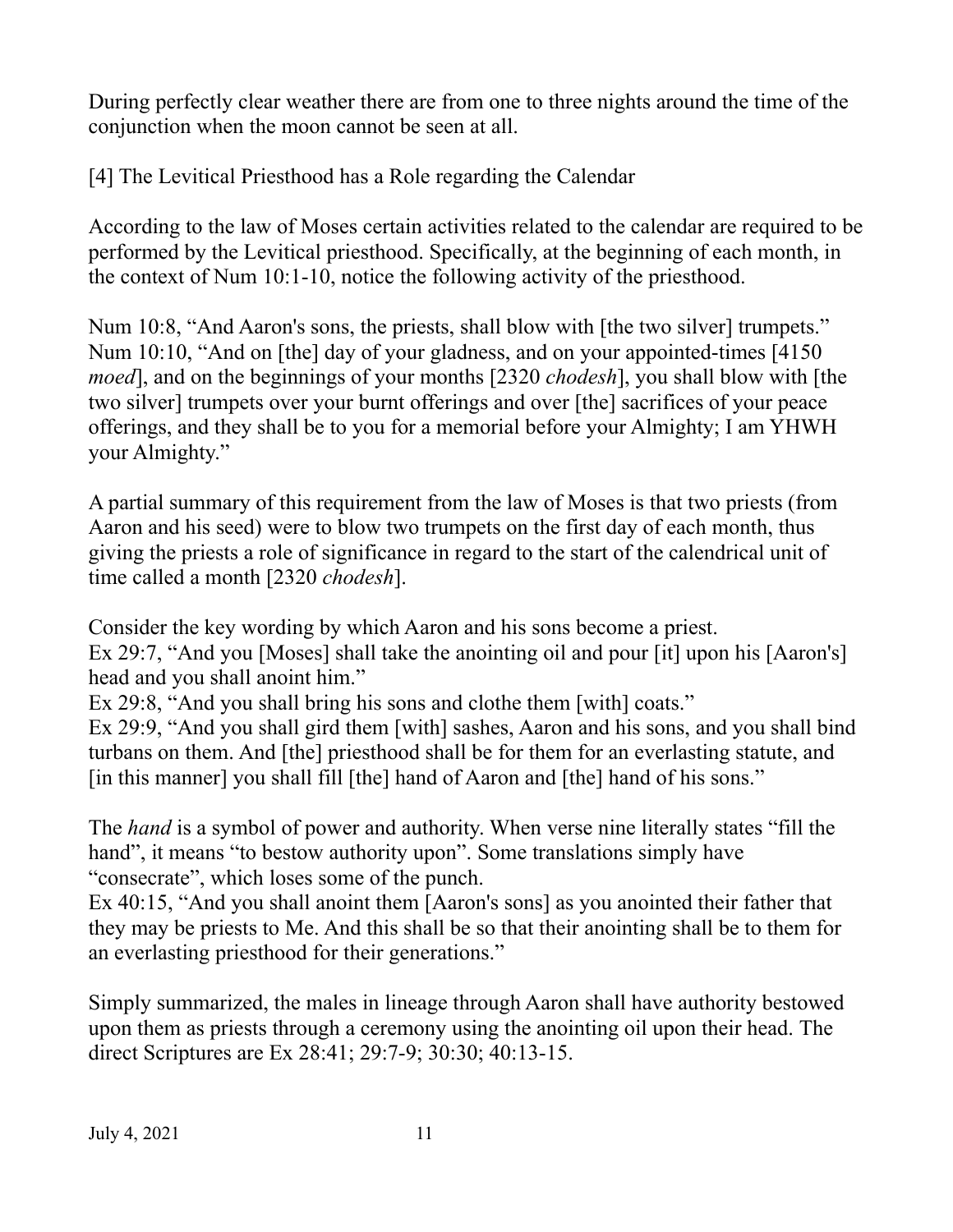Num 3:10, "And you shall appoint Aaron and his sons that they shall keep their priesthood. And the layman/outsider [2114 *zar*] who comes near shall be put to death."

Num 18:6, "And I, behold, I have taken your  $[=$  Aaron and his sons] brethren the Levites from among [the] children of Israel; [they are] a gift to you [= Aaron and his sons] given to YHWH, to attend to [the] service of [the] tent of meeting." Num 18:7, "And you [= Aaron] and your sons with you shall keep your priesthood for everything pertaining to the altar and for that behind [the] veil, and you shall serve. I give your priesthood [to you as] a service of gift. And the layman/outsider [2114 *zar*] who comes near shall be put to death."

Here a non-Aaronite is referred to as a layman/outsider [2114 *zar*], and if such a person attempts to come near (get close, meddle, or interfere), death shall be the punishment.

Num 3:10; 18:7 show punishment by death for violating the domain of the Aaronic Priesthood. An example of this punishment by death is seen in II Sam 6:1-8; I Chr 13:7- 11. If some item, such as the two silver trumpets in Num 10:1-10, has a holy use for the priests alone, then anyone having the fear of the Almighty should refrain from meddling with it. To do so is a usurpation of authority.

Lev 10:8, "And YHWH spoke to Aaron saying,"

Lev 10:9, "you shall not drink wine or strong drink, you nor your sons with you when you go into [the] tent of meeting so that you shall not die; [it shall be] an everlasting statute for your generations"

Lev 10:10, "so that you may distinguish between the holy and between the common, and between the the unclean and between the clean,"

Lev 10:11, "so that you  $F$  = the Aaronic priesthood may teach  $F$  [the] children of Israel all the statutes which YHWH has spoken to them by [the] hand of Moses."

Deut 24:8, "Take heed in an outbreak of leprosy, that you carefully observe and do according to all that the priests, the Levites, shall teach you as I commanded them, so you shall be careful to do."

Jer 18:18, "... for the law shall not perish from the priest, or advice from the wise, or a word from a prophet."

Mal 2:7, "For [the] lips of a priest should keep knowledge, and [people] should seek [the] law from his mouth, for he [is the] messenger of YHWH of hosts."

Despite the above wording that shows the general summarized impression that the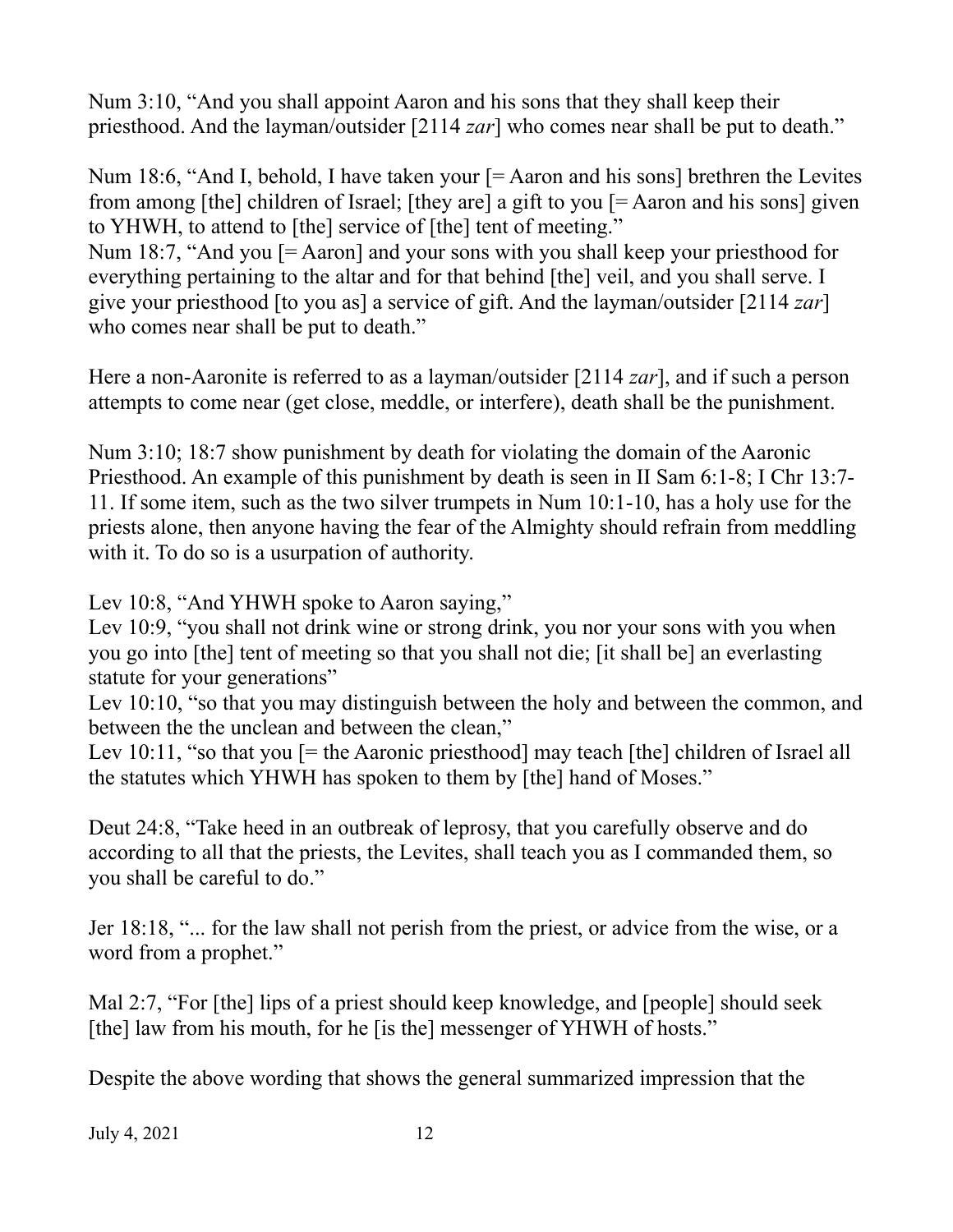priesthood was expected to teach the people the law of Moses, this function was not exclusive to the priesthood alone, as can be seen from the Torah next.

Deut 31:9, "And Moses wrote this law and he gave [it] to the priests, [the] sons of Levi who bore [the] ark of [the] covenant of YHWH, and to all [the] elders of Israel." Deut 31:10, "And Moses commanded them [= priests, Levites, and elders] saying, at [the] end of [every] seven years, at [the] appointed-time of the year of release at the feast of tabernacles"

Deut 31:11, "when all Israel comes to appear before YHWH your Almighty in [the] place that He shall choose, you shall read this law in the presence of all Israel in their ears."

Thus the reading of the law every seventh year could be from the mouth of the priests, the Levites, and the elders, although the primary teachers of the law were shown above to be the priests.

Lev 21:10 begins with the Hebrew *v-ha-cohan ha-gadol*, which literally means "and the priest the great", which is commonly translated "the high priest". The Hebrew word *gadol* means "great" and it shows greatness in authority. The authority of the high priest is seen in Lev 21:10, "And the high priest among his brothers on whose head the anointing oil was poured, and [hence] whose hand was filled to put on the garments, shall not uncover his head nor tear his garments".

Ps 133 shows Calendrical Unity via the Authority of the Aaronic Priesthood

Ps 133:1, "A song of the upward-steps, by David, Behold how good and how pleasant [is the] dwelling of brothers, yes-indeed in-unity."

Ps 133:2, "[It is] like the good oil upon the head, descending upon the beard, Aaron's beard, descending upon the edge of his garments."

Ps 133:3, "Like the dew of Hermon descending upon the mountains of Zion, because there YHWH commanded the blessing of life forever."

Verse 2 mentions Aaron, the first high priest, who thus represents the Aaronic priesthood (Levitical priesthood). Anointing with oil upon the head bestows authority on the priest (Ex 28:41; 29:7-9; 30:30; 40:13-15). This is saying that dwelling in unity is like the oil of authority upon the Levitical priesthood, because unity can only come about if the priesthood properly teaches the law (Lev 10:8, 11; Mal 2:7) and signals the beginning of each month through their blowing of the two silver trumpets (Num 10:1-2, 8-10). Only then can there be spiritual unity, and with individual spiritual growth, the ideal outcome of this will be the blessing of eternal life (note Ps 133:3). The appointed-times, the days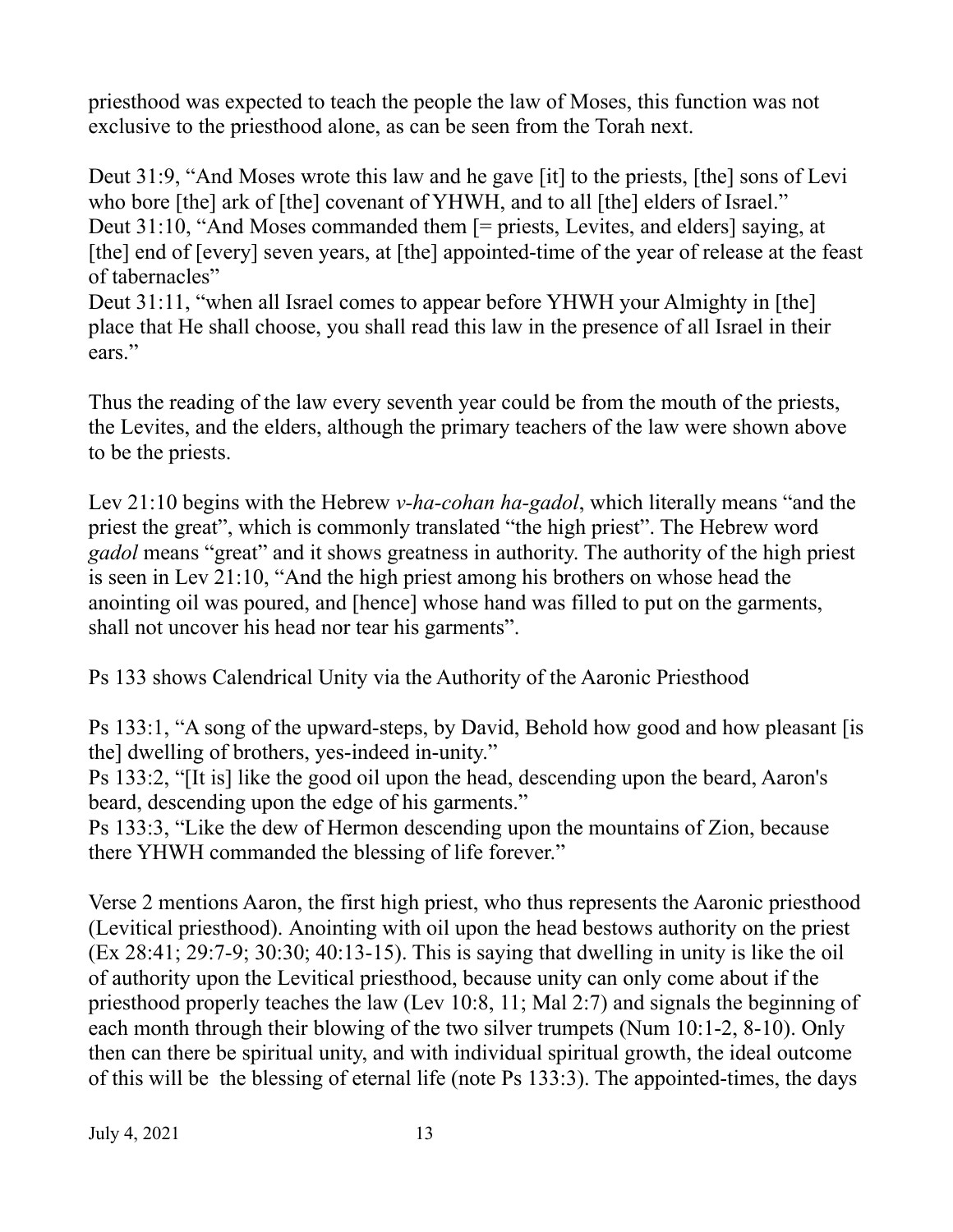of holy convocation, were indirectly announced by this priesthood at the beginning of the first and seventh months. This was a means of promoting unity in collective worship and unity of the days of holy convocation. There could be no opposing opinions and disunity concerning the day of the beginning of a month because of the authority of the high priest to achieve unity. This priesthood that was used to achieve unity was only given residence within Israel (Num 35:2-8).

To speak of pleasantness in unity, as seen in verse 1, implies a mental peace that can only come by willing agreement with the decision of the priesthood (Ps 133:1-2). If knowledge to achieve spiritual unity is attained, it should produce uniformity in recognizing the days of holy convocation, the appointed-times.

Through the symbol of oil, Ps 133 shows calendrical unity through the authority of the Aaronic Priesthood. Verse 1 shows that this unity is good and pleasant. stated above, this Mishnaic concept is contradicted by Ps 133.

**Positive evidence that calendrical unity was only to be achieved through the authority of the Aaronic priesthood does exist in Ps 133. In that psalm the unity of the brethren was to be achieved through the anointing oil upon Aaron's beard, which symbolizes the bestowing of authority upon that priesthood to bring about unity.**

[5] Appointed-times and Years are known from Lights in the Sky, Gen 1:14-18

Gen 1:14, "And the Almighty said: Let there be lights in the expanse of the heavens to separate between the daytime and the night, and let them be for signs, and for appointedtimes [4150 *moed*], and for days and years."

Gen 1:15, "And let them be for lights in the expanse of the heavens to give light on the earth, and it was so."

Gen 1:16, "And the Almighty made the two great lights, the greater light to rule the daytime and the lesser light to rule the night, and [He made] the stars [to rule the night]." Gen 1:17, "And the Almighty set them in the expanse of the heavens to give light upon the earth"

Gen 1:18, "and to rule by daytime and by night, and to separate between the light and the darkness."

In verse 14 the word *moed* appears, and all 222 occurrences of this word are shown separated into nine categories in Appendix A. From this appendix we note that the only categories that make sense in the context of periodically occurring events based on the heavenly lights are the annual festival(s), the seventh day Sabbath, and bird migrations.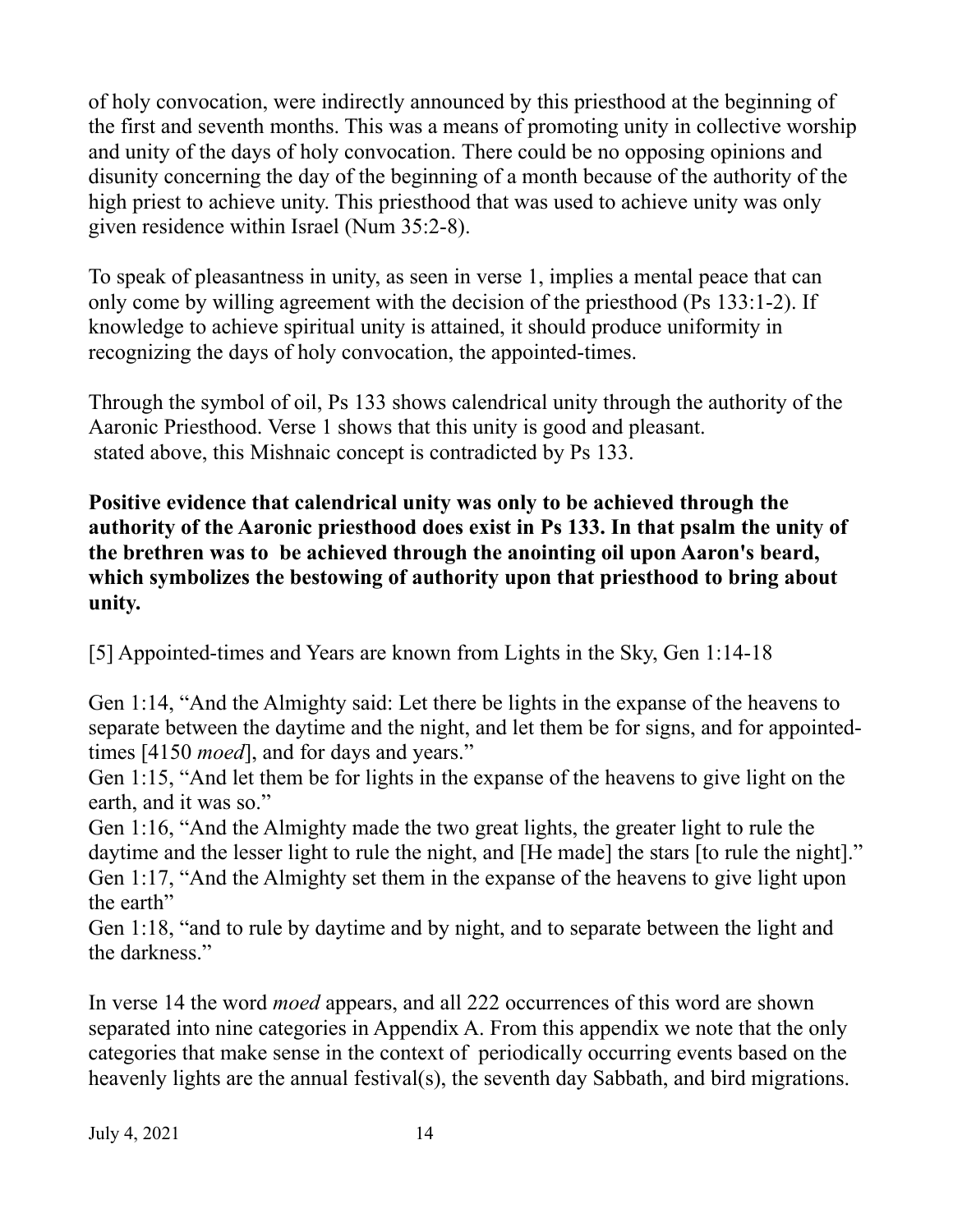Since the latter only occurs once and the former occurs 40 times, it only seems sensible to understand the appointed-times here to refer to the annual festivals and the Sabbath. Since the annual festivals are determined by, or embedded in, the calendar, this verse makes the calendar dependent on or determined by the lights in the heavens.

In verse 15 the word "them" refers back to the subject in verse 14, namely the lights. Thus verse 15 is saying in essence, "let the lights be for lights ... **to give light** on the earth". Even the names of the heavenly bodies are absent to put emphasis on the "light bringing" purpose and mission of these heavenly light bodies to fulfill the need to determine "signs, appointed-times, days, and years". The triply emphasized mission of light from the heavenly bodies (in verses 14-15) **to give light** to determine appointedtimes (festivals and the Sabbath) and years must be given its appropriate place in thought and use. **Specifically verse 15 states "***to give light***", and thus it is the giving of light by the lights that is the key principle.**

The word "signs" [226 *oht*] in Gen 1:14 is used for the rainbow in Gen 9:12-13, for the ten plagues in Egypt, for the Sabbath in Ex 31:13, 17, for a miracle in Judg 6:17, for the prediction of two deaths in I Sam 2:34, and in other ways. Gen 1:14 is saying that the lights in the heavens are examples of signs. Carefully reread Gen 1:14 to note that it is not saying that signs [226 *oht*] are to determine the appointed-times and years. The subject of the sentence is the lights in the sky, not the signs. The light from the lights in the sky determine signs. The light from the lights in the sky determine appointed-times. The light from the lights in the sky determine days. The light from the lights in the sky determine years. Verse 15 shows that it is some aspect of the light from these lights in the sky that cause the determination.

The nature of the rulership of the heavenly lights mentioned in verses 16-18 is the dominance of their light, which again puts emphasis on the visible light from these lights. At the end of verse 16, concerning the stars, I added in brackets "to rule the night" because that is exactly what is mentioned about the lights, including the stars, in verse 18.

Using the conjunction (astronomical new moon) to start the month is contrary to the biblical emphasis and stress on the use of visible *light* to determine the appointed times. Some advocates of the conjunction theory claim that before the Babylonian captivity under Nebuchadnezzar, ancient Israel (specifically the House of Judah) determined the start of a month with the sundown that began a day, but the moon was invisible near that sundown. These people go on to claim that after the return from captivity under Ezra and Nehemiah, Israel, under the influence of the Babylonian calendar and Persian political dominance, no longer continued the alleged original practice since the time of Moses. To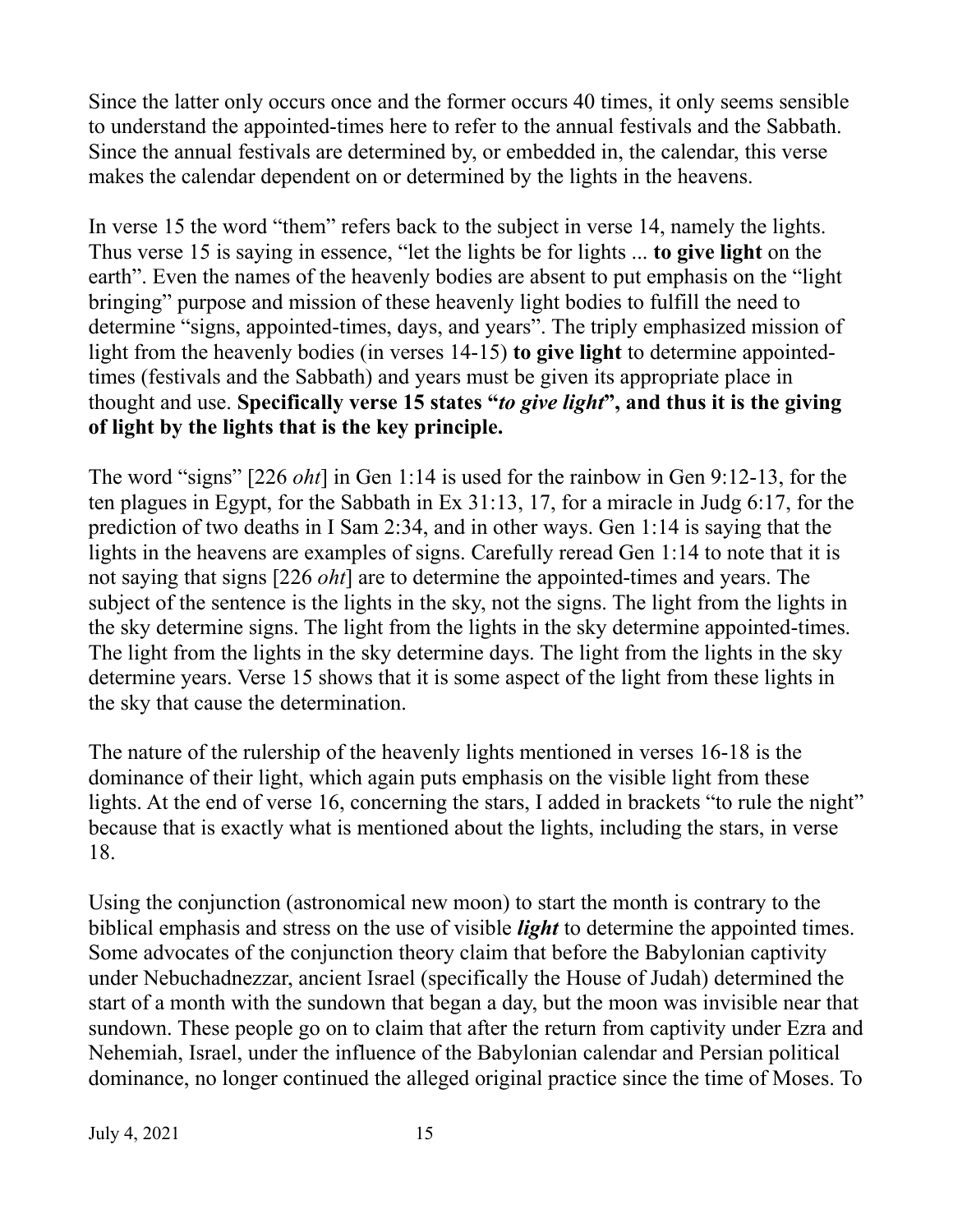judge the rationality of this view, let us read a couple of verses from Neh 8.

Neh 8:2, "And Ezra the priest brought the law before the assembly of men and women and all who could hear with understanding on the first day of the seventh month." Neh 8:9, "And Nehemiah who [was] the governor, and Ezra the priest the scribe, and the Levites who taught the people, said to all the people: Today is holy to YHWH your Almighty."

Since the day that is stated to be the first day of the seventh month is definitely declared to be holy, it must have been determined correctly, and this was after the return from the captivity under Ezra and Nehemiah. Hence they could not have adopted a pagan practice contrary to what was correct under the law as taught by Moses. The Levitical priesthood had the proper pattern to determine the start of a month set in motion from this day onward down through the later centuries until the Temple was destroyed in 70 CE, and there is no known time during which the priesthood is thought to have had any significant doctrinal upheaval in its own ranks during this period.

Conclusions from this chapter:

(1) Gen 1:14-15 includes the concept that festivals, the Sabbath, and years are to be determined by the light coming from the lights in the heavens.

(2) Thus the biblical calendar is determined by light coming from the lights in the heavens.

(3) The theory that the conjunction should be used to determine the biblical month is contrary to the emphasis on light.

[6] A Month is a Cycle of the Moon

Appendix A explains the meaning of appointed-times in Gen 1:14 as festivals and the Sabbath.

Ps 104:19, "He made the moon [3394 *yahrayach*] for appointed-times [4150 *moed*], the sun knows its going-away."

This use of appointed-times establishes that the moon is one of the heavenly bodies specifically indicated in Gen 1:14.

I Ki 6:38, "And in the eleventh year in the month [3391 *yerach*] Bul, it [is] the eighth month [2320 *chodesh*], the house was finished for all its parts and for all its plans, thus he built it seven years."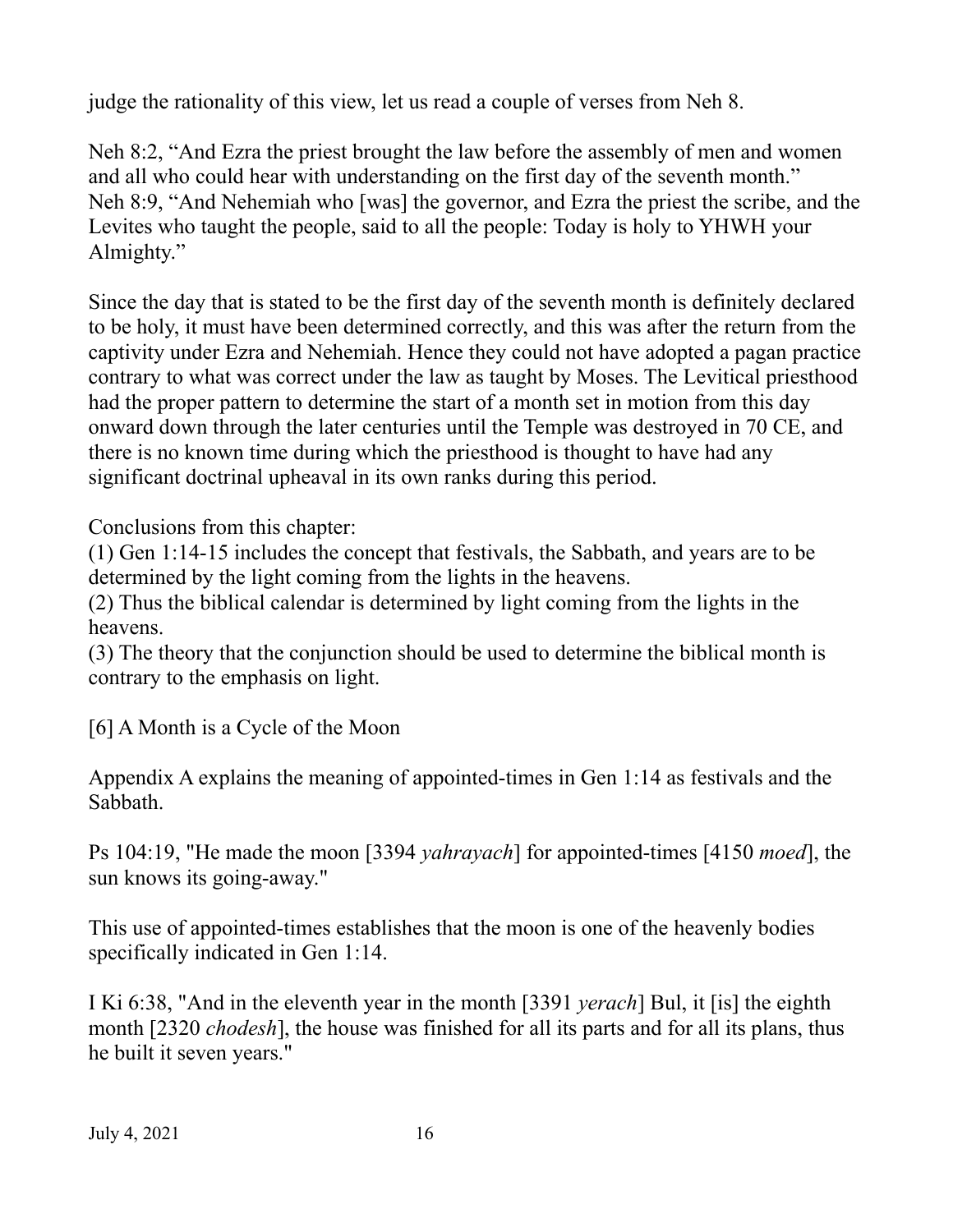I Ki 8:2, "And all the men of Israel were assembled toward King Solomon at the feast in the month [3391 *yerach*] Ethanim, which [is] the seventh month [2320 *chodesh*]."

Strong's number 3394 for moon (*yahrayach*) and Strong's number 3391 for month (*yerach*) have the same three Hebrew consonants and look the same when the vowels points are removed. (In the Hebrew language the 22 letters shown in the sections of Ps 119 are called consonants even though some of them act as vowels. The original Hebrew text of the Scriptures only had these 22 consonants. The vowels points (and some such marks are more than points, but that is the term by which they are called in Hebrew school) were added to aid pronunciation by the Masoretes about the year 650. This identical original appearance in the Hebrew word for moon (3394) and this Hebrew word for month (3391) shows that a biblical month is a cycle of the moon. These verses, I Ki 6:38; 8:2, also have another word for month [2320 *chodesh*], and it shows that the two different words, *yerach* and *chodesh*, indicate the same thing, a month.

#### [7] Full Moon occurs about the 14th and 15th Days of the Biblical Month

When Abraham departed from Haran and permanently moved to the Promised Land, the language of his environment changed from Akkadian to Canaanite. He was accompanied by a few hundred people who were essentially his servants. Over a few hundred years the language that this small group spoke gradually changed to a form of the Canaanite language because they were greatly outnumbered by Canaanites in their midst. Just to the north of the Canaanites, and even blending with them was the Ugaritic Kingdom. Thousands of ancient documents written in the Ugaritic language have been discovered and translated. The vocabulary of Ugaritic and ancient Hebrew are almost the same.

Scholars who know biblical Hebrew have no problem understanding ancient Ugaritic. Words that are the same in two closely related languages such as biblical Hebrew and ancient Ugaritic, and that appear in the same contexts are called cognate words, indicating that they have the same meaning in both languages. When the ancient Hebrews borrowed words from their neighbors and accepted them into their own language, the meaning was obviously borrowed along with the word, although over much time ancient Hebrew did modify or expand the meanings of some of its words. However, technical words are not expected to change in their basic meaning.

Both of the Hebrew words that mean month, namely *yerach* and *chodesh*, also occur in the Ugaritic language, and they are cognates. We can learn some the meaning of these words in ancient Hebrew through one clear context in ancient Ugaritic. In one Ugaritic text, the day of the month numbered 14 and subsequent discussion that may indicate the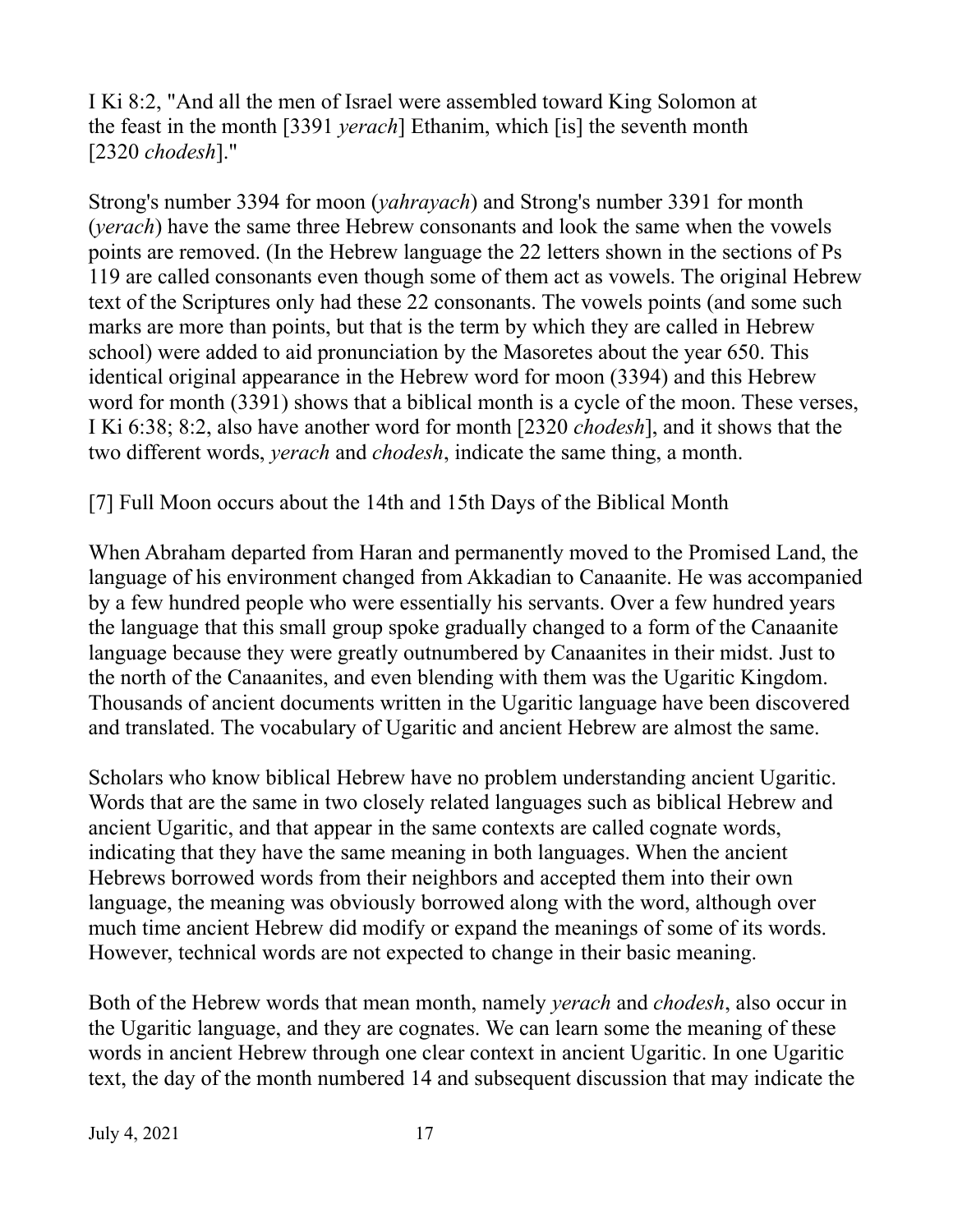next day, appears. A phrase for the full moon occurs there indicating that the full moon occurs about the 14th or 15th day of the month. This is good evidence that in the biblical month the full moon occurs near the 14th or 15th day.

In my readings concerning the ancient Ugaritic texts, I have seen nothing that would indicate any significant knowledge of mathematics or astronomy.

This Ugaritic context involving the full moon defeats the theory that the biblical month begins with the day of the full moon. Those who champion this theory argue for it on the basis of an interpretation of Ps 81:3.

[8] A Biblical Month is a Whole Number of Days

A cycle of the moon around the earth is about 44 minutes more than 29.5 days, but in this chapter we shall see from some verses using both of the Hebrew words for month, namely *chodesh* and *yerach*, that biblically speaking, a month is a whole number of days, with no fraction remaining. In Judea in the first century the Jewish culture did use a common term for hour, but earlier in ancient Israel's history, there is no small subdivision of time such as hours or minutes. However, by some unknown means, the night was apparently split into three "watches" (Ex 13:34; Judg 7:19; Ps 63:6; 90:4; 119:148; Lam 2:19).

If there is always clear weather for good visibility, and people look for the new crescent from Israel, then the number of days from one new crescent to the next new crescent will be 29 or 30. This is not true for all places on the earth. For example, with good visibility from southern Australia, this time internal can be 31 days!

The literal expression *a month of days* as seen in several Scriptures is idiomatically translated *a full month* in almost all translations. These examples (see Gen 29:14; Num 11:19, 20, 21; Deut 21:13; II Ki 15:13) show that a biblical month is a whole number of days.

[9] A Biblical Month has a Maximum of 30 Days

We have seen that a biblical month is a cycle of the moon around the earth, and it is a whole number of days. A cycle of the moon averages a little more than 29.5 days. The appointed-times (the festivals and the Sabbath) are implied from the Hebrew word *moed* in Gen 1:14. The occurrence of the festivals are based upon knowing when a month begins, and the lights in the heavens determine the festivals. This implies that the lights in the heavens determine the biblical month. The light of the moon must be involved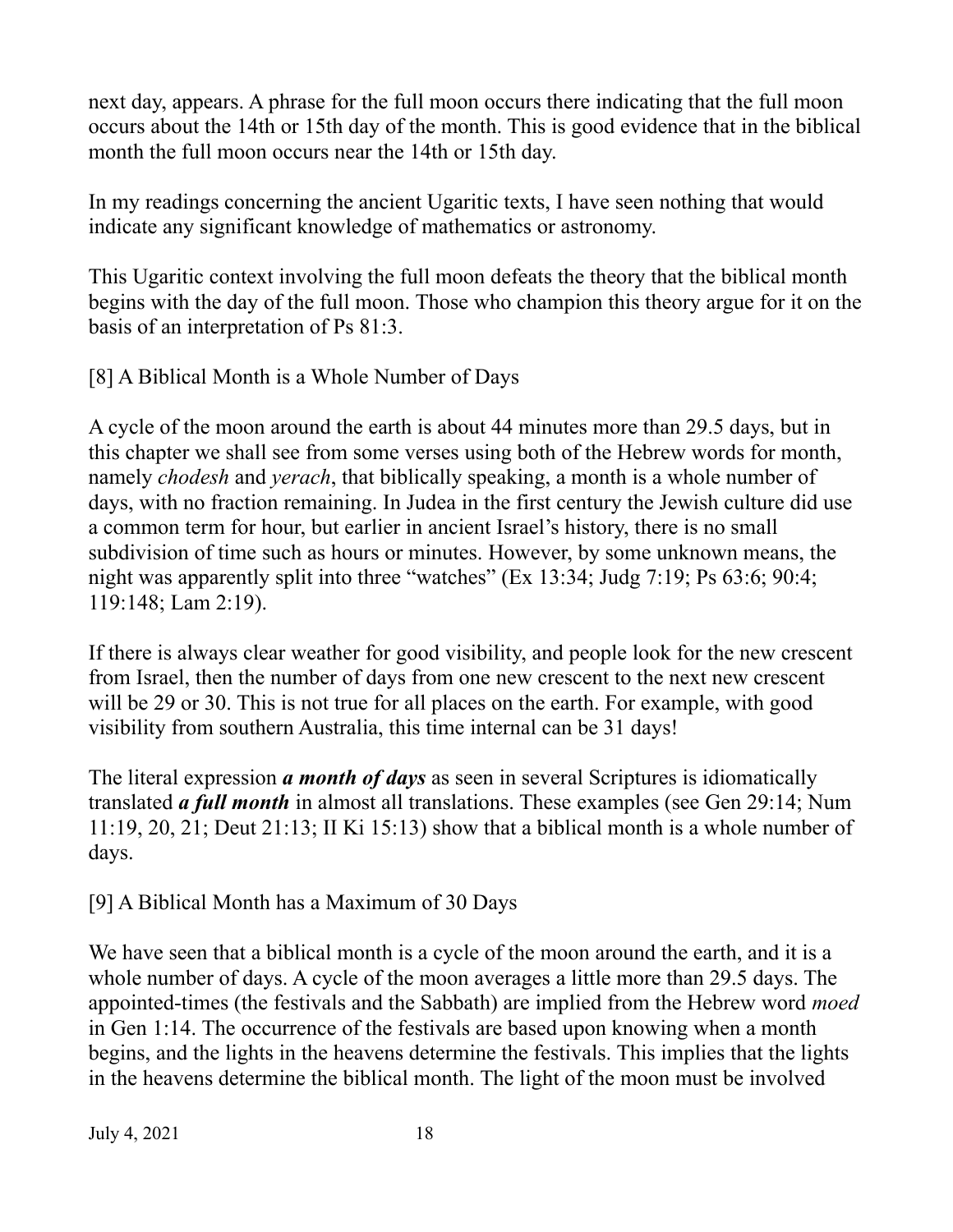because a biblical month is a cycle of the moon.

Suppose the moon cannot be seen at all for some number of days when the month would normally be expected to end? How many days can a biblical month continue if the moon is not seen at all? There is a prophetic time when the moon will not give its light.

Based upon Isa 13:9-10; Joel 2:1-2; Ezek 32:7-8 there will be a future time when the sky will be darkened for some length of time, and the "day of YHWH" is associated with this time period. To students of biblical prophecy the context of Dan 7:21-27 fits that of the "day of YHWH". Dan 7:25 has the phrase "time and times and half a time". This identical expression is also mentioned in Dan 12:7 and Rev 12:14. The context of Rev 12:14 fits perfectly with Rev 12:6, and the latter is explicitly stated to be 1260 days.

The beast of Rev 13:6 fits perfectly with the beast of Dan 7:25, which is the fourth beast in Dan 7:7-8, 19-27. The "time and times and half a time" in Dan 7:25 was already shown to refer to 1260 days. Therefore, the 42 months that are mentioned in Rev 13:4-6 is the same time period of 1260 days, which is a "time and times and half a time".

Now "42 x  $30 = 1260$ " and here "42 months is 1260 days. In this circumstance a month divides out to be 30 days. This may be explained by recognizing that the moon will not give its light, as shown in Isa 13:9-10; Ezek 32:7-8.

The result of this examination is the conclusion that a month is not permitted to have more than 30 days if the moon does not give its light or is not visible. This conclusion is also one method that was previously presented to explain the 150 days in five months during Noah's flood.

The extent of a month is from one sundown to some later sundown, with a total of 29 or 30 days, at least in theory. In practice, if there is a succession of months for which the sky is cloudy or rainy over all of Israel where people reside on days near the start of each of those months, then each of those months will have the maximum number of days per month, namely 30 days. Then, when the weather first becomes clear at the start of a month, that month may have less than 29 days to make up for the artificial prolongation of some months to 30 days.

[10] The Sun and Moon are the Primary Lights in Gen 1:14

From Lev 23:2-4 we note that the Sabbath is an "appointed-time" [4150 *moed*]. The Sabbath is often called the seventh day because it repeats in a seven-day cycle as is seen by the 50 day count to the Feast of Weeks. Thus the Sabbath is not determined by the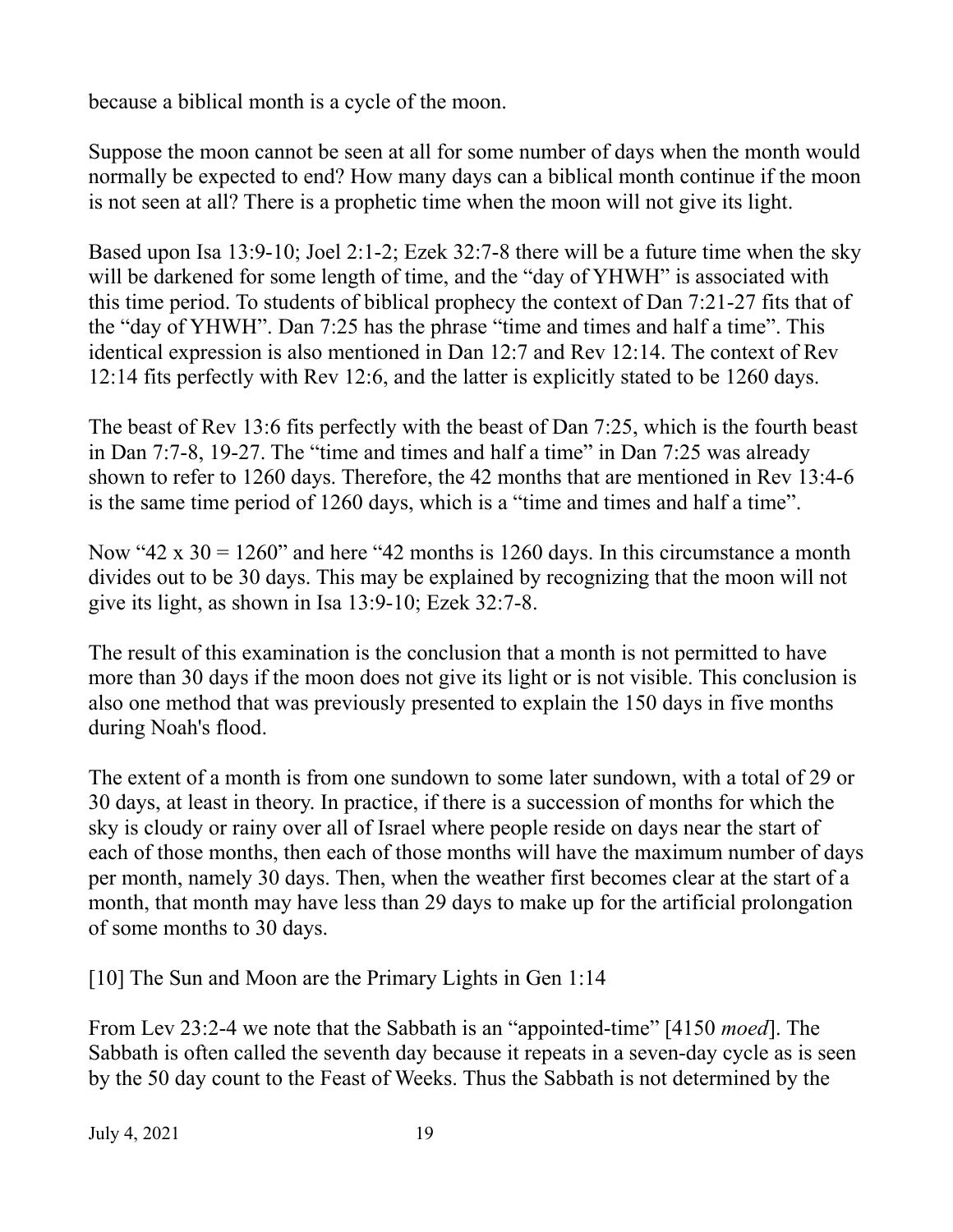moon; instead it is determined by counting days, and days are determined by the alternation of darkness during the night followed by light during the day. This alternation of darkness and light is a result of the alternation of the absence and presence of the light from the sun, so that the sun is involved in determining this appointed-time, the Sabbath, but the moon is not involved for the following reason. Each month (or specific cycle of the moon) there are from one to three nights during which the moon cannot be seen at all, even with clear weather. During this period of invisibility of the moon, the days that are counted to arrive at the Sabbath have no contribution in counting light by the moon because the moon cannot be seen at that time. Notice the following description of rulership or dominance by the light of the heavenly bodies.

Ps 136:7, "To Him who made the great lights ..." Ps 136:8, "The sun to rule in [the] daytime ..." Ps 136:9, "The moon and the stars to rule in [the] night ..."

These verses show that the sun and moon are called the great lights, but the stars are also said to rule in the night. If it is not cloudy or rainy all night (and sometimes it is), it is possible to count the days by counting the nights during which one sees the stars as well as the daytimes during which one sees light given by the sun. However it is not possible to count days by counting the light from the moon due to its varying period of invisibility each month.

The use of the sun rather than the moon to determine the count to the Sabbath as an appointed-time, as well as calling the sun and the moon "the great lights" in Ps 136:7-9 and declaring the moon to be for appointed-times in Ps 104:19, show that the sun and moon are the major contributors as lights to determine the appointed-times.

[11] Blowing two Silver Trumpets on the Day that Begins each Month

Num 10:1-2, "And YHWH spoke to Moses saying, Make yourself two trumpets of silver. You shall make them of a hammered piece. And they shall be for summoning the assembly and for the breaking of the camps [to prepare to travel]."

The Hebrew noun (used as a gerund) that I translated "summoning" is *meekra* and has Strong's number 4744 (see BDB page 896, column 2). The Hebrew noun that I translated "assembly" is *adah* and has Strong's number 5712 (see BDB page 417, column 1). Num 10:8, "And Aaron's sons, the priests, shall blow with [the two silver] trumpets."

Num 10:10, "And on [the] day of your gladness, and on your appointed-times [4150 *moed*], and on the beginnings of your months [2320 *chodesh*], you shall blow with [the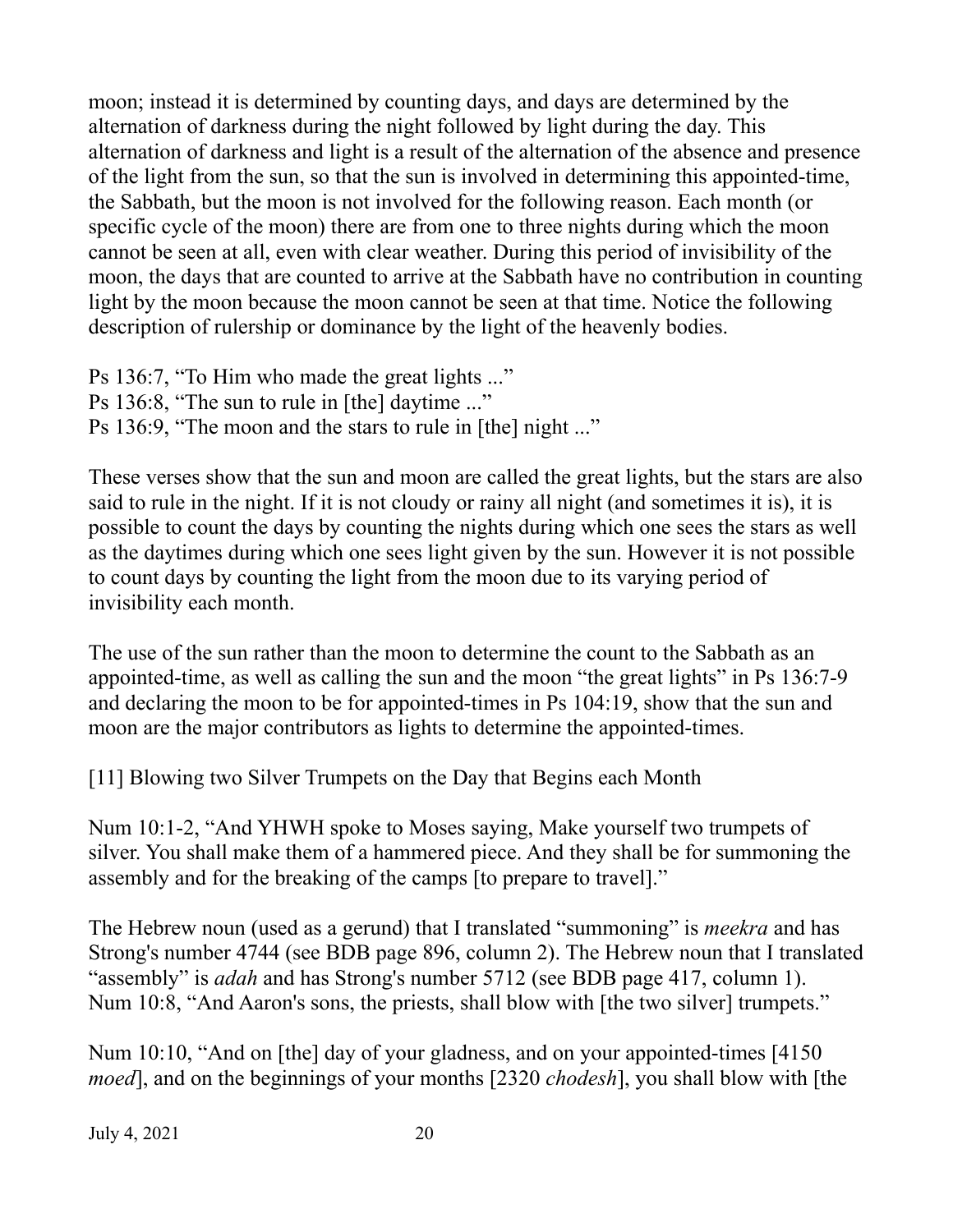two silver] trumpets over your burnt offerings and over [the] sacrifices of your peace offerings, and they shall be to you for a memorial before your Almighty; I am YHWH your Almighty."

Two general purposes are mentioned for these two silver trumpets in verse 2: (1) summoning the assembly, and (2) for the breaking of the camps. The latter purpose is relevant during the 40 years of wandering in the wilderness when they journeyed from place to place, and they also journeyed when going to war. Whenever the relevant people were called together for the purposes mentioned in this section, the trumpets were blown in specific ways to signal the nature of the event.

This shows that the Levitical priests were to blow two silver trumpets on all the important occasions, which included the first day of each month as well as on the appointed-times, and the latter include each seventh day recurring Sabbath as shown in Lev 23:2-3.

[12] Hebrew *chodesh* refers to the Day that Begins each Month

Now compare Num 10:10 with I Chr 23:30-31.

I Chr 23:30, "and [the sons of Aaron are] to stand every morning to thank and to praise YHWH, and likewise at evening,"

I Chr 23:31, "and for all the burnt offerings to YHWH for the Sabbaths, for the newmoons [2320 *chodesh*], and for the appointed-times [4150 *moed*] in the count [of animals], [according to the] ordinance concerning them continually before YHWH."

In I Chr 23:31 above we notice that the burnt offerings on the new moons [2320 *chodesh*] are mentioned, and in Num 10:10 above we notice that the burnt offerings on the beginnings of your months [2320 *chodesh*] are mentioned. The whole phrase "beginnings of your months" appears in verse 10 compared to "new-moons" in verse 31, showing that a month begins with a new moon. Verse 31 translated this word *chodesh* as "new-moons", while verse 10 translated the same word as "months". Other examples also show a double meaning for this word. Some examples where *chodesh* means "month" are Gen 29:14; Num 10:11; I Ki 5:14. Some examples where *chodesh* means "new-moon" are II Ki 4:23; Ezek 46:3; Hos 2:11; Amos 8:5. The last verse indicates that in ancient Israel the new moon day was treated as a public holiday where businesses were closed, although refraining from work on a new moon is not stated as a commandment in the law of Moses.

It has already been shown that a cycle of the heavenly body called the moon determines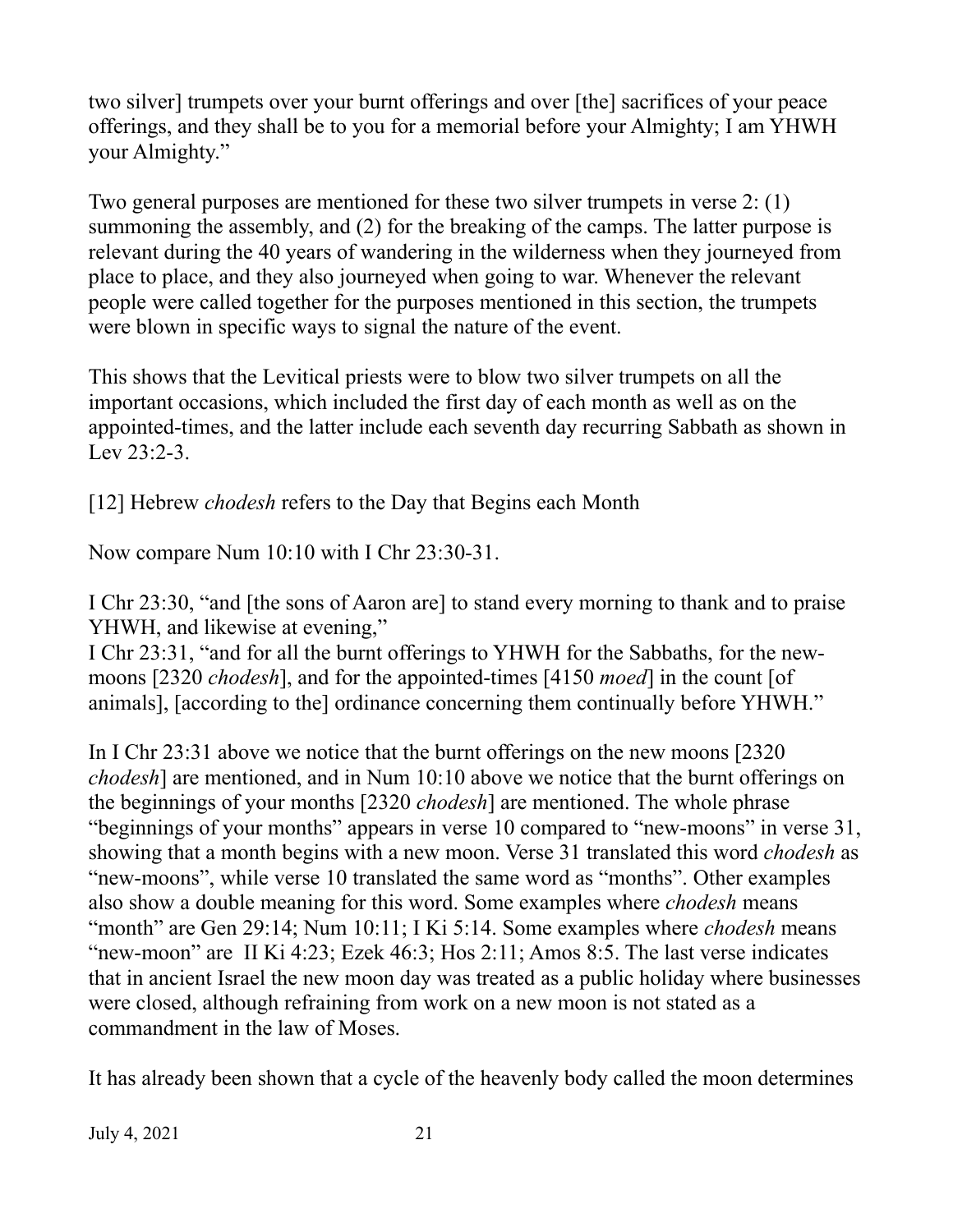a month. The translation "new-moon", but without the hyphen, is the common translation for *chodesh* when it refers to the beginning of a month. Nevertheless, one may question whether "new-moon" is the best way to translate *chodesh*. Based upon Num 10:10 one may translate this single Hebrew word as "month-start" or "new-month" since it is definitely the beginning of a month. As already seen above, the word for moon is *yahrayach* [3394], which has no resemblance to *chodesh*. No Hebrew word for the physical body called the moon has a resemblance to the Hebrew word *chodesh*.

It is only through the other Hebrew word for month, *yerach* [3391], that we have the connection to the physical body known as the moon. On this basis it would be more literal to translate the Hebrew word *chodesh* as "month-start" or "new-month". The Hebrew noun *chodesh* [2320] has the same consonants as the Hebrew adjective *chadash* [2319] (almost always translated "new") and the Hebrew verb *chadash* [2318] (about half the time translated "renew" and half the time "repair"). The month following any month is not a renewal of the previous month or a repair of the previous month; instead it is indeed a new month. While the translation of *chodesh* as "new-month" seems more literal and precise than "new-moon", the latter is so firmly accepted that this will be used in the present study.

What about the suggestion to translate *chodesh* as "renewed-moon"? The moon itself is older than it was the previous month and the physical body itself is not renewed. If one wishes to make a case for translating the word *chodesh* as "renewed-moon" based upon the light from the moon, this is quite subjective because *chodesh* has the primary affinity with month, and the month is "new", not "renewed".

If we apply Num 10:1-2, 8, 10 to the beginnings of the months as specified in verse 10 along with "summoning the assembly" in verse 2, the following conclusion is drawn. Two priests were to blow two silver trumpets to summon the assembly and thereby announce that a new month had begun.

Deut 16:16 shows that only three times during the year all men are commanded to appear at one central place, not at the start of all the months. Therefore, the summoning of the assembly at the beginning of their months pertained to those people that were near the one place where the two silver trumpets were blown and the sacrifices were performed. It did not pertain to all people throughout the nation.

Num 10:10 with Ps 133 shows the authority of the priesthood in declaring the start of each month through the blowing of the two silver trumpets. Num 28:11 also has the same phrase "and on the beginnings of your months". The passage in Num 28:11-15 describes the burnt offerings, the grain offering, and the drink offering that is specific for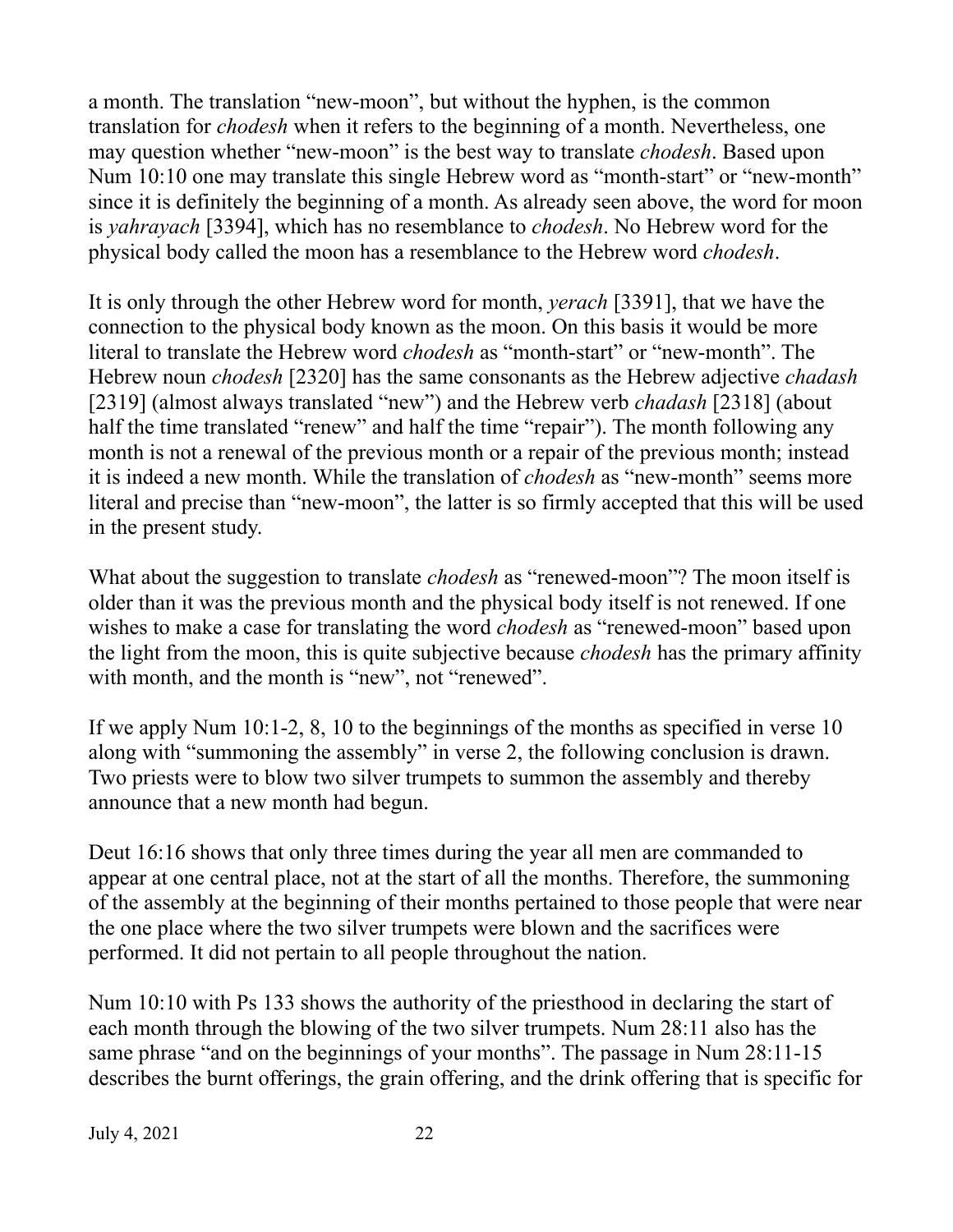the priests to perform on the beginnings of their months. At this time when the people heard the specific sound of the two silver trumpets blown by the two priests, they then knew that the ceremony of the offerings for the beginning of the month were to begin soon. This sound would summon the people who were within a reasonable distance to come and witness the priestly ceremonies associated with the beginning of the month. This would be an occasion for prayers, singing, and playing musical instruments when the priesthood fully developed the service for the beginning of the month.

[13] The Month in Babylon began with the sighted New Crescent in the Western Sky

Hermann Hunger has been at the forefront of translating the cuneiform astronomical texts and understanding the details of Babylonian astronomy. He took over the work of Abraham J. Sachs who died in 1983. In the next quotation from Hunger he mentions the word *moonset*. This is the time when the moon reaches the western horizon and hence in a few moments it is no longer visible. First the moon is seen and watched until it sinks down to the horizon when it shortly disappears below the horizon. On the evening at which the new crescent is seen, moonset always comes after sunset. On this evening the time difference from sunset to moonset is almost always from 35 to 95 minutes. One day later this time difference generally increases by about 53 minutes. This context of the anciently recorded time from sunset to moonset that is part of the ancient diaries mentioned below shows that the new crescent was seen on the evening that began the first day of the month. Thus Hunger wrote below "it seems obvious".

In response to an email question, on October 19, 2006 Hermann Hunger wrote the following in an email to the list members of the web site HASTRO-L, "Maybe the Babylonians didn't state this [the Babylonian month began with the sighting of the new crescent] as explicitly as we wish. But in their collected observations, nowadays called 'astronomical diaries', they regularly begin the section on a particular month with a statement whether the preceding month had 29 or 30 days. The next thing they note is the time difference from sunset to moonset on the evening of night 1 (remember, the [24-hour] day begins with the night, followed by daylight). From there it seems obvious that the first observable crescent moon after conjunction indicates the first day of a month. (Reference: A. J. Sachs and H. Hunger, *Astronomical Diaries and Related Texts from Babylonia*, Vienna 1988, 1989, 1995). Whether a month had 29 or 30 days was already watched for in Assyrian times, i. e., middle of the 7th century BC, see H. Hunger, *Astrological Reports to Assyrian Kings*, Helsinki 1992, Nos, 126 ff. And passim."

Through examination of the literature, I note another method for explaining the beginning the month in Babylon, discussed next.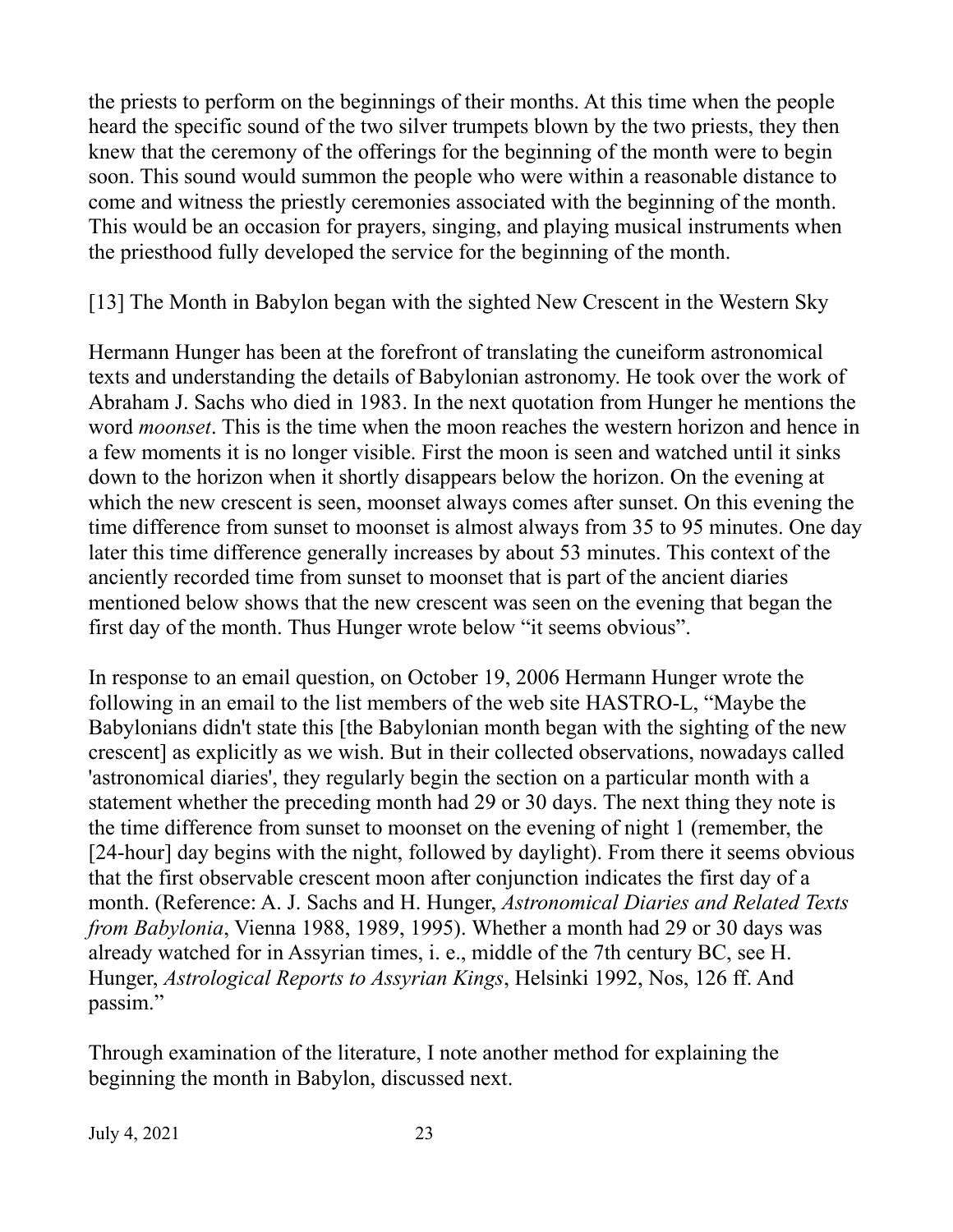One letter, that is labeled number 303 (also labeled Harper 894) on page 208 in the book by Pfeiffer, was sent from an authoritative priest to the king of Assyria that contains the following: "On the 30th I saw the moon, it was in a high position for the 30th day; presently it will be as high as it stands on the 2nd day. If agreeable to the king my lord, let the king wait (for a report) from the city of Ashshur. The king my lord may then determine (for us) the (first) day (of the month)." The context of this letter mentions the phrase "saw the moon" as a contrast to not seeing the moon, so that this must refer to the first sighting of the crescent by the observer. Since this mentions that the moon was seen about as high in the sky as for a second day old moon, the author suggests that the king wait for a report from another location where perhaps the moon might have been seen one day earlier. The sighting was near the end of the 30th day of the month.

Here is a similar example from page 75 of Hunger 1992, where the completion of a damaged word in square brackets is by Hunger. It is catalogued as RMA 76: "We watched on the 29th day; the clouds were den[se], we did not see the moon. We watched on the 30th day; we saw the moon, but it was (already) very high. The (weather) of the 29th day has to do with it. What is it that the king my lord says?" Here the author suggests that if the weather had been clear one day earlier, it would likely have been seen. He wants the king to decide which of the two days should start the month.

In both examples the Assyrian king was to officially declare the first day of the month on the basis of the information provided. These examples and others like them make it clear that the sighting of the new crescent began the first day of the month in Assyria and Babylon.

Advancements in astronomical science led the Babylonian temple astrologerastronomers to begin the practice of predicting the sighting of the new crescent about 450 BCE. However, this technical ability did not immediately affect the determination of how and when the Babylonian calendar began its month.

On October 20, 2006 Hermann Hunger wrote the following in an email to the list members of the web site HASTRO-L, "Further to the discussion of the Babylonian month, it is pretty certain that from at least about 300 BC (and probably earlier), the Babylonians no longer determined the beginning of the month by observation, but by advance prediction of the visibility of the lunar crescent made up to a year in advance."

With clear weather the Babylonians knew there could be one, two, or three nights of invisibility of the moon. No month was permitted to have more than 30 days in the Babylonian calendar.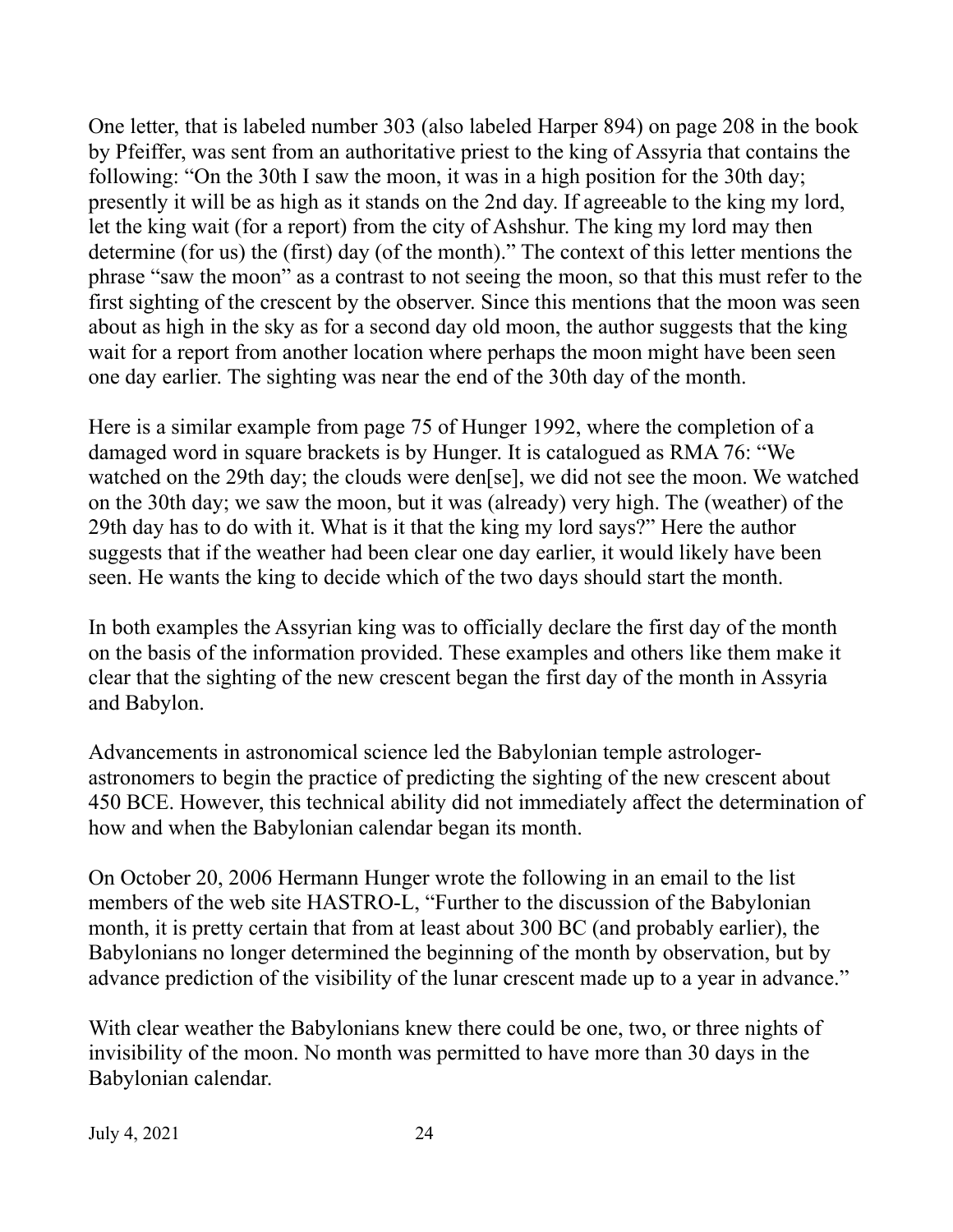[14] Isaiah 47:13 and the meaning of *chodesh*

Isa 47:13 is a most interesting verse of Scripture because it teaches much about the Hebrew word *chodesh*. The period of Isaiah's visions is from c. 760 to c. 700 BCE. Isa 47:1, 11 is a prophecy that eventually Babylon would be defeated, and Isa 47:13 is a taunt directed at Babylon.

On page 8 of Rochberg 2004, she wrote, "The nightly watch of the sky seems to have been standard Babylonian practice since the reign of King Nabonassar (747-734 B.C.)." On page 2 of Swerdlow 1998, he wrote, "Prognosticate by the new moon they [the Babylonian astrologers] did, and by the full moon, and by the appearance of the moon, and by eclipses of the sun and moon, and by the risings and settings and conjunctions of stars and planets, and by halos and clouds and rain and winds, in short, by anything in the heavens, astronomical or meteorological, that could be taken as ominous, a prophetic sign given by the gods." When Swerdlow began with the words "prognosticate by", he meant that based upon the conditions that prevail during the time of the events mentioned, they would make predictions about the future with the intent that they would come to pass. With this historical context in mind, here is a literal translation of Isa 47:13.

Isa 47:13, "You [Babylon] are wearied with your many consultations. Now let [the] astrologers [1895 *havar*] of [the] heavens [8064 *shamayim*] stand up and save you, those who look-intensely [2372 *chozeh*] at [the] stars, those-who-make-known [3045 *yada*] at [the] new-moons [2320 *chodesh*], what will happen to you."

Some translations and commentaries on this verse attempt to interpret it in a manner that makes it appear to divide up the heavens into the signs of the zodiac. This is an error because the origin of the zodiac as 12 equally divided signs of the year began between 464 and 454 BCE. Horoscopes are based on the zodiac. The year 410 BCE is the earliest known text of a horoscope. The origin of both the zodiac and horoscopes is ancient Babylon. Today's knowledge of ancient Babylonian history makes it clear that *havar* should mean "astrologers". The context indicates that the declarations of the astrologers are predictions or prognostications. History shows that at this time the Babylonian temple astrologer-astronomers made predictions about the king and the nation.

In this verse the Hebrew word *chodesh* [2320] occurs in the plural, and it is preceded by the single letter lamed, which is a preposition that is pronounced "l". Pronounced together it is *leh-chadasheem*. The question arises concerning whether *leh-chadasheem* means "every month (i. e., monthly)" or "at the new moons" in Isa 47:13. Consider the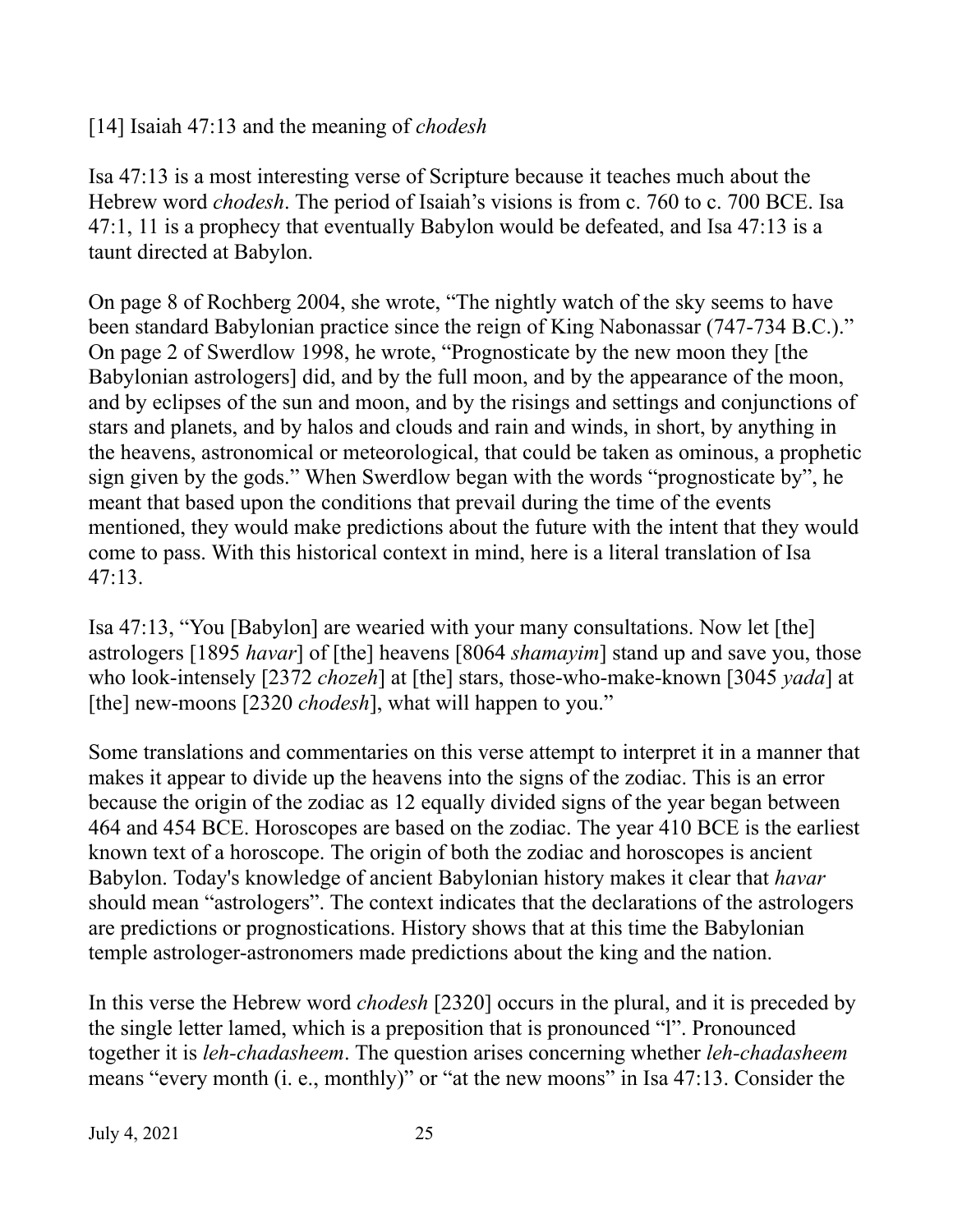following factors.

(1) This plural form of *chodesh* with this preposition lamed occurs in five other places in the Tanak. These are I Chr 23:31; II Chr 2:4; 8:13; 31:3; Ezra 3:5. This preposition is flexible and its meaning depends on the context. It often means *at*, *for*, or *on*". In all six cases (Isa 47:13 being the sixth case) it may be consistently translated "at [the] newmoons". In the five examples outside Isaiah the context prevents it from meaning "every month".

(2) The translation "every month" is usually given in Num 28:14; I Chr 27:1; Est 3:7 where *chodesh* in the singular occurs twice in all three verses, and the preposition lamed is absent before these three double cases. The end of Num 28:14 literally means "month on month for [the] months of the year". In the Hebrew it is "*chodesh* [singular] *bchadshoh* [preposition bet and singular] *l-chadshay* [preposition lamed and plural] *hashanah*". Here the plural form of *chodesh* is different from the plural form in Isa 47:13, though both have the preposition lamed. These three consistent examples show that the expression that is literally "month on month" (no lamed and no plural) means "every month"; thus there is no need for another expression to mean every month.

(3) In theoretical Hebrew grammar it would be a possibility for *leh-chadasheem* in Isa 47:13 to mean "every month", but there is no biblical context in which this is an example that is implied by the context. On page 395 of BDB, Isa 47:13 is quoted to end as follows: "who declare, at the new moons, of (the things) which are to come". Yet BDB contradicts itself on this, because on page 516, column 1, 9 lines from the bottom of the page, BDB states "*every* month" for *leh-chadasheem* in Isa 47:13. The Hebrew preposition lamed is very flexible, having a wide variety of meanings, so this is given as a grammatical possibility. Nevertheless, no known context implies that this was a method that was in fact used in the ancient Hebrew language to mean "every month".

(4) During the era of Isaiah, on each night the Babylonian astrologers examined the sky for anything unusual, and then such unusual events were used as the basis for prognostications. It would be needlessly redundant for the end of Isa 47:13 to mean "monthly" when in fact the examination of the heavens was a nightly matter. However, prognostications were made for every new moon even if it was a very typical new moon. More emphasis was placed on the new moons because that was of central importance to the Babylonian calendar since it began each month. Translations of reports to the Assyrian kings by those who supervised the nightly watchers of the skies that includes the time of the later life of Isaiah may be found in the book by Hermann Hunger 1992.

The above considerations provide good reasons to reject the proposal found in some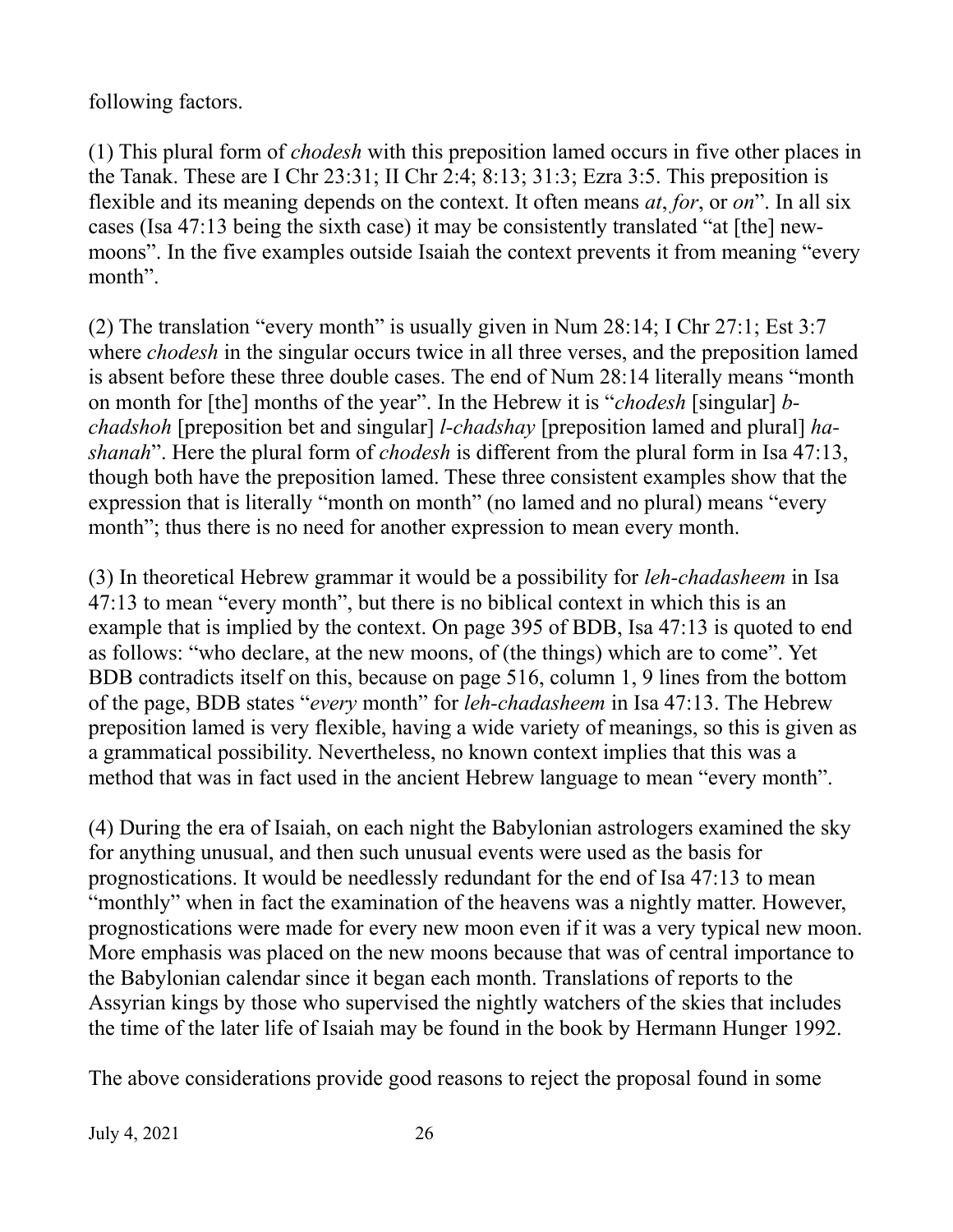translations that *leh-chadasheem* in Isa 47:13 means "every month".

The NRSV reaches an accurate literal sense of the whole verse. Isa 47:13 [NRSV], "You are wearied with your many consultations; let those who study the heavens stand up and save you, those who gaze at the stars and at each new moon predict what shall befall you."

Because Babylonian prognostications were made for every Babylonian new moon regardless of whether anything unusual was seen at that evening, Isa 47:13 shows that the Hebrew word *chodesh*, new-moon, is also applicable to the Babylonian new moon!!! This shows that the fundamental concept that underlies the Israelite new-moon and the Babylonian new moon are the same. Since the Babylonian new moon day began with the sighting of the new crescent, provided that there was subsequent official recognition of this sighting, but without allowing a month to have more than 30 days, the same concept should apply to the biblical new-moon. Isa 47:13 is not the only evidence to be presented for this conclusion.

[15] The Biblical New Moon relates to the Sighting of the New Crescent

Before using Isa 47:13, we have seen that a month is a cycle of the moon, and the full moon typically occurs about the 14th or 15th day of the biblical month. We have also seen from Gen 1:14-18 that a month begins using the light from the moon as a visual indicator. The only visual discernible candidates for the biblical new moon that are available from this information are the old crescent and the new crescent. Isa 47:13 points to the new crescent. Gen 1:14 puts emphasis on the "lights", that is, what can be seen.

Ancient Egypt had a civil calendar that ignored the cycle of the moon. But according to page 140 of Depuydt 1997, ancient Egypt also had a religious calendar that began its month with the morning one day after the old crescent was seen in the morning. The reason they waited until the morning after the morning on which the old crescent was seen, is that they could not know that the old crescent was actually the old crescent until one morning later when nothing was seen. This requirement to wait until one morning after the old crescent is one significant difference between the determination of the old crescent and the determination of the new crescent.

The Hebrew noun *chodesh* [2320] (meaning *month* as well as *new-month* or *new-moon*) has the same consonants as the Hebrew adjective *chadash* [2319] (almost always translated "new", and having the meaning "new") and the Hebrew verb *chadash* [2318] (about half the time translated "renew" and half the time "repair"). Hence the collective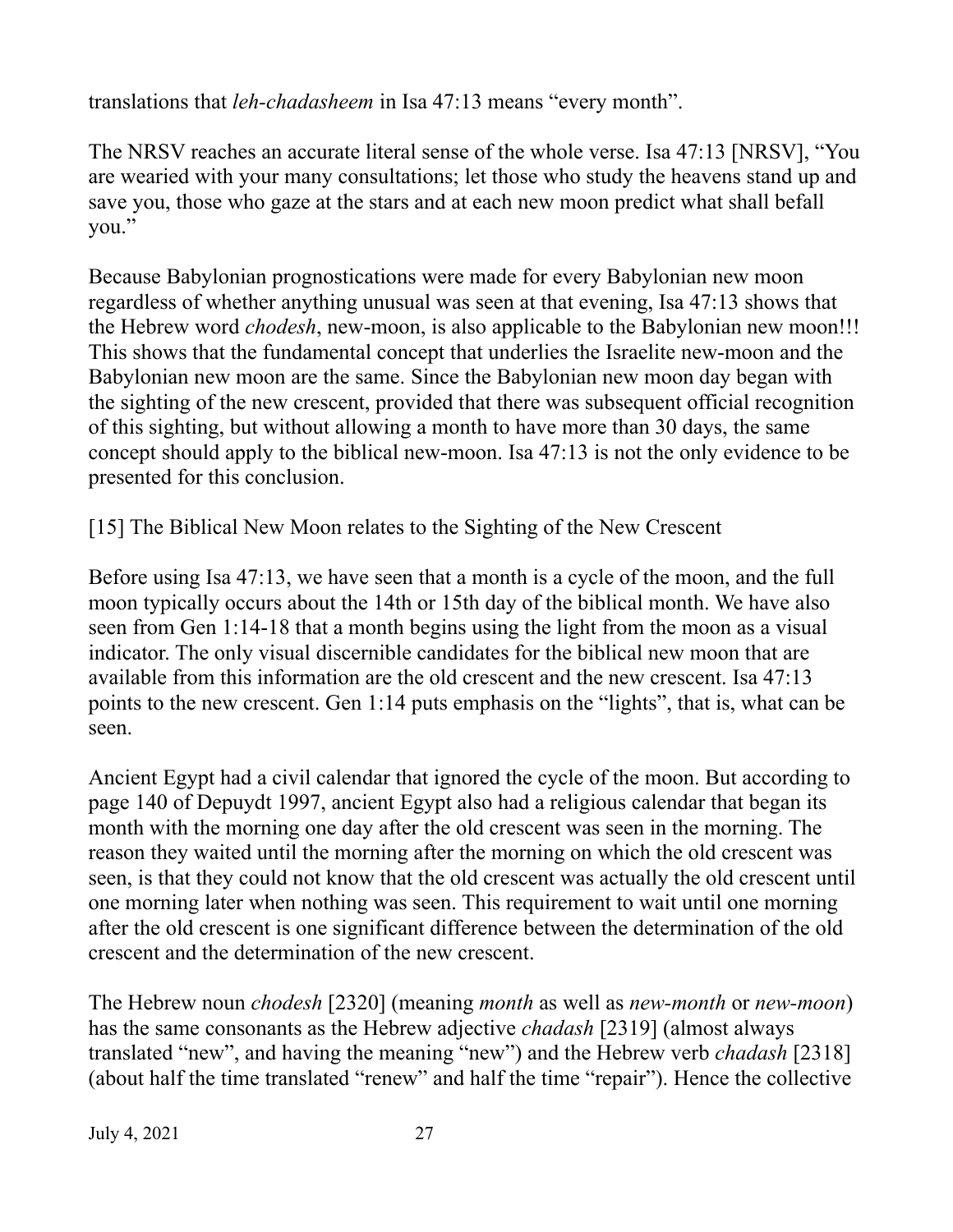association of *new*, *renew*, and *repair* is associated with the Hebrew word *chodesh*, rather than the concept of old, dwindling, or thinning, which is associated with the old crescent. On page 403 of Wigram all 53 places where the adjective *chadash* [2319] occurs is shown. Some of these are not describing a physical thing, such as a new spirit and a new heart. Other things that are physical are also visible such as a new house (Deut 20:5), a new wife (Deut 24:5), new wineskins (Josh 9:13), new cords (Judg 15:13), a new cart (I Sam 6:7), a new sword (II Sam 21:16), a new garment (I Ki 21:29), a new bowl (II Ki 2:20), etc. On page 403 of Wigram all 10 places where the verb *chadash* [2318] occurs is shown. Some of these are not describing a physical thing, such as a renewed spirit. Other things that are physical are also visible such as repair the altar (II Chr 15:8), repair the house (II Chr 24:4), repair waste cities (Isa 61:4), etc. The moon is a physical object, so that when the concept of "new" is applied to a month based on the moon, it should refer to something that is visible. Gen 1:14-15 refers to lights in the heavens, and this is something visible. The new crescent is new, visible, and is based on the moon.

Therefore, from the choice of the Hebrew word *chodesh* for the new-moon, it must refer to the new crescent rather than the old crescent. Hence the biblical start of the month is seen to mean the new crescent without using Isa 47:13 as well as through using Isa 47:13.

An astronomical reason for a biblical month consisting of a whole number of days is that each new crescent first becomes visible close to sundown, which is the time that the Sabbath begins and a numbered day of the month begins. We thus see that from the biblical viewpoint, the average synodic month as a precise fraction of days, hours, and minutes is never hinted at in Scripture and is foreign to biblical thought.

In the context of Jerusalem Ezra 6:15 mentions the month Adar and Neh 6:15 mentions the month Elul. These are Hebrew transliterations of month names in the Babylonian calendar, but these verses are in the context of Jerusalem. Scripture is a witness here that ancient Israel adopted the month names of the Babylonian calendar by the time of Ezra and Nehemiah. This would cause confusion unless a biblical month began by the same concept as the Babylonian calendar. This evidence from Ezra 6:15 and Neh 6:15 is also in harmony with the conclusion from Isa 47:13, yet the reasoning from the books of Ezra and Nehemiah is independent of Isa 47:13.

[16] Philo of Alexandria and the Jewish New Moon in the First Century

As a Jew living in Alexandria, Egypt in the early first century, Philo discusses the new moon from his Jewish perspective. On page 333 of Philo\_7 (Special Laws 2:41) Philo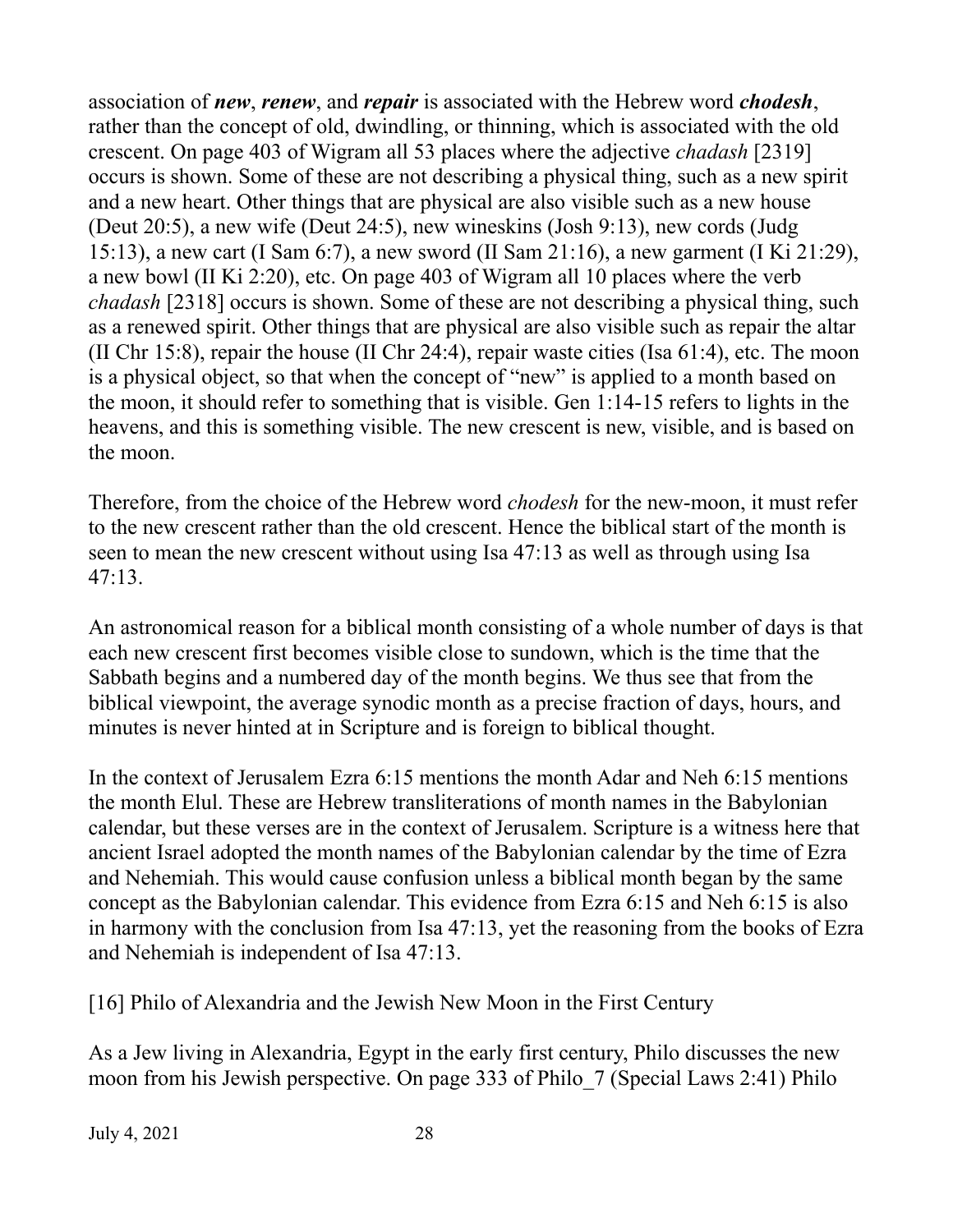wrote, "The third [feast recorded in the law] is the new moon which follows the conjunction of the moon with the sun." Since this follows the conjunction, it must refer to the (visible) new crescent. On pages 391 and 393 of Philo\_7 (Special Laws 2:141- 142) Philo wrote, "Following the order stated above, we record the third type of feast which we proceed to explain. This is the New Moon, or the beginning of the lunar month, namely the period between one conjunction and the next, the length of which has been accurately calculated in the astronomical schools. The new moon holds its place among the feasts for many reasons. First, because it is the beginning of the month, and the beginning, both in number and in time, deserves honour. Secondly, because when it [the new moon] arrives, nothing in heaven is left without light, for while at the conjunction, when the moon is lost to sight under the sun, the side which faces earth is darkened, when the new month begins it resumes its natural brightness. The third reason is, that the stronger or more powerful element [the sun] at that time [the new moon] supplies the help [light] which is needed to the smaller and weaker [the moon]. For it is just then [at the new moon] that the sun begins to illumine the moon with the light which we perceive and the moon reveals its own beauty to the eye."

In Alexandria, the leading center of Greek mathematical astronomy at that time, the conjunction is a well known concept to Philo, and he mentions the conjunction as a contrasting time to the new moon. It is clear that to Philo the Jew in the early first century in Alexandria, the new moon is the new crescent, and this begins the first day of the Jewish month. Evidently the Greek geometrical abstract concept of the conjunction had filtered down to the educated non-astronomer, Philo. He used this concept in writing to his audience without defining it, so he understood that his audience would also understand this term.

[17] The Beginning of the Month and I Samuel 20

I Samuel 20 is very instructive to show how the biblical month began during the time of Samuel the prophet when King Saul reigned. It will be shown from the wording of this chapter that no calculated calendar could have been used at this time in Israel's history.

At this time of David's young adulthood, he has already experienced attempts by King Saul to kill him (I Sam 18:10-11; 19:9-10), but his very close friend Jonathan, the king's son, has great difficulty believing that his father wants to kill David. In order to convince Jonathan that Saul wants to kill David, David devises a plan to cause Saul to reveal his attitude toward David in the presence of Jonathan. Notice that this plan involves a day count of three from the following literal parts of verses.

I Sam 20:5, "until the third evening".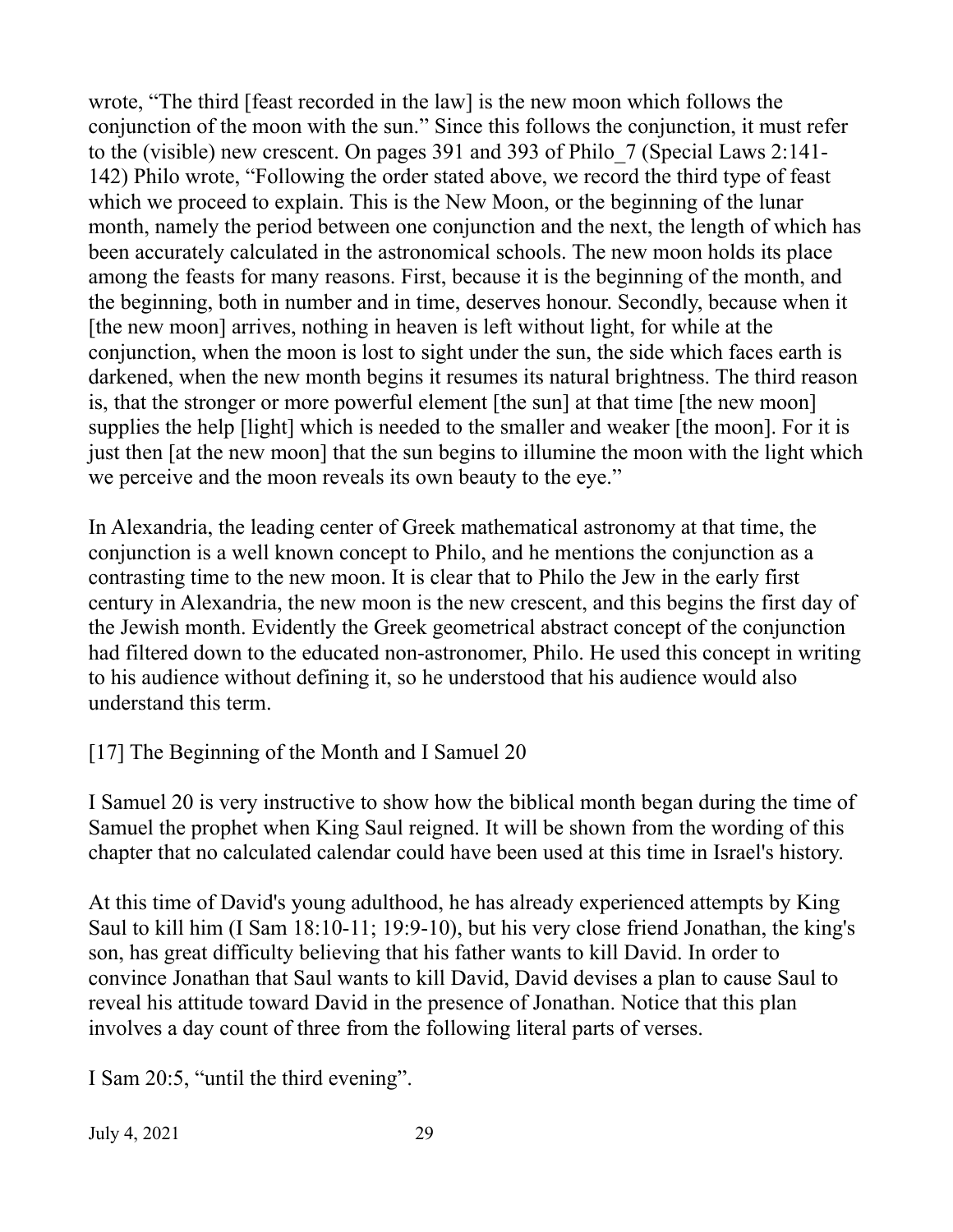I Sam 20:12, "about [this] time the third morrow". I Sam 20:19, "and [on the] third [day]".

This shows their advance confidence that it would probably take two successive days for Saul's actions to bring to light his attitude toward David. They expected that Jonathan would witness two consecutive days of Saul's behavior. The context assumes that the reader will automatically understand this without any explanation. We need to carefully examine the context to note what the writer of the text expected the reader to know.

I Sam 20:5, "And David said to Jonathan, Behold, tomorrow [is a] new-moon, and I should sit with the king to eat ...".

I Sam 20:18, "And Jonathan said to him, Tomorrow [is a] new-moon, and you will be missed because your seat will be empty".

In these verses the word "tomorrow" is translated from the Hebrew word *machar*, Strong's number 4279. This word refers to the next daytime, which begins in the morning rather than sundown. According to the choice of Hebrew words in these verses, the beginning of the festivity relating to the new moon is in the morning rather than at sundown. In these verses there is no reference to the standard Hebrew word for day, which is *yom*, Strong's number 3117. The use of the Hebrew word for new moon in these verses is not referring to a 24-hour day, but instead it refers to the time of festivity.

These two verses show that it was considered important for David to be present at a banquet hosted by the king due to a "new moon", and there was a seat reserved for David. There is nothing in the context to suggest that this was the beginning of the seventh month and that a holy convocation was to take place. Indeed, if this had been the beginning of the seventh month, verses 5 and 18 would have more to say about why David would be missed! The reason given is the new moon, nothing more.

The Hebrew syntax in verses 27 and 34 is the same for one phrase that is not like any place in the Hebrew Scriptures where a numbered day of the month is mentioned. The Hebrew word order is "the *chodesh* the second", which occurs that way four times in the Hebrew Bible: I Sam 20:27, 34; I Ki 6:1; I Chr 27:4. In the latter two places it means "the second month". This expression "the *chodesh* the second" does not have the Hebrew word *yom* for "day", does not have a preposition attached to the beginning of the number, and has the number after the word *chodesh*. These three factors do not occur in any place where a numbered day of the month is mentioned in the Tanak. A Hebrew expression for a numbered day of the month occurs 98 times in the Bible. In 92 of these cases the Hebrew preposition *bh* (meaning "in" or "on") precedes the number. In two of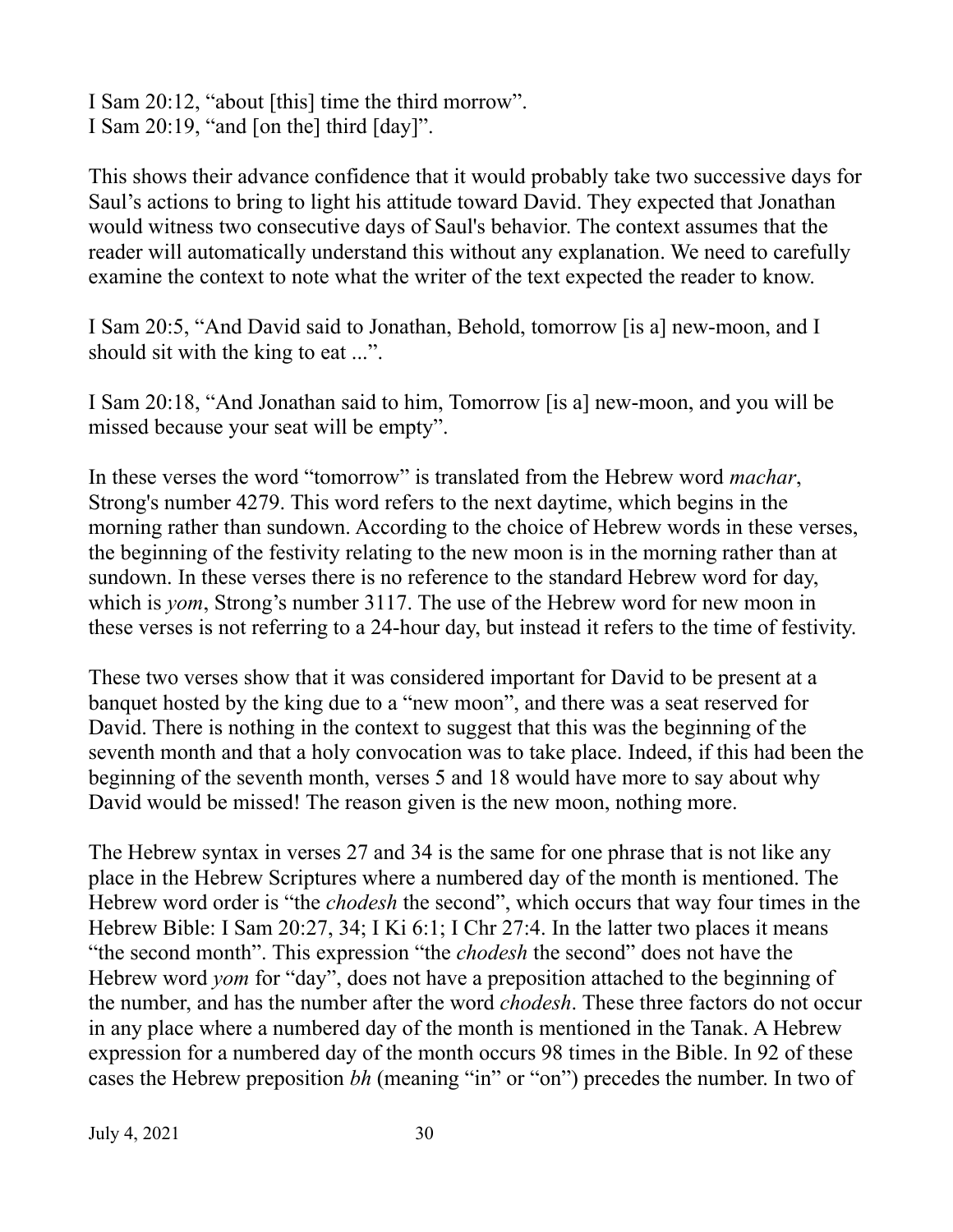these cases the Hebrew preposition *ad* (meaning "until") precedes the number. In 39 of these cases the Hebrew word *yom* (meaning "day") occurs at the number. While there are a total of four cases (Ezra 3:6; 10:17; Est 9:19, 21) in the Tanak where a numbered day of the month is mentioned and no preposition is prefixed to the number, all of these cases do have the Hebrew word *yom*, and none of these four cases have the number after the word *chodesh*. There is no example in Scripture with the syntax as in I Sam 20:27, 34 to indicate that is could mean a numbered day of the month.

The Hebrew word *chodesh* sometimes means "new-moon" and sometimes means "month", but because the syntax of this phrase in these two verses is never used for a day of the month, and because its meaning as "new moon" here gives a satisfying explanation to the context including the planned meeting of Jonathan and David on the third day from their initial meeting, *chodesh* will be translated "new-moon" below.

I Sam 20:27 literally states, "And it happened on the morrow of the new-moon the second, [the] place of David was empty. Then Saul said to Jonathan his son, Why didn't the son of Jesse come either yesterday or today to the meal?"

When the NASB is used, items in square brackets will show where the NASB has italics, indicating that no Hebrew word occurs for the italics. It may sometimes be useful to consider omitting the words in square brackets in the NASB because they are not based on words in the Hebrew text.

I Sam 20:27 [NASB], "And it came about the next day, the second [day of] the new moon that David's place was empty ..."

Thus there was something special about that meal on two successive days that made David's presence expected at both meals.

In verses 28 through 33 Saul and Jonathan dialogue with one another so that Jonathan becomes convinced that Saul wants to kill David.

I Sam 20:34 literally states, "And Jonathan arose from the table in fierce anger, and did not eat food on [the] day of the new-moon the second because he was grieved for David, for his father had dishonored him."

I Sam 20:34 [NASB], "Then Jonathan arose from the table in fierce anger, and did not eat food on the second day of the new moon, for he was grieved over David because his father had dishonored him."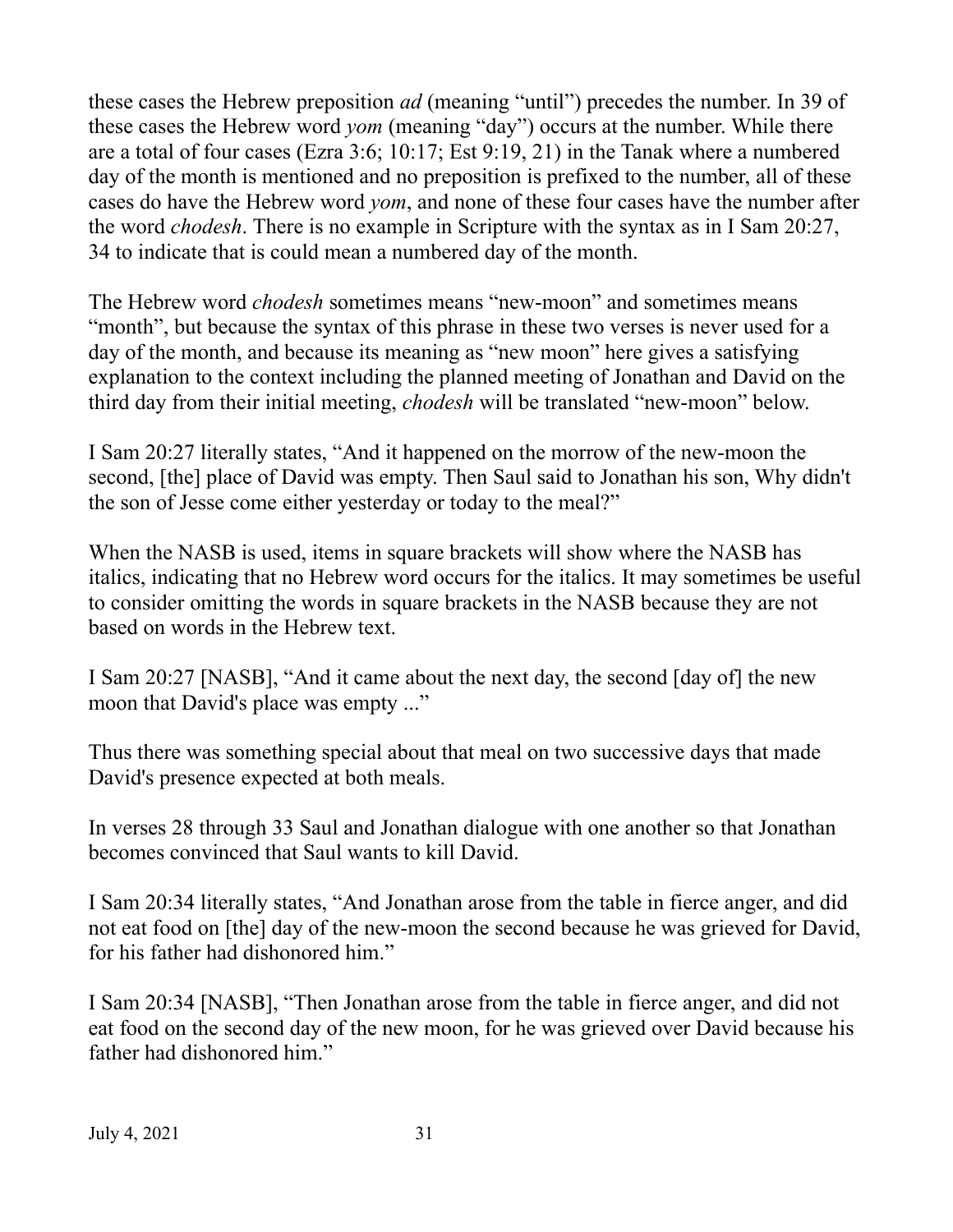I Sam 20:35 literally states, "And it happened in [the] morning that Jonathan went out [into] the field at [the] time appointed [with] David, and a little boy [was] with him."

The morning in verse 35 is within the third day that David and Jonathan had planned to meet.

The special meal at the king's table on two successive days during which the presence of David, a national hero, was expected, shows that both meals were to commemorate the start of the month. The need existed to have two days of commemorative meals because they did not know in advance which of the two days would in fact begin the new month, and because evidently the new month was not declared on the first day of opportunity for its declaration. From I Sam 20:27 we can say that David and Jonathan did not know in advance which of two successive days would officially be declared the new moon day, because otherwise there would not have been a need for two successive days of a festive meal during which David was expected to appear. The phrase in I Sam 20:5, 18 that "tomorrow is a new-moon" is literally misleading because it can be expected to cause the reader to think that they knew in advance that tomorrow would in fact actually be the first day of the new month. It should be translated "tomorrow is the new moon [festivity]".

I Sam 20:5, 18 was applied to the first day to come, and the designation of "new-moon the second" was given to the second day to come. The need to have a second day of commemoration indicates that on the first of the two days, the new moon was not officially declared by the Levitical priesthood to be the start of a new month by the blowing of two silver trumpets in accordance with Num 10:10.

The average length of a month is close to 29.5 days, and most of the time there is an alternation of 29 and 30-day months, although there certainly are exceptions. At the time that David and Jonathan first met, one would surmise that the previous month had 29 days, so that it was most likely that the current month that was nearly over would have 30 days. Thus, when David and Jonathan first met, they planned for the current month to be a 30-day month so that their next meeting would be on the third day rather than on the second day. They believed it was most likely that a second festive meal day would be needed due to an expected 30-day month. Therefore, when I Sam 20:5 and 18 speak of "tomorrow [is the] new-moon", that refers to the festive national holiday (not holy day) on the first of two successive days during which the new month might begin. The author of I Samuel 20 expected the reader to understand that there was to be at least one, and possibly two, successive days of festive meals at the king's table at the start of each month.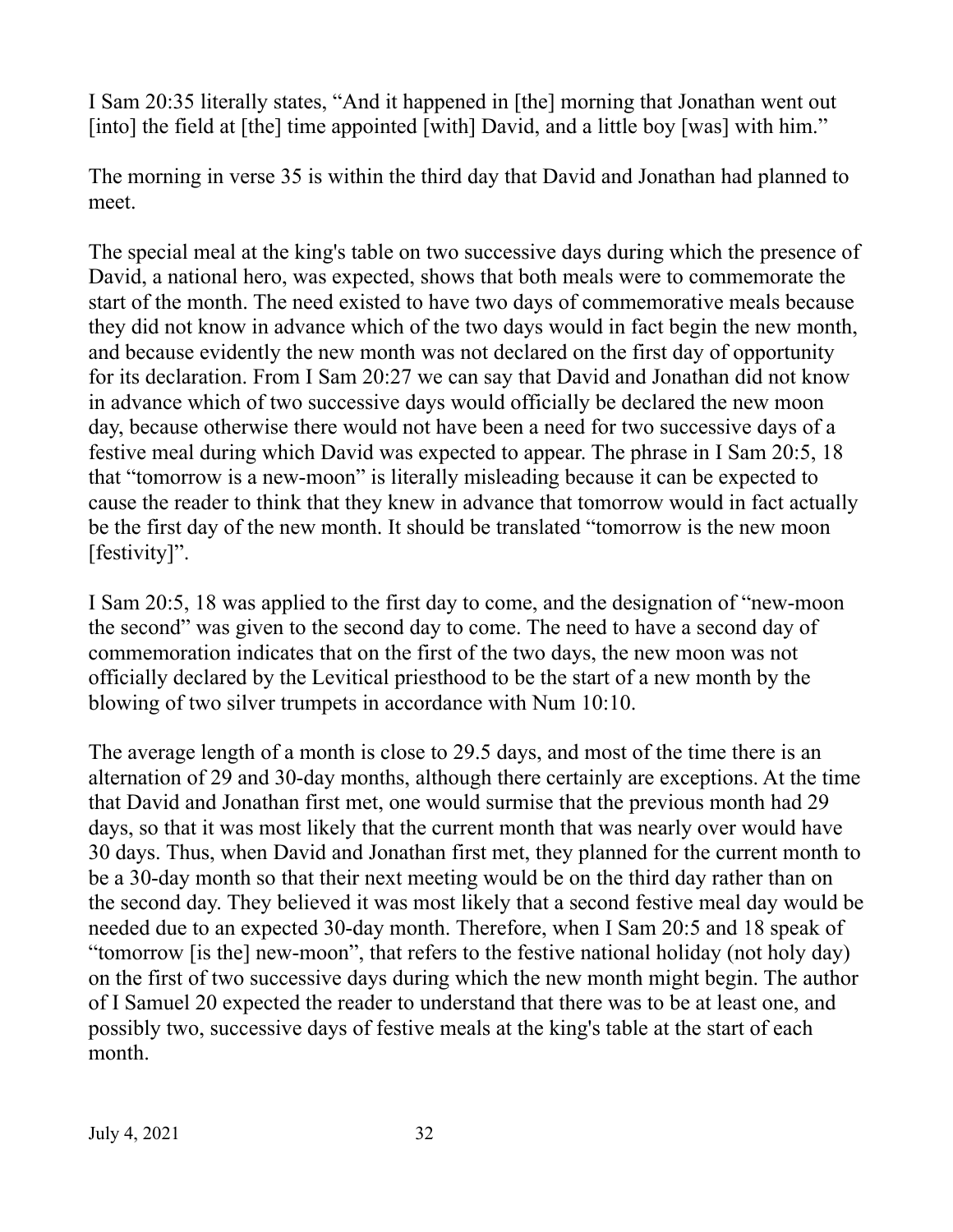The start of a month is used to determine festivals, so by Gen 1:14, the light of a heavenly body must determine the start of a month. The first light of the moon would not anciently be known until it was seen. I Sam 20 is evidence that the day of the new moon was not pre-calculated, because otherwise there would not have been a need to plan for two successive days of festive meals. A pre-calculation would have been calculated to precisely one day rather than a choice of two days.

I Sam 20:5 and 18 should be understood to mean "tomorrow [is the] new-moon [festivity]" rather than the officially declared new moon. In other words, David and Jonathan did not really know that "tomorrow" would actually be the first day of the new month. In fact they expected that "tomorrow" would not be the first day of the new month!

When reading Josephus, one must be on guard for any reason that Josephus might have for distortion in his account of an event. In his description of I Sam 20 it is difficult to see any reason why he might deliberately distort any technicalities of the story. This chapter should not have been a controversy among Jews in the time of Josephus. He was certainly living at a time when Hebrew was still spoken among the upper class in Jerusalem where he was reared in the first century. Josephus was born in the year 37, so he was 32 or 33 years old when the Temple was destroyed in 70.

Josephus corroborates the translation of *second new-moon* in his paraphrase of I Sam 20:27. On pages 283 and 285 of Josephus\_5, Ant 6:236, we read, "But when, on the second day of the feast of the new moon, David again did not appear, he asked his son Jonathan why, both on the past day and on this, the son of Jesse had been absent from the festive meal."

The Greek word that Josephus uses for "new moon" in the above translation is *noumeenia* (Strong's number 3561), not the Greek word *meen* (Strong's number 3376), which means "month". Thus the NASB, taking the Hebrew syntax as it is, translates it so as to agree with Josephus who chose the Greek word for "new moon" rather than the Greek word for "month". The William Whiston translation is very poor here because he translates it as though Josephus used the other Greek word (*meen*).

Page 861 of the chapter by Moshe David Herr translates I Sam 20:27 "But on the morrow of the second new moon ...", and translates I Sam 20:34 "... and he ate no food the second new moon day". According to pages 84-85 of the book by Cahn, the Karaite Benjamin Nahawendi c. 825 CE understood I Sam 20:27, 34 similarly. The German interlinear translation by Rita Steurer also translated these verses using the German translation equivalent to "second new moon" rather than "second day of the month". The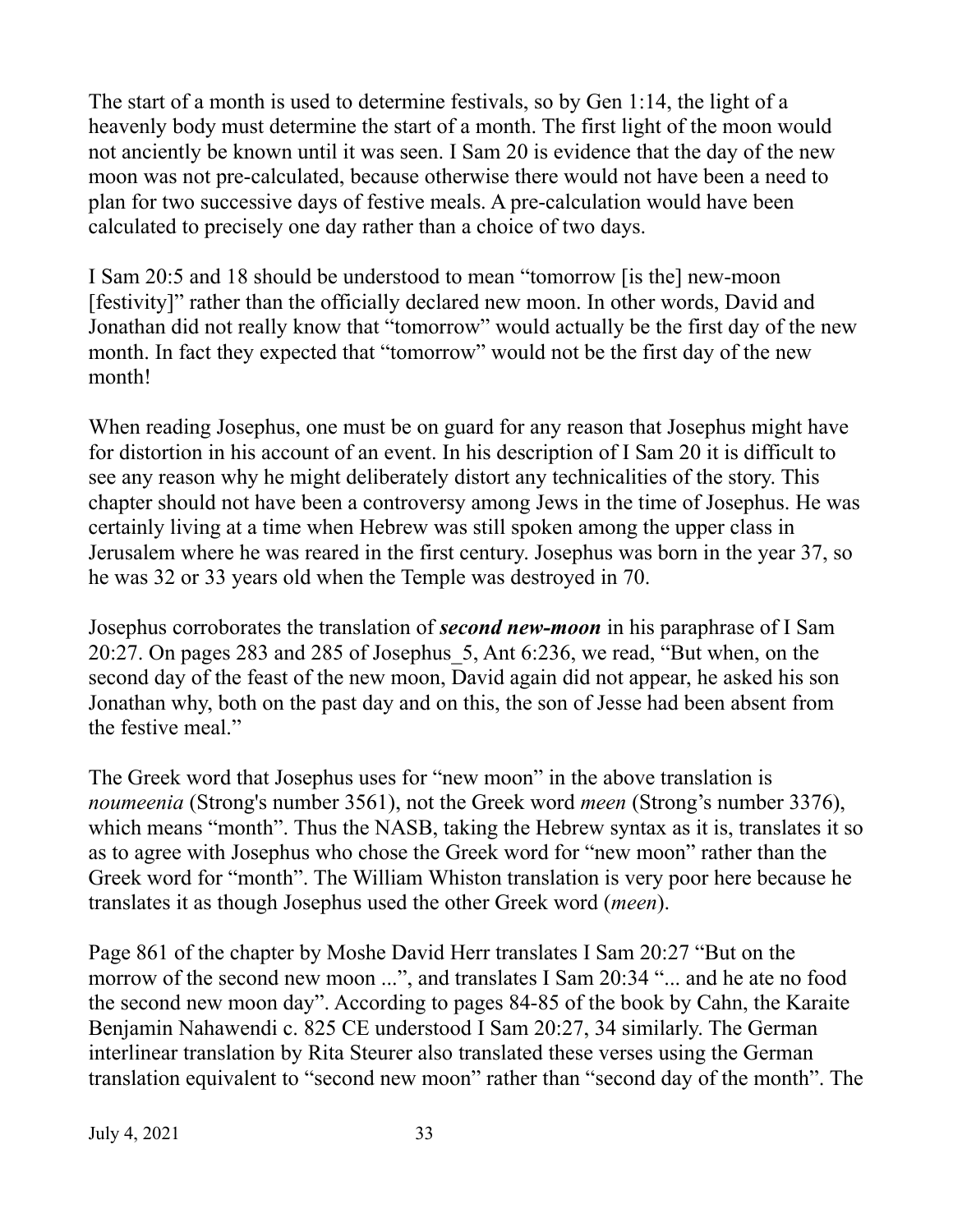German word for new moon is different from the German word for month.

On page 36 of the book by Solomon Gandz 1970 he wrote, "There can be no doubt that 'on the morrow of the second new moon' [in verse 27] has the same meaning as 'on day of the second new moon' [in verse 34] and that both phrases refer to the second day of the new moon festival, on which a festive meal was given at the King's table and in which David was supposed to take part." The very title of the chapter by Gandz is "The Origin of the Two New Moon Days".

Within the above quote from Gandz, I have added the items in square brackets, and the two expressions enclosed within apostrophes have, in Gandz' work, the Hebrew words rather than the literal translation that I have substituted.

Horace was a Roman poet and satirist who wrote in Latin and lived from 65 BCE to 8 BCE. On page 20 of the book by Horace, Satire 1.9.67-70 states: "'Surely you wanted to tell me something, something confidential?' 'Oh, yes, but I'll choose a better time. Today is the thirtieth Sabbath. Why offend the circumcised Jews?' 'I don't care about religion', I moan".

Here the expression "thirtieth Sabbath" is a literal translation of Horace's Latin expression *tricesima Sabbata*. On page 375 of the book by Louis Feldman 1996 we find the following comment on this expression as found in the satire, "In summary, Horace's allusion in *tricesima Sabbata* is more effective if it refers not to some meaningless nonsense but rather to the thirtieth, a Sabbath, that is, the New Moon, so prominently celebrated in Horace's time." Here it must be understood that the Jews desired to have a holiday (not holy day) on the new moon days. The Romans understood that the word Sabbath to a Jew meant a day on which he did not work at his ordinary job. It was easier for the Jews to tell the Romans that the new moon day that was the thirtieth of each month was always a Sabbath (called the thirtieth Sabbath) than to use other more accurate words from the biblical viewpoint. Biblically the new moon was not a Sabbath, but the Jews called it a Sabbath to simplify the implications of not working to the Romans.

The first of the two possible days of sighting the new crescent would place the first day of the month on the 30th day of the old month. Hence in Jewish practice of that time the 30th would be a holiday or a vacation day, and by loose extension (not technically correct), called a Sabbath. Since Horace expected his readers to understand him, this new moon holiday, called the "thirtieth Sabbath" was well known in Rome in the late second century BCE.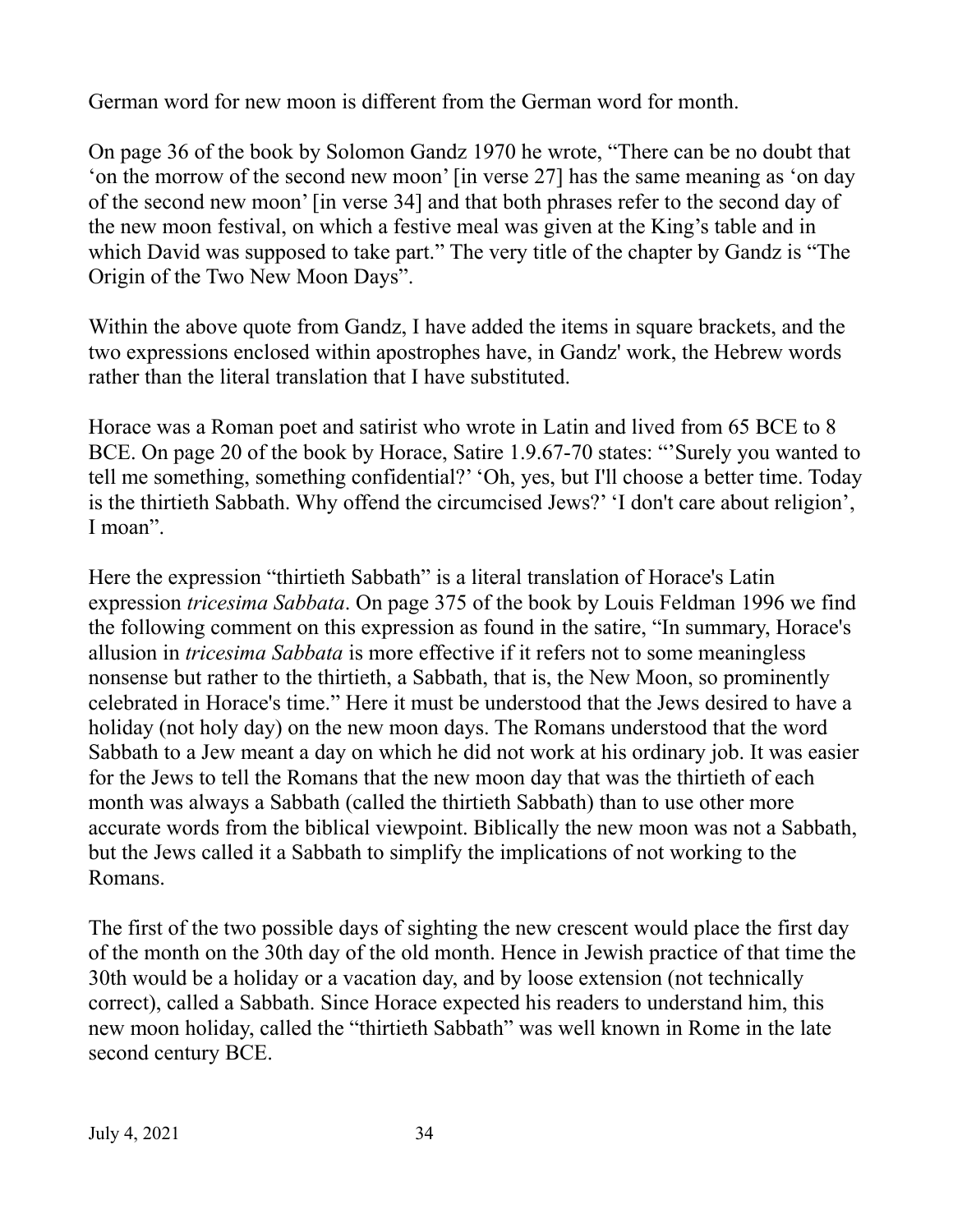It was common knowledge in the Roman Empire during Horace's adulthood that Jews refrained from work on the first of the two possible days on which the new month might begin. This harmonizes perfectly with the implications from the Hebrew in I Sam 20:27, 34 and the whole chapter. The paraphrase by Josephus also agrees with this.

If Israelite society at the time of King Saul, when the prophet Samuel was still alive, was using a calculation to determine the start of the next month, there would have been no point in having two successive days of festive meals associated with the new moon, which shows an uncertainty of which day among two successive days that would start the month. Thus no calculated calendar could have been used at this time of Israel's history. Ancient Israel did not employ predictive astronomy for their calendar.

[18] Month Start Theories from Ps 81:3 and the double word *b-keseh*

Ps 81:3 contains the Hebrew word *chodesh* for new-moon. The grammatical structure of this verse along with the controversial Hebrew double word *b-keseh* has triggered some unusual theories concerning the biblical day of the new moon, i. e., the first day of the biblical month. Keep in mind that this is a poem so that it is often translated with capitalization that reflects different lines in poetry, and this accounts for the translation from the NASB below. This verse contains the double word *b-keseh,* which is the Hebrew preposition *bh* prefixed to the Hebrew word *keseh*. This preposition most typically means "in", "at", or "on". The controversy does not involve the meaning of this preposition, but instead, the meaning of *keseh* along with its attachment to this preposition. Here is a literal translation of Ps 81:3.

Ps 81:3, "Blow at [the] new-moon [2320 *chodesh*] [the] shofar, [also blow it] at [the] full-moon [3677 *keseh*] on [the] day of our feast."

(A) Three Translations of Ps 81:3

Compare the following three translations of Ps 81:3. In the Hebrew text this is numbered verse 4.

Ps 81:3 [KJV], "Blow up the trumpet in the new moon, in the time appointed, on our solemn feast day."

Ps 81:3 [NASB], "Blow the trumpet at the new moon, At the full moon, on our feast day."

Ps 81:3 [RH 8a-8b on page 30 of BT-BEZ-RH], "Blow the horn at the new moon, at the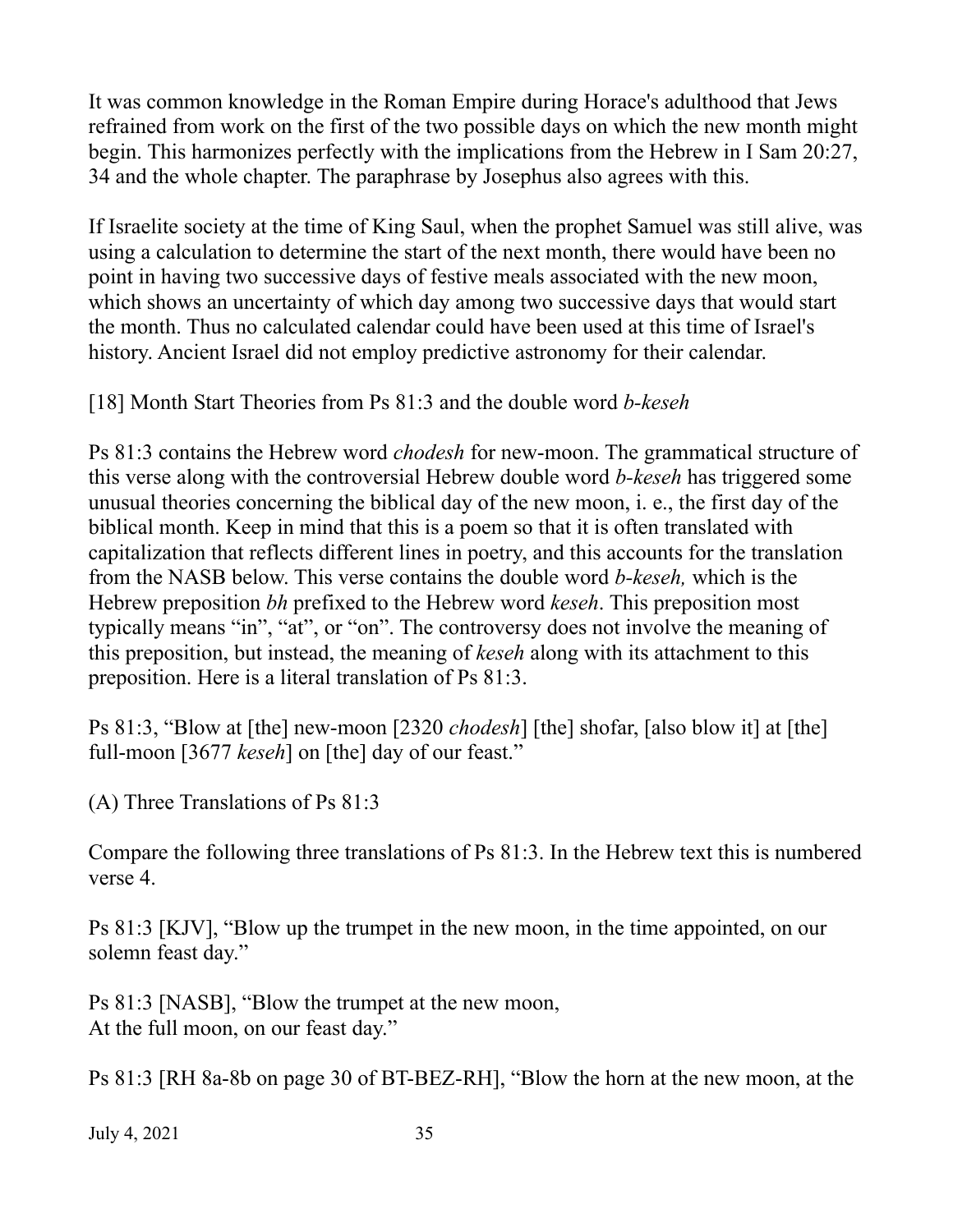covered time [*keseh*] for our feastday."

The above quotation from a translation of the *Babylonian Talmud* has the square brackets with English transliteration copied from the original source unchanged in spelling, even keeping "feastday" as one word. In fact the ending "our feast day" is all one word in Hebrew, and this word has the grammatical ending that shows "our". All Scripture translations in this version of the *Babylonian Talmud* are actually in italics, but I quoted it without italics (yet with italics for the transliteration *keseh*) to achieve uniformity in printed style for all three translations.

Since the *Babylonian Talmud* is a commentary on the Mishnah and includes the words of the Mishnah, it would have to be consistent with the intent of the Mishnah*.* The Mishnah strongly and unambiguously supports the belief that the sighting of the new crescent with subsequent approval by appropriate Jewish authority establishes the start of the month, although no month is permitted to exceed 30 days. Consequently, this translation is *not* intended to imply to its readers that its phrase "the covered time" refers to total invisibility of the moon for the whole period of late afternoon through the night. On the contrary, the new crescent may be visible for about an hour before it sinks below the horizon, but this does not violate the intent of the phrase "the covered time". The vast majority of the night the moon is covered in the sense that no observer on earth can see any directly reflected light that originates from the sun but comes from the moon.

These three translations are very different for the Hebrew word *keseh*, where the KJV gives "time appointed", the NASB gives "full moon", and the *Babylonian Talmud* gives "covered time". The original intent of the Hebrew can only mean one of these choices.

The KJV "time appointed" is based on Rashi's opinion from the middle ages. Rashi had an aversion for translating it full moon, so he claimed that the text was corrupted in one letter, and thus he promoted the theory that it meant "time appointed". This should be rejected.

The NASB translation of "full moon" is correct because (1) ancient Semitic languages have contexts that show cognate words to *keseh* with this meaning; (2) Aquila's literal translation from the early second century has this meaning; (3) the Syriac Peshitta has the cognate word here, which meant the approximate time of the middle of the month; and (4) Jerome's translation from the Tanak to Latin has the meaning "the middle of the month", where this interpretation came from those Jews who taught Jerome Hebrew before 400 CE.

(B) Three Theories from Ps 81:3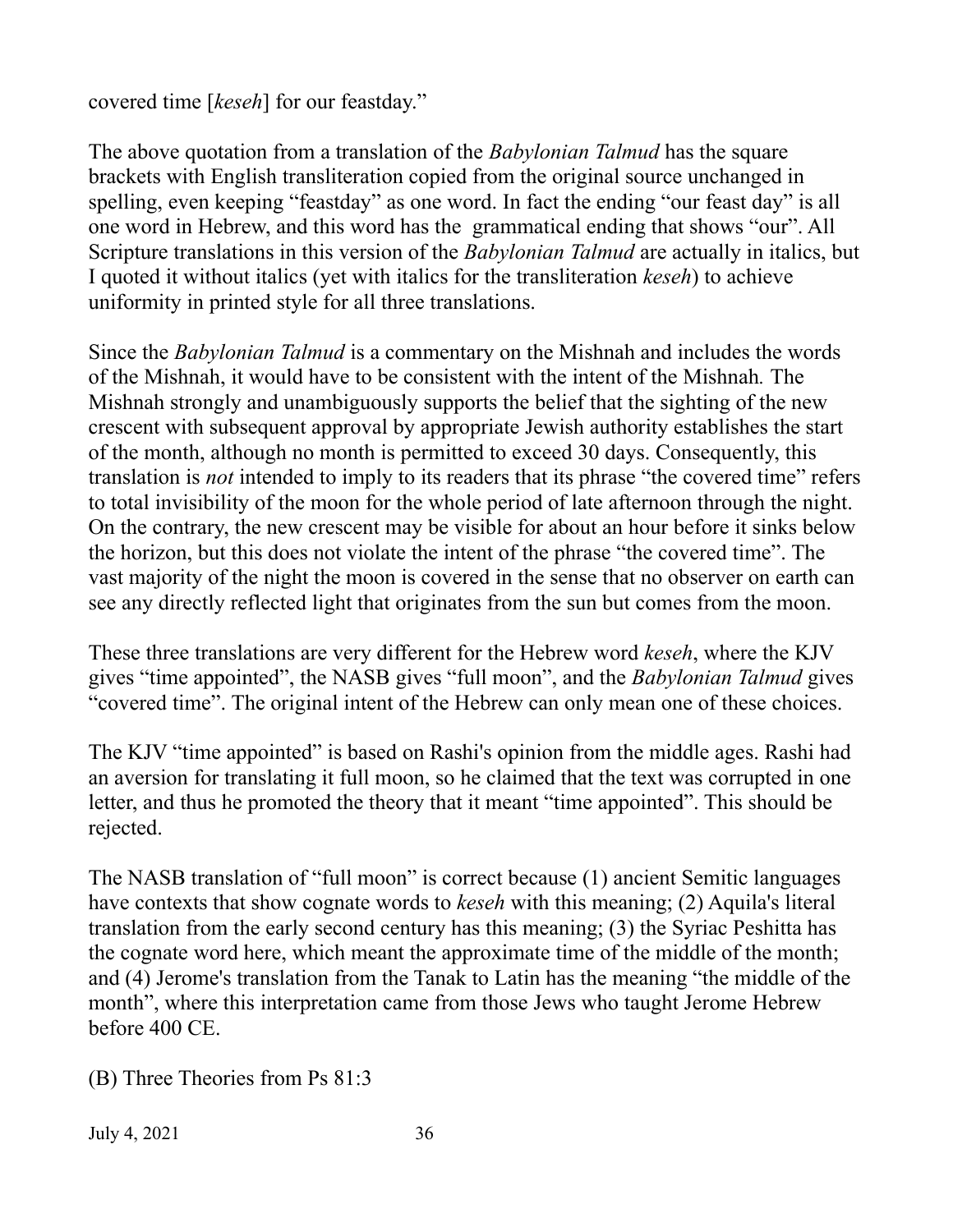In my personal discussions about the biblical calendar with various people over the years, based on the different choices of meaning for the word *keseh* in the context of Ps 81:3, I have encountered the following different theories:

**Theory A (Full is Fifteenth)**: This theory claims that the biblical new moon, Hebrew *chodesh*, occurs on the day, so that after consecutive days of counting, makes the astronomical full moon always fall on the 15th day of the biblical month. Therefore, by counting backwards from the computed time of the full moon, the first day of the biblical month may be determined. This theory assumes that the sighting of the new crescent from Israel will almost always agree with this method, and this is done for simplicity. This theory utilizes a translation like the NASB. This is false as previously explained because the elliptical orbit of the moon does not have such a precise relationship between the first day of the biblical month and the 15th day of the biblical month.

**Theory B (Full is New)**: This theory claims that the day of the biblical new moon, Hebrew *chodesh*, begins at the sunset that the full moon is detected, not about a half month earlier. Therefore, the first day of the biblical month begins with the detection of the full moon (not with a computation). This theory utilizes a translation like the NASB.

It was previously explained that the full moon occurs about the 14th and 15th days of the biblical month because the development of the Hebrew language in comparison to the environment of Israel shows the close affinity of Hebrew to the language of the Canaanites where there is an ancient context using Hebrew cognate words with the full moon about the 14th and 15th days of the month.

Isa 47:13 and also Ezra 6:15 and Neh 6:15 show the identification of the Israelite new moon with the Babylonian new moon. This argues against this viewpoint. Philo of Alexandria argues against this viewpoint.

After Ezra and Nehemiah returned to Jerusalem from the Babylonian captivity, Neh 8:2, 9 states that the day they called the first day of the seventh month was holy. This means that the biblical method to determine the first day of the month was still being used shortly after the Babylonian captivity. Hence their method to determine the first month did not get corrupted in Babylon during the captivity. With one hereditary priesthood from that time forward into the first century, it is difficult to imagine that the concept of what determined the first day of the month could change so radically that the start of the month could get shifted by about half a month, according to theory B.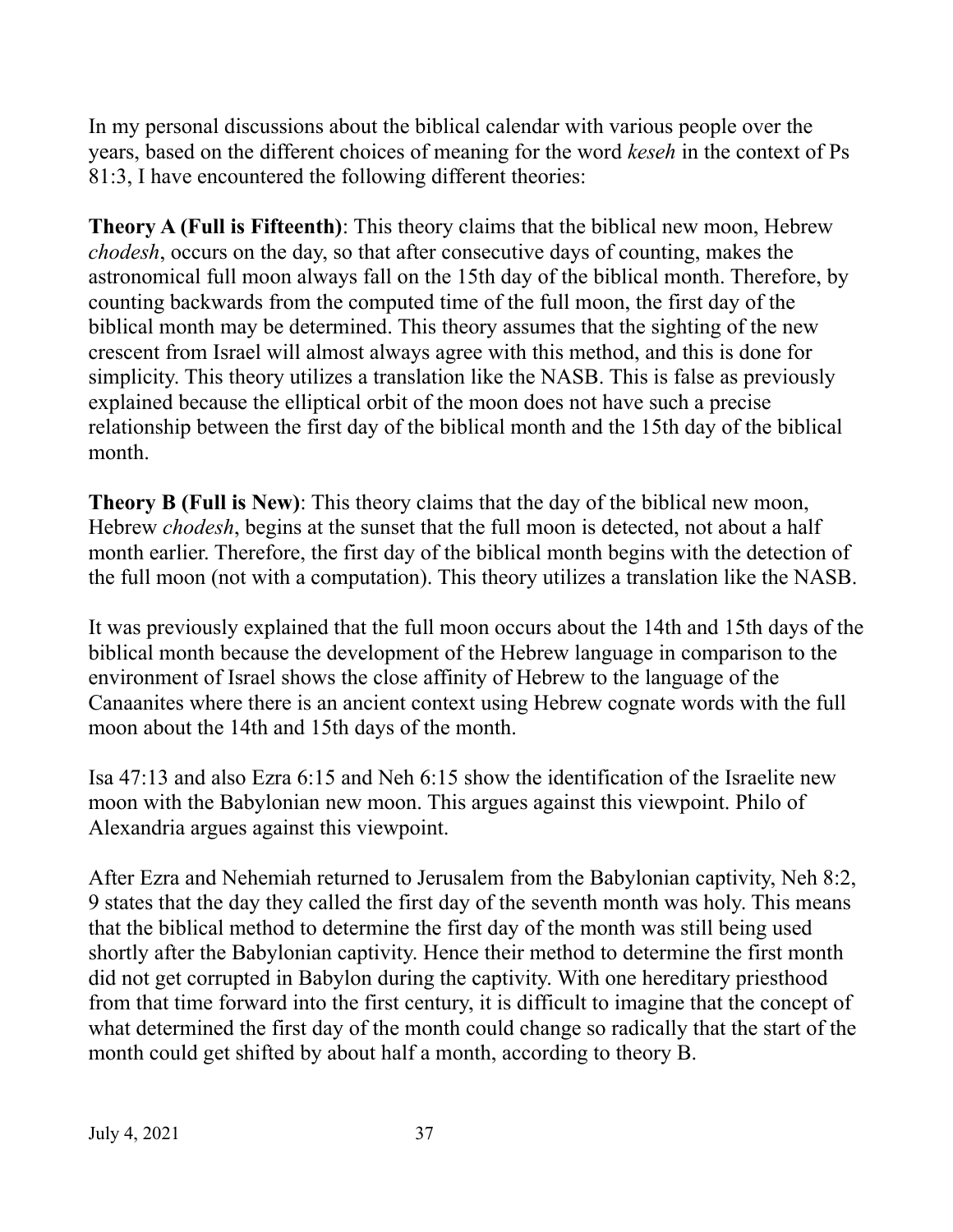Next, three verses from the Psalms will be presented that have a sentence structure similar to Ps 81:3 to show that the reader need not insist that the full moon defines the new moon based upon the grammar of this verse. Hence it is permissible to add the word "and" to the translation in order to give the correct sense to the reader. In poetry, normally expected words may need to be supplied in translation. The sentence structure of Ps 81:3 has the following three characteristics:

(1) The Hebrew word for "and" does not exist in the verse.

(2) The Hebrew has two or more prepositional phrases with the same preposition.

(3) Only one verb occurs, and this precedes the prepositional phrases.

These characteristics apply to the following three verses, all translated according to YLT because it preserves the Hebrew sufficiently to note the grammar.

Ps 13:2. "Till when do I set counsels in my soul? Sorrow in my heart daily?" Here "soul" and "heart" are not identical. The phrases are not near synonyms.

Ps 50:9, "I take not from thy house a bullock, From thy folds he goats." Here "thy house" and "thy folds" are not identical. The phrases are not near synonyms.

Ps 116:8, "For Thou hast delivered my soul from death, My eyes from tears, my feet from overthrowing." Here "death", "tears", and "overflowing" are not identical. The phrases are not near synonyms.

These poetic examples show that the two prepositional phrases in Ps 81:3 need not be near synonyms on the basis of the grammar. Hence this theory is merely a guess on the basis of grammar, and is defeated by the several reasons given above.

**Theory C (New is Conjunction)**: This theory claims that the biblical new moon, Hebrew *chodesh*, is technically the time of the astronomical new moon (conjunction), not about one or two days later. The biblical day that begins on or after the conjunction is considered the first day of the biblical month. This theory utilizes a translation like the *Babylonian Talmud*, but its meaning of "covered" is taken to mean that the moon is not seen at all from late afternoon and all through the night. Here are the reasons to reject this viewpoint.

(1) Gen 1:14-15 refutes the use of the conjunction to determine the beginning of a biblical month because the conjunction is based on a calculation, and this is not a light.

(2) The time between the old crescent and the new crescent can allow from one to three nights during which the moon cannot be seen under clear weather conditions. In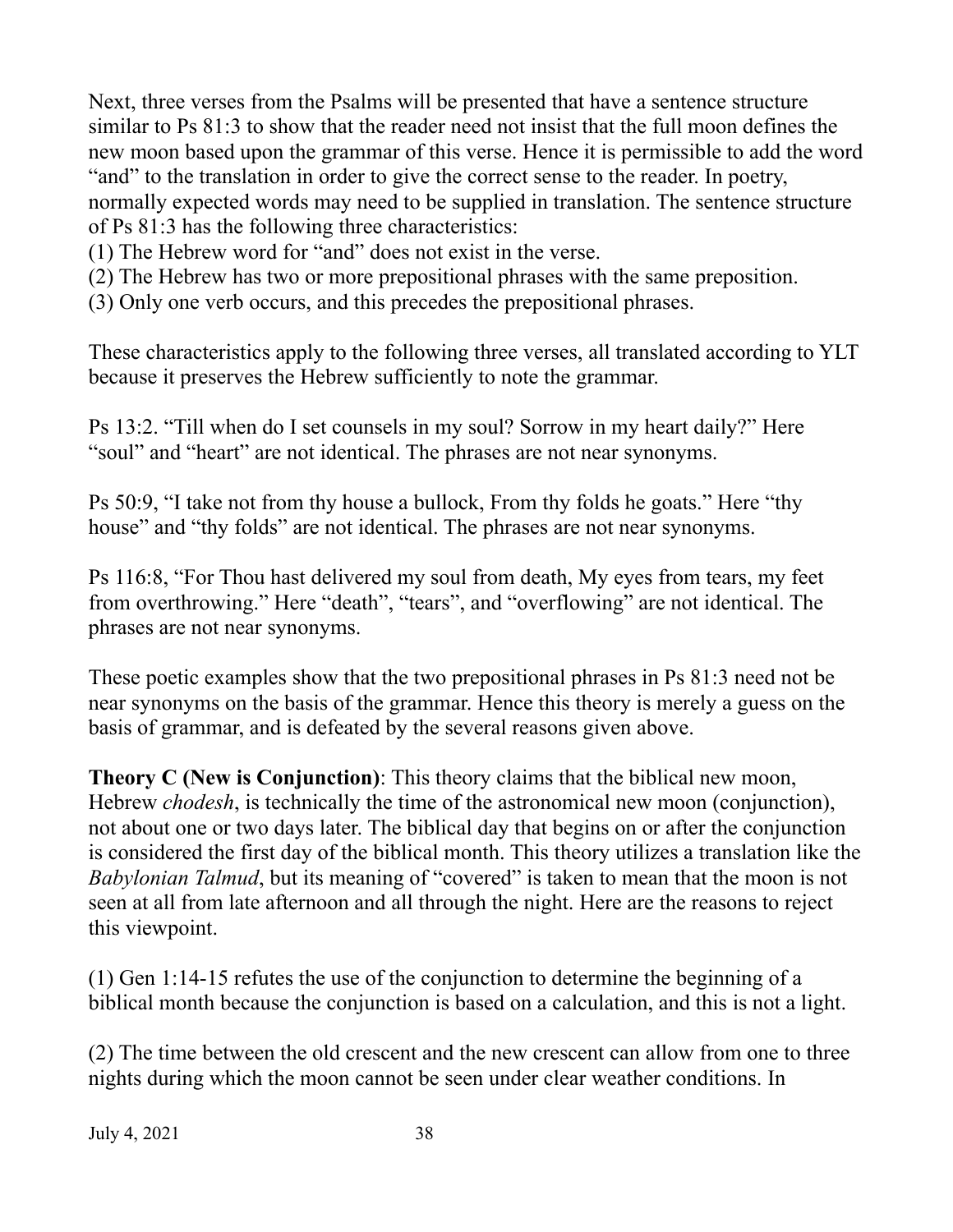practice, this means that the approximate time of the conjunction could not have been known without a computation.

(3) According to the known history of astronomy at the time of Moses, the Israelites did not have the ability to calculate the time of the conjunction.

(4) From Isaiah 47:13 the use of *chodesh* shows that the Babylonian new moon and the Israelite new moon were the same, and the Babylonian new moon began with the sighting of the new crescent. This is contrary to the use of the conjunction.

(5) Ezra 6:15 and Neh 6:15 use the Babylonian month names from Jerusalem, and this use of month names that avoid the conjunction is also contrary to the use of the conjunction.

(6) A careful study of I Samuel 20 shows that they did not know in advance how many days there would be in the month that was ending. Thus the conjunction was not used to determine the start of a month.

(7) According to Philo of Alexandria the Jewish month began with the sighting of the new crescent after the conjunction.

(F) Can *keseh* in Ps 81:3 be the verb *kasah* (3680)?

The only way that the verb *kasah* (3680), meaning "to cover" or "to conceal", can have the preposition *bh* prefixed to it (as it is in Ps 81:3) is if the verb has the infinitive construct form. The infinitive construct form of this verb is *ksoht*, not *keseh*. The form *ksoht* does not occur in Ps 81:3. Hence the verb *kasah* [3680] cannot be the Hebrew word in Ps 81:3. It so happens that a different grammatical form of this verb does look like *keseh*, but this is invalid grammar, so it simply cannot be the word here.

[19] From Where should the New Crescent be Sighted?

All biblical contexts that mention the festivals seem to take it for granted that there are no conflicts and that there is just one day that is holy for each specific commanded assembly. The only exception might be the start of the seventh month where ancient Israel would occasionally keep two successive days unless the first day of the two was confirmed to be the first day of the month (I Sam 20). The Aaronic priesthood was the authority that provided unity (Ps 133). They were only supposed to dwell within Israel (Num 35:2-8).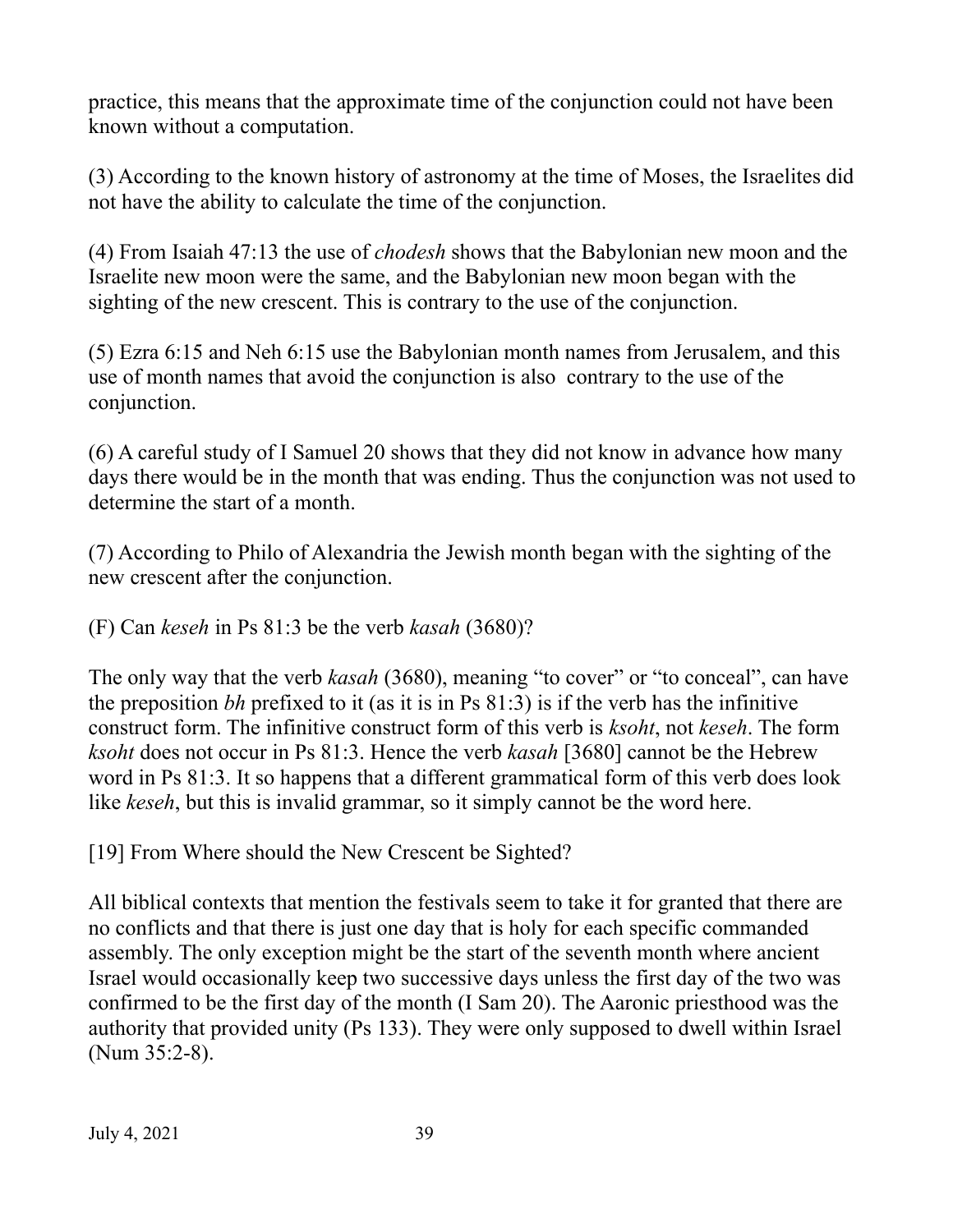The borderline for visibility is wide and fuzzy. Humidity and a great height above sea level can even cause gaps in visibility. The wide fuzzy path of first visibility of the new crescent not only has gaps, but its path on the surface of the earth is curved and the curve varies from month to month for any one place. Any rule to reconcile this is arbitrary and subject to debate.

We do not have any Levitical priesthood functioning today, but if we are given the same information that they could have through postings on web sites, then we could presumably arrive at the same decision they would, thus simulating the priesthood..

The way to attain peace and unity is to use the implication of Paul in Acts 18:21 in which he showed respect for the determination of the calendar by the Levitical priesthood by wanting to be there for the feast.

The problems with using local visibility are:

(1) How is it defined in today's world?

(2) How is it consistent with Num 10:10; Isa 2:3; Micah 4:2 where the priests determine the new month from Israel?

- (3) How can it avoid confusion and disunity (Ps 133)?
- (4) Does it avoid arbitrary decisions of distance for accepting witnesses?

(5) What do you do in Australia where it sometimes requires a 31-day month for sighting with good visibility?

(6) It will sometimes cause part of the world to keep the festivals one month later than other parts as in 2007.

The advantages of using visibility of the new crescent within Israel are:

- (1) The definition is simple.
- (2) It is consistent with Num 10:10; Isa 2:3; Micah 4:2.
- (3) It is unifying and avoids confusion Ps 133.
- (4) Over 90 percent of the time it is not a borderline situation and it is predictable.

The use of the international date line (IDL) for the 24-hour day, starting with sundown as it gradually sweeps across the globe, has attained worldwide acceptance by keepers of the Sabbath. The sighting of the new crescent from within the boundaries of Israel should determine the day, and this day should be accepted around the world based upon the IDL with sundown as it sweeps across the globe. Places to the east of Israel may sometimes have to observe two days for the first day of the seventh month as was done according to I Sam 20.

[20] Introduction to the Determination of the First Month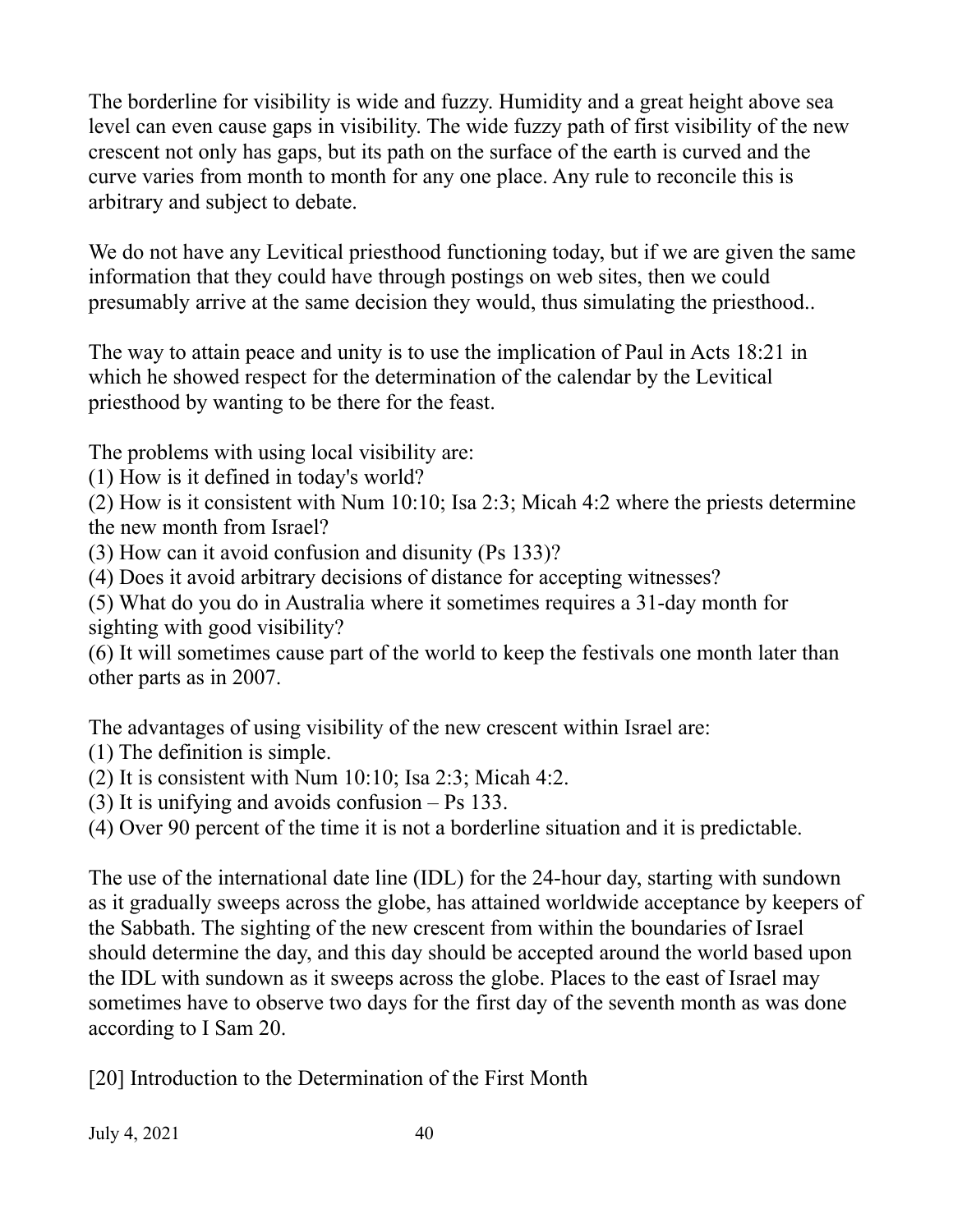Gen 1:14, "And the Almighty said: Let there be lights in the expanse of the heavens to separate between the daytime and the night, and let them be for signs, and for appointedtimes [= festivals, 4150 *moed*], and for days and years."

Gen 1:15, "And let them be for lights in the expanse of the heavens to give light [215 *ohr*] on the earth, and it was so."

Gen 1:16, "And the Almighty made the two great lights, the greater light to rule the daytime and the lesser light to rule the night, and [He made] the stars [to rule the night]." Gen 1:17, "And the Almighty set them in the expanse of the heavens to give light upon the earth"

Gen 1:18, "and to rule by daytime and by night, and to separate between the light and the darkness."

The names of the heavenly bodies are absent to put emphasis on the "light bringing" purpose and mission of these heavenly lights to fulfill the need to determine "signs, appointed-times, days, and years".

Probing into Gen 1:14 with regard to its last word *years*, what could the lights in the heavens involve for years? Candidates include the sun, moon, stars, planets, and comets. The fact that the Feast of Tabernacles relates to a time literally described as "*in your gathering of the produce"* (the Hebrew does not actually have a past tense for this in Ex 23:16; Lev 23:39; Deut 16:13), implies that the biblical year closely approximates the agricultural year, so that the long-term average length of the biblical year is the same as the ordinary tropical year, which is about 365.2422 days. This eliminates the planets and comets from consideration for *years*, because their pattern of visibility has no relation to the period of the tropical year. In fact this also rules out the stars because the phenomenon described in astronomy books under the name "*precession of the equinoxes"* causes the time of the visibility of the constellations (certain star clusters that were given names) to advance 14.1 days for each 1000 tropical years. With the elimination of the stars, planets, and comets, only the sun and moon are left to consider. The moon determines the start of the months, but it does not determine which month is the first month. By process of natural elimination, the sun must be involved for the determination of years from the literal and direct viewpoint of Gen 1:14.

## [21] Light Triggers

In order to understand what is intended from Gen 1:14 for *years*, we should look for a consistent pattern in what we already know about the beginning of *days* and *months*. Light from the heavenly bodies is a trigger for the events described. The light trigger for distinguishing a new day is the transition from light to dark of the sun. The light trigger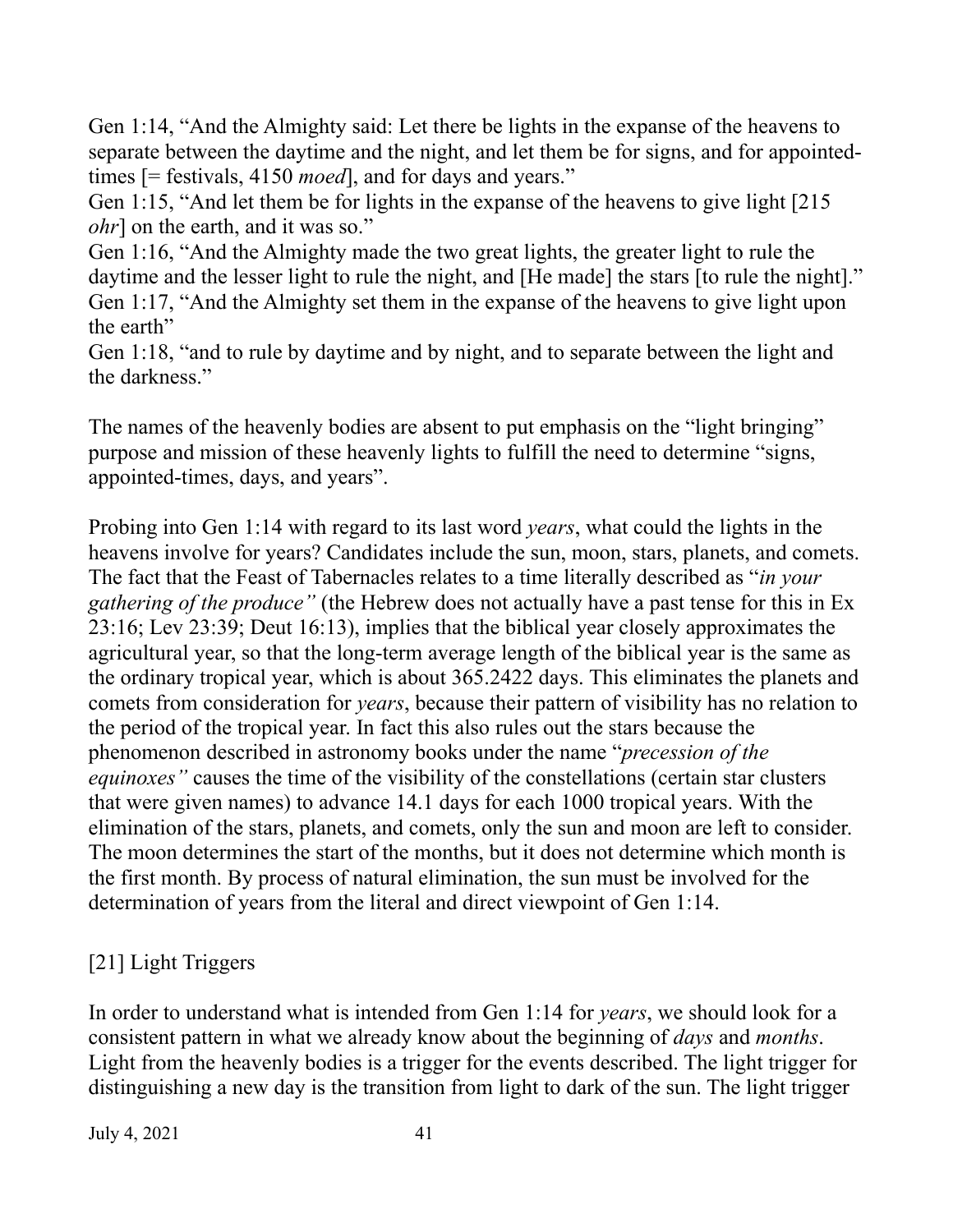for beginning a new month is the new crescent in the western sky. Gen 1:14 declares that the lights themselves determine these matters, not a prediction of these lights, and not an approximate calculation of these lights.

For these two events (start of a day and start of a month):

(1) The light trigger occurs at the beginning of the event; and

(2) Only the lights themselves, no advance prediction or calculation is present. We should expect these two characteristics of a light trigger to apply to the determination of *years*. This continues the pattern.

To continue this biblical pattern we should expect these two characteristics of a light trigger to apply to the determination of each new year. Deut 11:12 has the expression "*from the beginning of the year",* showing that a biblical year has a definite beginning. Num 28:14 has the expression "*each month throughout the months of the year"*. Hence a year consists of whole months, and the months are numbered as seen in Lev 23. We need to consider a light trigger that determines the first month. To be consistent with the pattern having the two characteristics described, we should seek a light trigger that identifies which new crescent is the first in the year, it should occur at or shortly before that event, and the trigger should not require advance prediction.

As already mentioned, the sun must be involved. There are only four repeatable signs of the sun that recur in an annual pattern: the two equinoxes and the two solstices. Among these four, only the vernal equinox fits the time of the year that the Israelites left Egypt for the following reason.

Jer 36:22, "Now the king was sitting in the winter house in the ninth month, with [a fire] burning in the hearth before him."

This shows that the ninth month occurs in the winter. Since there are roughly three months per season, this would imply that the sixth month occurs in the autumn, the third month occurs in the summer, and the first month occurs in the spring. Of course the spring begins with the vernal equinox. Another Scripture that corroborates the involvement of the vernal equinox is Ex 34:22, which calls the Feast of Weeks the "*firstfruits of the harvest of wheat".* This occurs in Israel from about mid-May through early July. If you back up from this 50 days plus about another 20 with consideration for the count to the Feast of Weeks, that is about two months and 10 days. This also approximates the time of the vernal equinox. Hence two separate biblical identifiers lead to the vernal equinox. The other three signs of the sun are too far away in time to be candidates. Thus Scriptural descriptive approximations are used to point to the vernal equinox as the only candidate for Gen 1:14.

Therefore, from Gen 1:14 (along with some helping Scriptures) we note that the vernal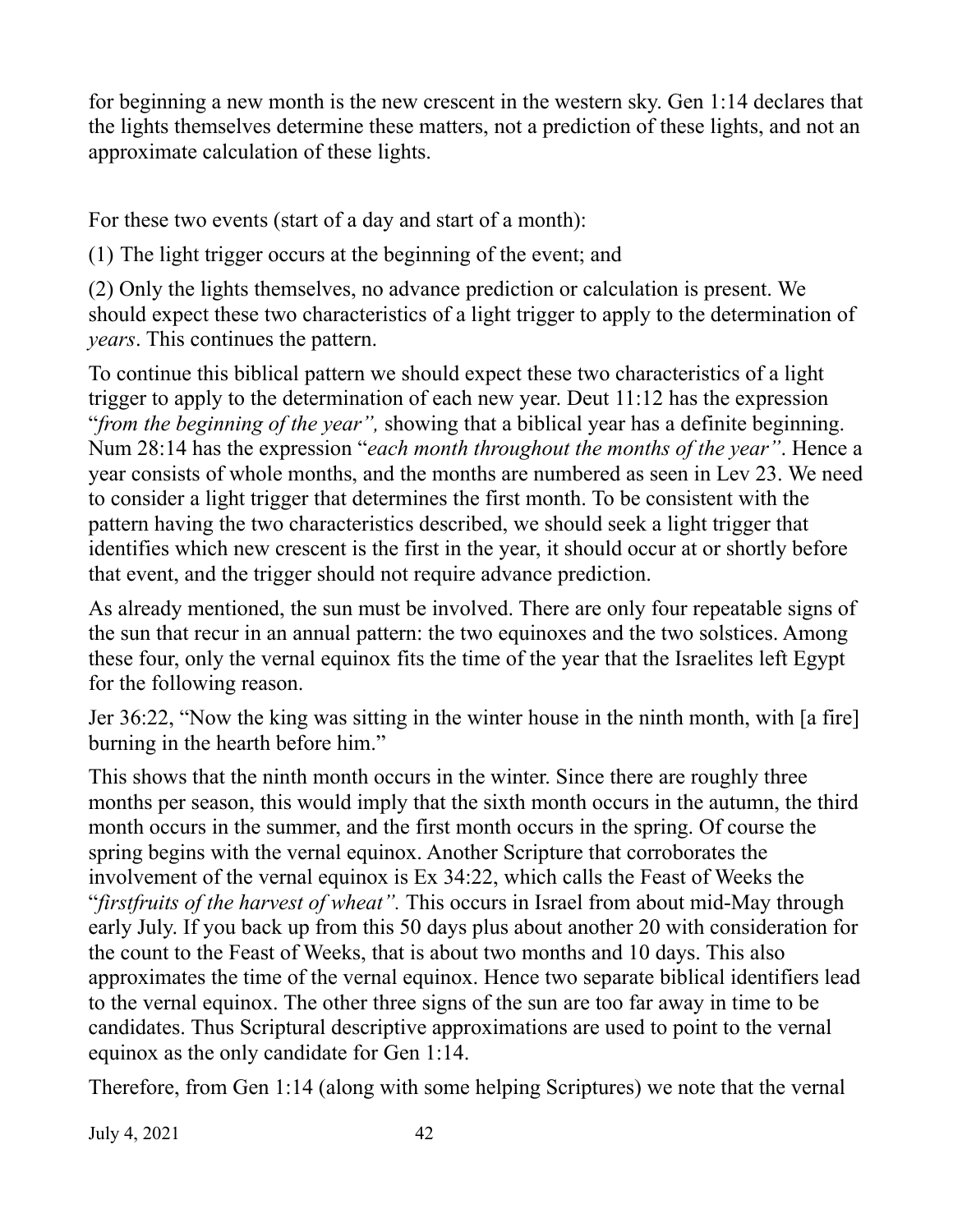equinox is the trigger of light from the sun that points to the new crescent that begins the first month.

Next, consider why the vernal equinox must occur at or shortly before the first new crescent to fulfill the pattern and avoid advance prediction. For example, let us suppose that someone proposes that the first new crescent is the one for which the 15th day of that month is on or after the vernal equinox. That would mean when the new crescent for that month is seen, one would have to know in advance that when the 15th day arrives, it will be on or after the vernal equinox. Someone may argue why it should matter whether we know in advance. Why can't people merely wait until the 15th day arrives and compare that with the vernal equinox? In other words, why is it necessary to know at the beginning of the month whether it is the first month or the 13th? Consider the people in ancient Israel and what they were expected to do for the first month.

When people are expected to leave their homes to attend the Passover festival in one central location (Deut 12:5-7) throughout all Israel, they need to know at the beginning of the month whether it is the first month or the 13th month so they can make preparations of clothing, food, exchange of goods for silver, wagon repair, long distance travel over hilly land (Deut 11:11, and Jerusalem is about 3500 feet above sea level), etc. The whole family was ideally expected to go (Ex 12:25-27), so that travel was not rapid. They must prepare and leave in advance in order to arrive for the Passover. Gen 1:14 literally speaks of the lights in the heavens, not predicted lights in the heaven.

The conclusion is that the new crescent that occurs on or after the vernal equinox begins the first month. This definition for the first month is a natural result from Gen 1:14 and a few other Scriptures that relate to the year, such as Deut 12:5-7.

[22] What is the Biblical Vernal Equinox?

In this modern age astronomers define some astronomical terms in a way that would have been impossible for ancient people. This is primarily due to the fact that modern science has a three dimensional view of the solar system that ancient people did not have, and modern science recognizes that the sun is the body around which the other heavenly bodies of the solar system revolve compared to the ancient view that the sun and stars circled the earth (except for two known ancient astronomers whose views were not accepted). Another reason for differences in ancient definitions is that ancient people sometimes made incorrect assumptions besides the assumption that the sun and planets encircled the earth. Comparatively few people among today's laymen have examined the ancient meaning of the vernal equinox, and hence there is much confusion over the meaning of the vernal equinox.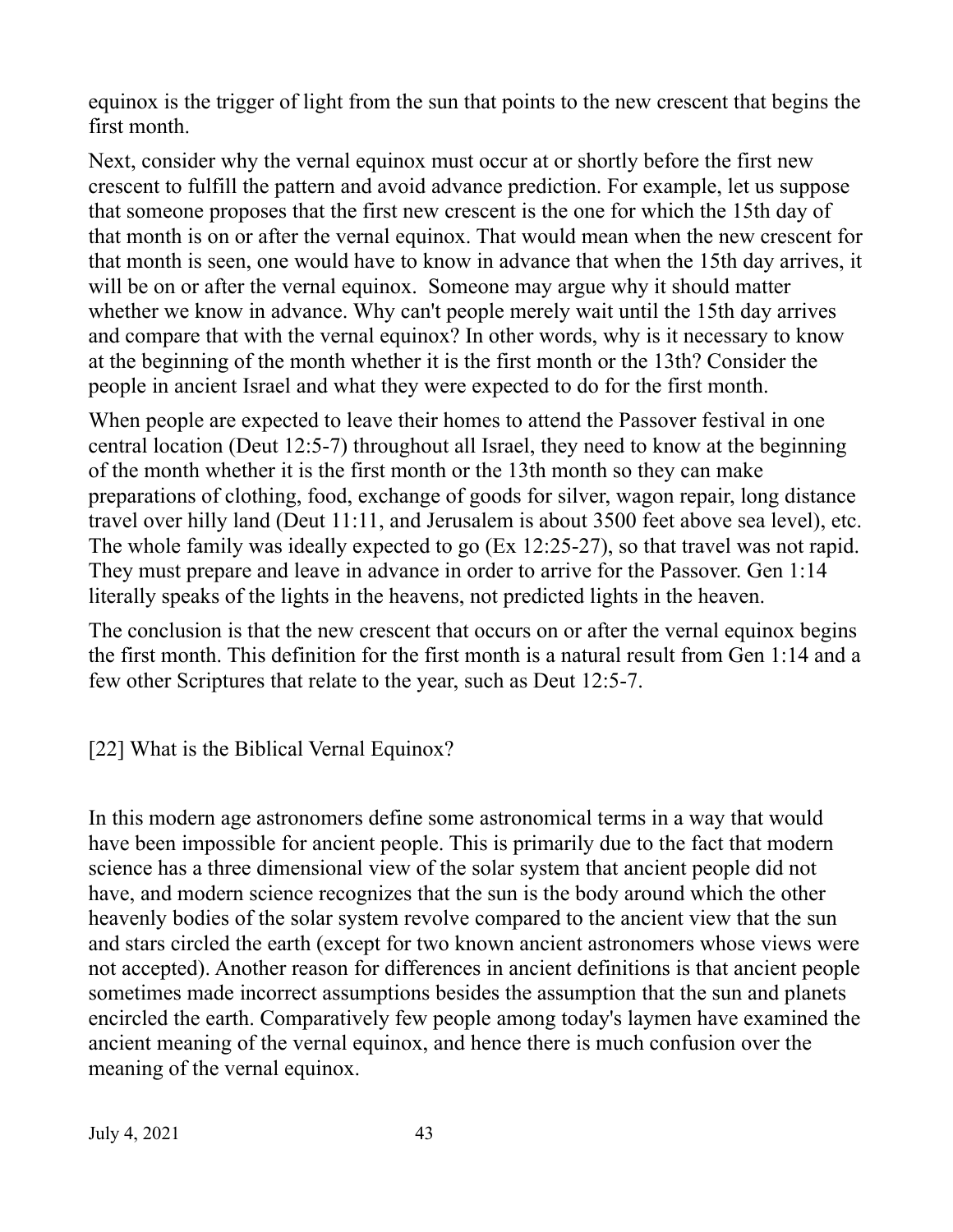What is the meaning of the vernal equinox from the biblical viewpoint? From page 353 of Ruggles 2005 we note the following about the three greatest pyramids in Egypt, all from Giza, "The sides of each of the Giza pyramids were carefully aligned upon the cardinal directions (north-south or east-west). This alignment followed established practice, but the accuracy with which it was achieved at Giza is truly impressive, particularly in the case of Khufu's pyramid [the greatest one]. Each of its sides is cardinally aligned to within six arc minutes, or one-tenth of a degree. This is equivalent to no more than one-fifth of the apparent diameter of the sun or moon. The other pryamids are only slightly less well aligned. Khafre's to within about eight arc minutes and Menkaure's to within sixteen."

Estimates are that these pyramids were built before the time of Moses. In fact, radiocarbon dating, which makes some assumptions for its accuracy, dates these three pyramids to about 4500 BCE, near the time of the flood. The earth's axis and tilt has remained virtually constant for those years despite all the earthquakes and other upheavals this planet experienced because those pyramids have kept their east-west line in agreement with the equinoxes. When Ruggles used the term *equinox* in the above quote without any qualification, as a modern scientist he used it in a sense that agrees *in time* with the modern definition of equinox.

Ancient peoples could determine the true east-west line based upon the the fact that on the days of the equinoxes (and only on those days), the sun's path (and the sun's shadow of a vertically hanging rope) falls along the same straight line all day from sunrise to sunset. This is the straight line definition of the equinoxes. The vernal equinox is the day of the equinox when the weather is changing from cold toward hot in the northern hemisphere where Israel lies. This definition holds true for all areas except near the poles of the earth.

There is a spiritual significance to this straight line meaning of the vernal equinox. The straight line all day long of the sun's shadow relates to the straight path of your behavior that does not go to the right or the left.

Deut 5:32, "And you shall be careful to do as YHWH your Almighty commanded you. You shall not turn aside to the right or the left."

The equinox represents a path of righteousness because it shows a straight line path all day. These are the only days on which it symbolizes being straight.

Mal 4:2, "But for you who fear My name the *sun* of righteousness will rise with healing in its wings, and you will go forth and skip about like calves from the stall."

This indicates sinlessness and perfection, and the authority to make a person righteous and healthy. Specifically the vernal equinox shows the perfect time to await the first month. Any other clock for this purpose is a counterfeit.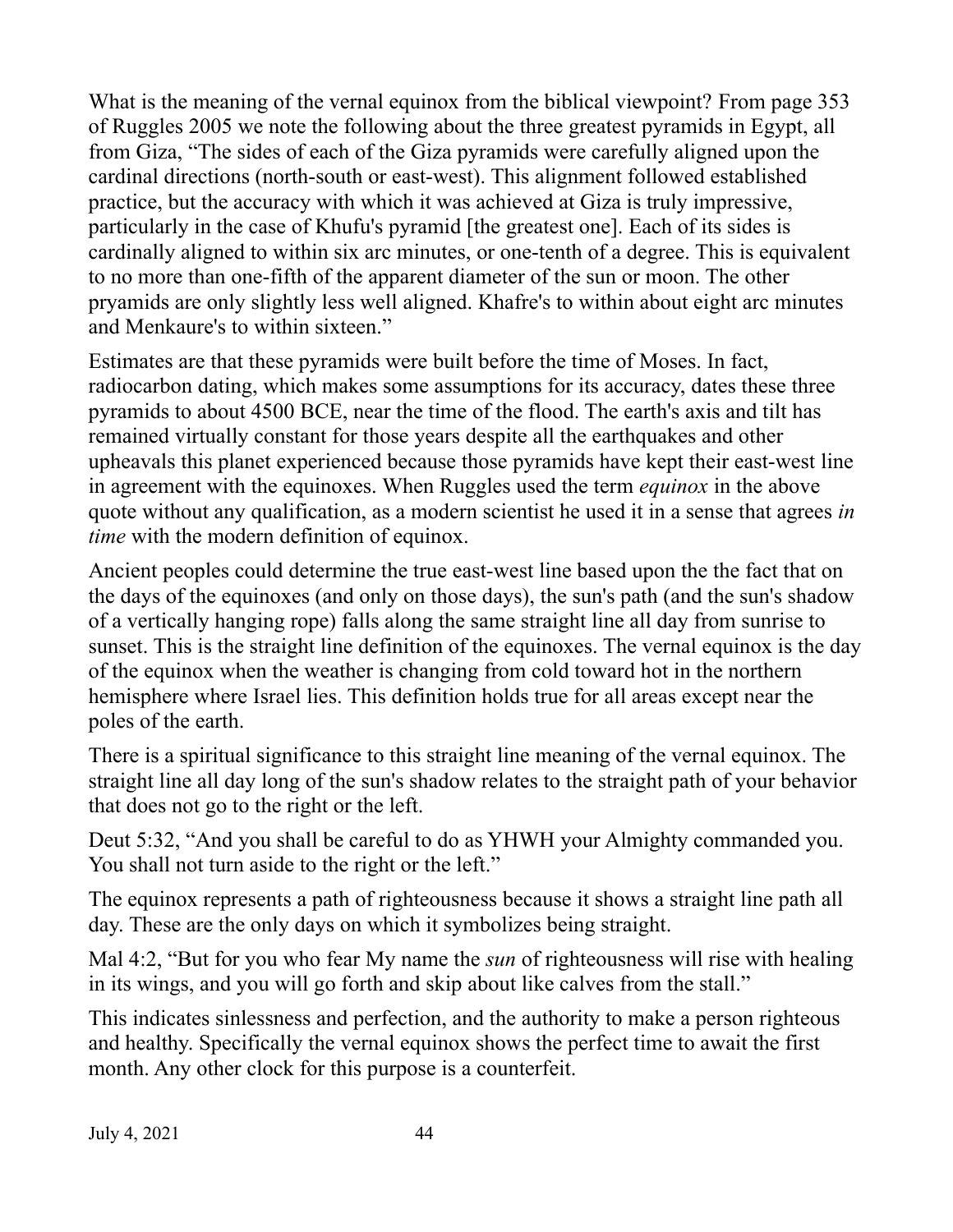The modern definition of the equinox is equivalent to the ancient method of seeking the day on which the sun's shadow makes a straight line all day.

Concerning the extremely high accuracy of aligning the largest ancient Egyptian pyramids with the east-west direction, and hence a precise knowledge of the time of the equinoxes by the ancient Egyptians, Neugebauer 1980 wrote on pages 1-2, "It is therefore perhaps permissible to suggest as a possible method a procedure which combines greatest simplicity with high accuracy, without astronomical theory whatsoever beyond the primitive experience of symmetry of shadows in the course of one day." A diagram and further discussion by Neugebauer explain how the Egyptians could have achieved the accurate alignments without any mathematically sophisticated theory. The reason he sought and proposed this method is simply that his studies into ancient Egyptian mathematics and astronomy did not hint at any Egyptian ability to accurately predict the time of the equinoxes.

The concept of equal daytime and nighttime is really not part of what is implied in Gen 1:14 for lights in the heavens for ancient peoples. Equal daytime and nighttime is not a light marker when you stop to think about it!! Instead, this concept of equal daytime and nighttime is an accurate *measure of time*, which is not a light marker. Night is not a light. The abstract concept of equal daytime and nighttime requires a measure of nighttime compared with a measure of daytime. This requires the existence of some instrument that can accurately measure time to almost one minute of accuracy in a day. During the days near the equinoxes, the length of daylight changes by two minutes per day, so that some instrument that can accurately measure time to a resolution less than this would be required to make a true judgment of equal daytime and nighttime. A measure of time for a night is not a light. The concept of equal daytime and nighttime is really foreign to Gen 1:14.

Until the year 1656 when Christiaan Huygens invented the pendulum clock, there were no clocks accurate enough to determine when daytime and nighttime were equal. The biblical equinox is the straight line path all day, not equal daytime with nighttime. Many ancient peoples made the assumption that daytime and nighttime were equal on the days of the equinoxes, but this assumption was not capable of being verified in practice in ancient times. This incorrect ancient assumption should be rejected as the biblical meaning of the equinox. Only the practical meaning that could be physically determined should be accepted, and this is the straight line path of the sun all day. The straight line path would determine the same day all over the earth except near the poles. In contrast to this, the day of equal daytime and nighttime varies by as much as several days depending on the latitude of the observer on the earth because the refraction of the sun's light rays differs according to the latitude, and refraction will alter the length of daytime. Even Talmudic literature refers to the time of the equinoxes as the time of equal daytime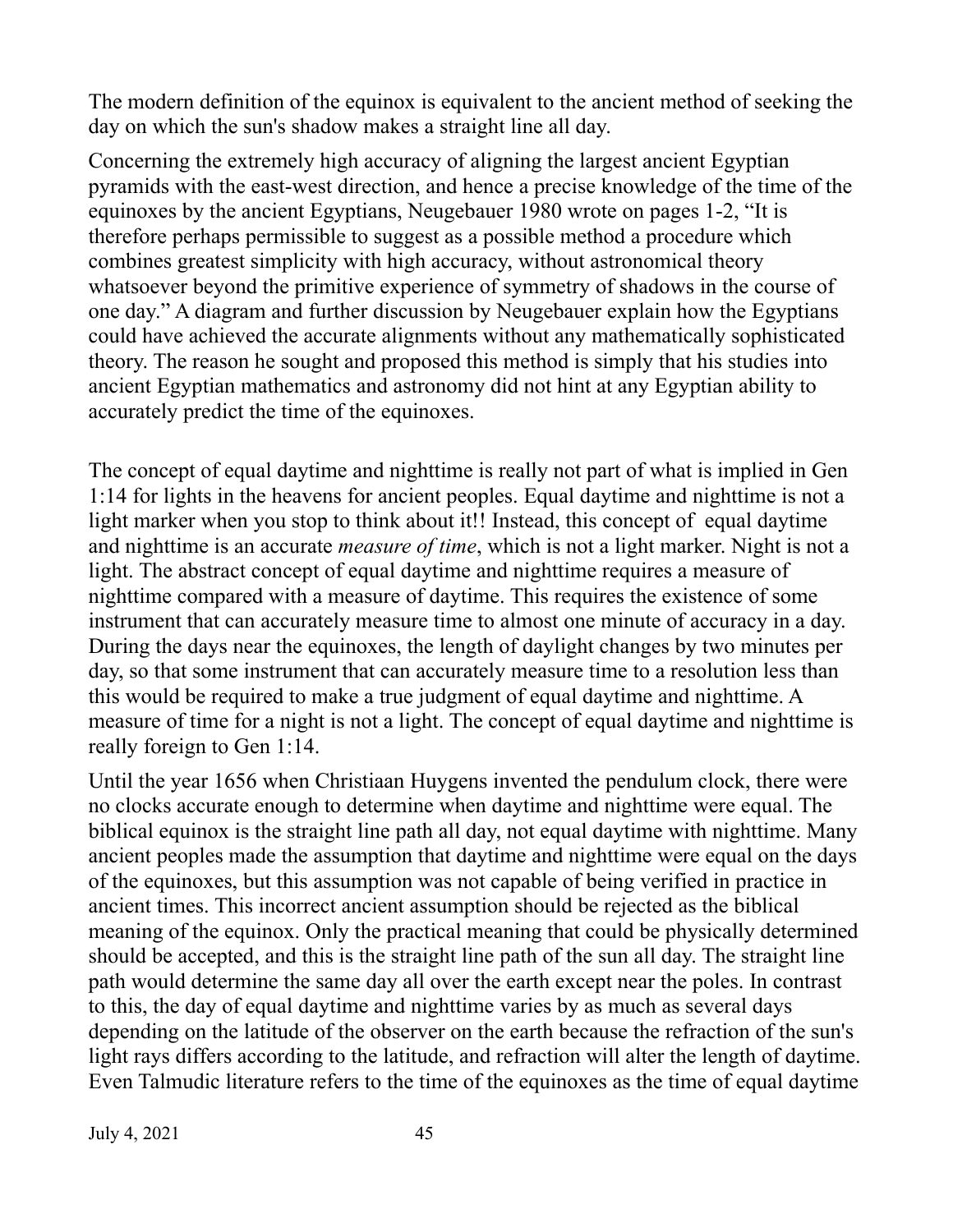and nighttime, showing a false assumption that is contrary to the naturally intended meaning of Gen 1:14.

[23] Adoption of the Babylonian Month Names

The conclusion from Gen 1:14 that the first month is the one whose first day occurs on or after the vernal equinox will now be corroborated with a historical event that has a basis from Scripture.

The biblical books of Ezra and Nehemiah show the adoption of the Babylonian calendar's month names in the context of Jerusalem. In the fifth century when the Babylonian calendar became patterned (from 499 BCE onward), it began its first month on or after the vernal equinox. This agrees with the common sense understanding described above for Gen 1:14 and *years*. In the year 538 BCE Persia defeated the Babylonian Empire and adopted the Babylonian calendar, although they did not prevent local calendars from continuing to exist. For example, the local Persian calendar (the Zoroastrian religious calendar) still continued and the Egyptian civil calendar still continued. In fact the Persians dated legal documents in both the Babylonian calendar and the Egyptian civil calendar, thus using two calendars simultaneously.

In southern Egypt, the Persian Empire controlled the city of Scyene and the military base on the island of Elephantine where ancient documents have been discovered with events dated in both the Egyptian civil calendar and the Babylonian calendar. Before 1990 there was a debate within the scholarly community concerning whether these documents were dated using the Jewish calendar or the Babylonian calendar, but since the 1990 paper by Bezalel Porten was published, we have solid grounds for the scholarly acceptance that the Babylonian calendar was used there. The Egyptian civil calendar had 12 months of 30 days each, plus five additional days, so that each year had exactly 365 days. In the ancient Persian capital city of Persepolis, ancient documents have been found with events dated in both the Persian version of the ancient Egyptian civil calendar and the Babylonian calendar. The Persian version of the ancient Egyptian civil calendar also had 12 months of 30 days each, plus five additional days. However, the names of the months were different and the placement of the five additional days was different. A simple chart could be used to convert any date from the Egyptian civil calendar into its Persian version. All this illustrates that the Persian Empire did not demand uniformity in calendar usage within its empire.

Neh 5:14 shows that Nehemiah was appointed governor of Judah under the Persian King Artaxerxes. This shows that Judah was part of the Persian Empire, not a fully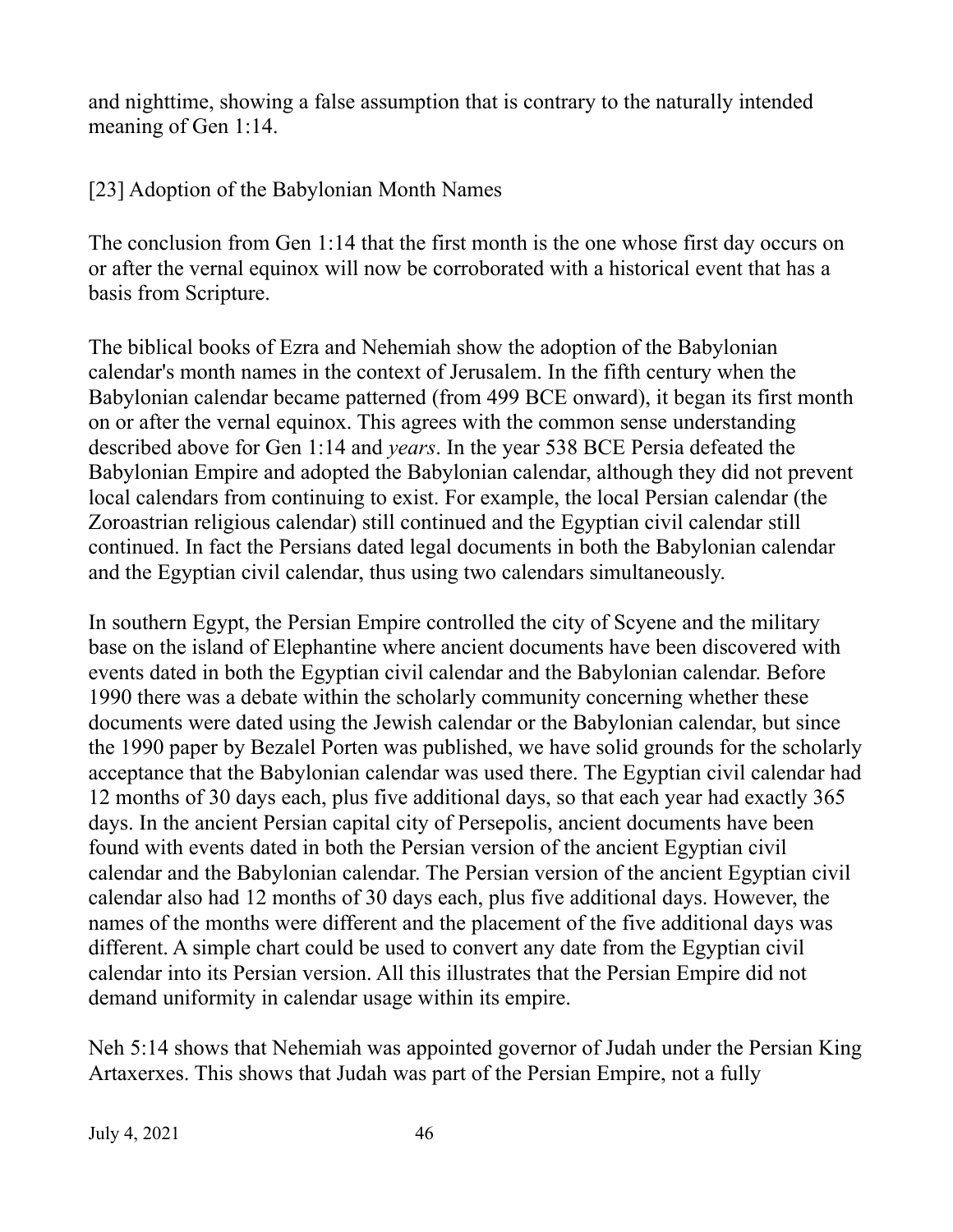independent nation. Yet in Neh 13:30 the words of Nehemiah are, "Thus I purified them [the people in Judah] from everything foreign..." Nehemiah had the authority to keep the religion pure even though Judah was part of the Persian Empire. Persia allowed the different peoples within its empire to keep their own religion. In Ezra 6:15 and Neh 6:15 we see the adoption of the Babylonian month names into the calendar of Jerusalem after Ezra and Nehemiah returned to Jerusalem from the exile to Babylon.

To avoid confusion within the Persian Empire, the only way that Ezra and Nehemiah would have accepted the Babylonian month names into their religious calendar would be for those months to agree with the months in their own calendar, except in rare cases. Of course some months may differ by one day due to rain or a borderline case of visibility. Perhaps once or twice in that century with a borderline case near the vernal equinox and a rainy day, they might be different that year by one month to begin the year. The common bond that would cause Ezra and Nehemiah to accept the Babylonian month names into their religious calendar within the same empire is for them to notice the natural boundary of the vernal equinox for the first month.

We understand how the ancient Babylonian calendar works because their eclipse records agree with modern computer simulation data for those eclipses. There are hundreds of eclipse records from ancient Babylon between 747 BCE and the first century. About 200 of them also have the time of day based on their water clocks whose smallest unit of time was four minutes  $(= 1/360)$  of one day). Using computers and the formulas of astronomy to compute the time of those eclipses that were time-stamped by the ancient astronomers, John M. Steele has published papers showing that the accuracy of their water clocks averaged eight minutes for the time of those eclipses!! The only way that all that data could work out so precisely is that modern scholars have certainly proved that we know the dates of the ancient Babylonian calendar except for some one day possibilities based on rain or clouds hindering the sighting of the new crescent.

There is a lack of agreement among scholars concerning which Persian king ruled during the time that Esther was queen. The scholarly views proposed are all in the fifth century BCE.

Est 9:20-21 [NASB], "Then Mordecai recorded these events, and he sent letters to all the Jews who were in all the provences of King Ahasuerus, both near and far [this would include Judah], obliging them to celebrate the 14th day of the month Adar, and the 15th day of the same month annually..." Est 9:1 states that the 12th month is Adar. The context is the region called Susa (Est 9:6), and Est 9:26-32 shows this to be the origin of the Jewish festival of Purim. Ezra 6:15 mentions the same month name Adar taken from the Babylonian calendar's 12th month.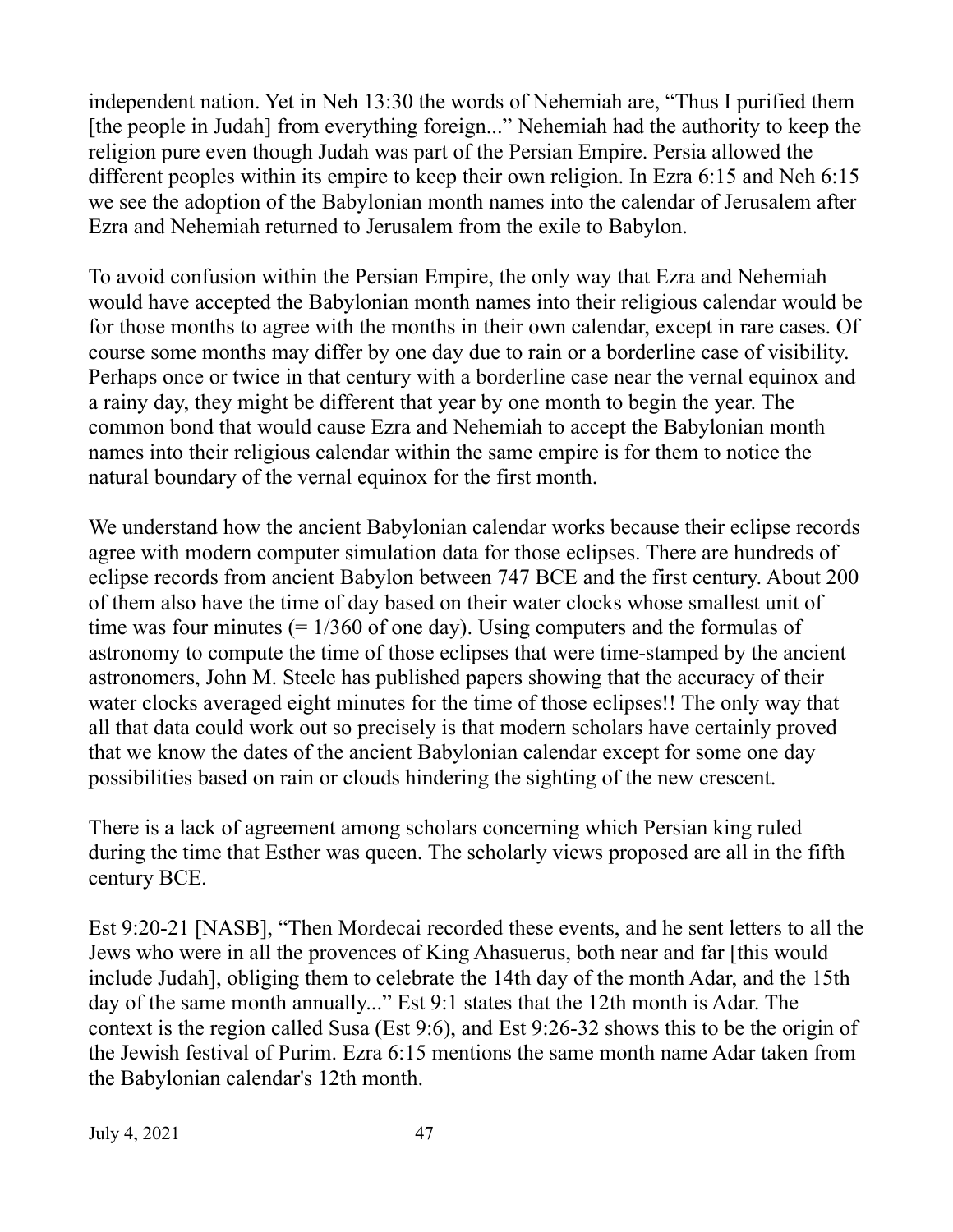[24] The Passover Letter shows the Jerusalem Nisan was the Babylonian Nisanu

One of the Aramaic letters found at Elephantine is known in scholarly circles today as the Passover Papyrus. The Hebrew-Aramaic alphabetic characters in this letter along with an English translation are found on pages 56-57 of Lindenberger. In the following quotations from the letter, the square brackets and the contents within them appear on page 57 of Lindenberger. The letter contains "This year, year five of King Darius", which dates the letter in 419/418 BCE. There are gaps in the letter because it is poorly preserved. The addressing of the letter says "[To] my brothers Yedanyah and his colleagues, the Jewish garrison, from your brother Hananyah". It was written from one Jew in friendship to the Jews on the island with whom the author had familiarity. Part of the preserved text of the letter says, "Be scrupulously pure. Do not [do] any work [...]. Do not drink any [...] nor [eat] anything leavened [... at] sunset until the twenty-first day of Nisan [...]". Another translation of this same segment of this letter is on page 283 of Whitters where he adds in square brackets some guesses in gaps in the text as follows, "be pure and take heed. [Do n]o work [on the 15th and the 21st day, no]r drink [fermented drink, nor eat] anything [in] which the[re] is leaven [from the 14th at] sundown until the 21st of Nis". Note that the final letter of Nisan is missing in the poorly preserved papyrus so only "Nis" is shown. This provides historical evidence that after the return from exile under Ezra and Nehemiah, Jews named the first month Nisan as a substitute for the word *aviv*. On page 283 Whitters comments, "The letter came from one Hananiah, who apparently wanted the Jews in Egypt to celebrate Passover and Unleavened Bread appropriately. The address and greeting rule out a local Egyptian official or Persian overlord." If the name Nisan was not significant for the first month to Jews, the letter could simply have said the first month or used an expression with Abib (Hebrew *aviv*) to signify the first month. This should be accepted as ancient historical evidence outside the Tanak that Jews of the fifth century BCE considered the Babylonian month name Nisanu as equivalent to the first month of their year.

[25] Summary of Evidence that favors Specific use of the Vernal Equinox

(1) Gen 1:14-18; Ex 34:22; Jer 36:22 were explained to show that a light trigger from a heavenly light determines the beginning of the year, and specifically the light trigger is the vernal equinox. The new crescent on or after the day of the vernal equinox begins the first month of the year, using Deut 12:5-7 ("one place" and the needed time to arrive). (2) The Babylonian calendar's first month was named Nisanu, which the Jews transliterated into Hebrew as Nisan. From 499 BCE onward the Babylonian calendar did not permit Nisan to begin before the vernal equinox. Ezra 6:15; Neh 6:15 show the use of Babylonian month names in Jerusalem, yet with Jews using these names throughout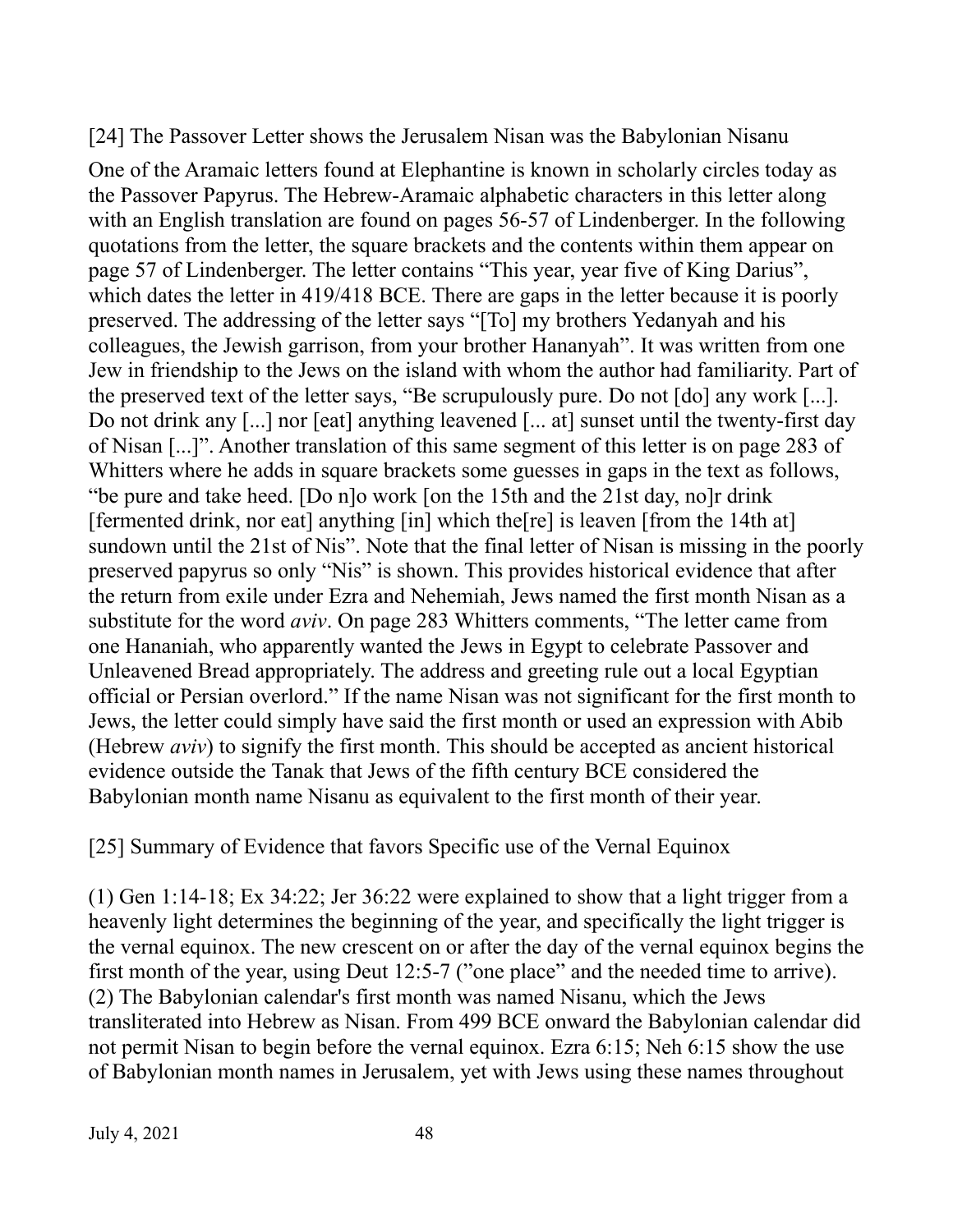the Persian Empire. (3) Est 9:1, 20-21 shows the twelfth month to always be Adar in the Persian Empire. (4) The Passover Letter in 419/418 BCE, written from a Jew in Judea to Jews on the island of Elephantine near the southern border of Egypt where Persians administered the Babylonian calendar, explained that Nisan was the month of Passover. This shows that the Jew who wrote the letter from Judea expected that Nisan in the Babylonian calendar would be the same as Nisan in Judea, since that was the month of Passover. Thus this letter that has survived in the very dry desert from over 2400 years ago on this island is primary historical evidence that the month names in Jerusalem were expected to agree in time with the same month names in Persia. (5) Philo of Alexandria in the first century states that the vernal equinox begins the first month as in other nations (those toward the east still used the Babylonian calendar).

[26] Claims that the Barley in Israel determines the First Month

The following literal translations are provided as a reference to Scriptures that are sometimes claimed by some people to show that barley determines the first month of the biblical year. These translations are based on a thorough study of the Hebrew words from all biblical contexts, several lexicons, and several commentaries over many years.

Ex 9:31, "And the flax and the barley were ruined because the barley [was in the] ear  $[=$ *aviv*] and the flax [was in] bud."

Ex 9:32, "But the wheat and the spelt were not ruined, for they [ripen] late." Ex 12:2, "This month [shall be] to you [the] beginning of [the] months. It [shall be the] first of [the] months of the year."

Ex 34:18, "You shall keep [the] feast of the *matsot*. Seven days you shall eat *matsot*, which I commanded you at [the] appointed-time of the month of *aviv* because in the month of *aviv* you went out from Egypt."

Lev 2:14, "And if you-offer a cereal-offering of firstfruits [= *bikurim*] to YHWH, youshall-offer ears  $[=$  *aviv*] roasted/parched-grain with fire, [that is] fresh-grain crushedgrain [for a] cereal-offering of your-firstfruits [= *bikurim*];

Lev 2:15, and you-shall-put oil upon-it and lay frankincense upon-it; it [is] an offering. Lev 2:16, And the priest shall burn its-memorial-portion from its-crushed grain and from its-oil with all its-frankincense, an [offering by] fire to YHWH."

Lev 23:10, "Speak to [the] children of Israel and say to them, 'When you come into the land which I am going to give to you and reap its harvest, then you shall bring [the] first [= *raysheet*] sheaf [= *omer*] of your harvest to the priest.

Lev 23:11, "And he shall wave the sheaf before YHWH for your acceptance on the morrow of the Sabbath the priest shall wave it,

Lev 23:12, "on [the] day that you wave the sheaf you shall offer a year old male lamb without blemish for a burnt offering to YHWH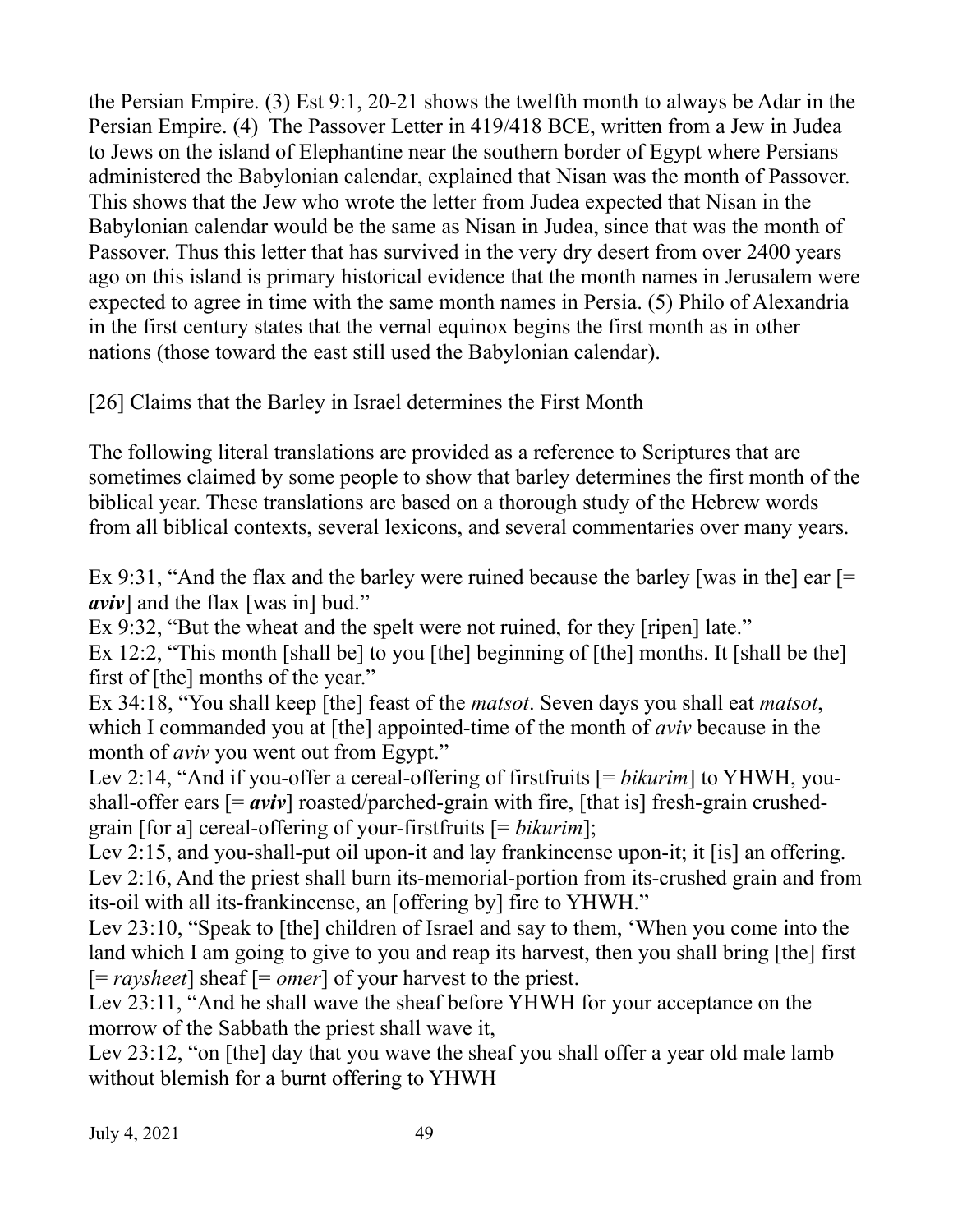Lev 23:13, "and a cereal offering with it, two-tenths [of an ephah] of fine flour mixed with oil, an offering by fire to YHWH, a pleasing odor and its drink offering of a fourth of a hin of wine.

Lev 23:14, "You shall not eat bread, nor roasted/parched-grain, nor fresh grain until this same day, until you have brought [the] offering of your Almighty. It is a statute forever throughout your generations in all your dwellings.'"

Deut 16:1, "Keep [the laws of] the month of *aviv* and perform the Passover to YHWH your Almighty because in the month of *aviv* YHWH your Almighty redeemed you from Egypt [by] night."

Deut 16:9, "Seven weeks you shall count for yourself from [about the time] you begin [to put the] sickle to standing-grain, you shall begin to count seven weeks."

Here are additional comments relating to the above verses, barley, and *aviv*.

(1) The context of the hail plague in Egypt in Exodus 9 states that all the barley was ruined throughout all the land of Egypt. Barley was grown near the banks of the Nile River for a distance of 500 miles from the Mediterranean Sea southward. It was warmer in the south of Egypt than in the north, so that the period of variation in the ripening of barley in Egypt before the Aswan Dam was built was five weeks. For all of the five weeks variation in ripening, the word *aviv* is used in Ex 9:31 to describe the state of the barley. This length of variation in the growth of barley shows that *aviv* in Scripture applies to a wide range of stages of growth of barley rather than only one stage of ripening. Therefore, *aviv* is much too loose a word to pin down only one month to which it may refer. The variation of climate in Israel causes the ripening of barley to vary over a seven week period depending on the location in Israel, and the meaning of *aviv* is very loose, covering several stages of growth of barley. This is too wide a range to pin down only one month from such a vague description. In order to use **barley as a trigger** to determine the first month, it would have to signify a clearly discernible objective test in Israel that would provide a "yes or no" decision by the end of a month that would be the last of the months of the year that was ending. Since the meaning of *aviv* is wide rather than narrow, such a *trigger* is impossible with the use of barley. The word *aviv* means "ear or ears [of grain]".

(2) On the sunlit side of the moon, the temperature on the surface of the moon is a little above that of boiling water because of the energy from the sun. This heat is caused by the lack of an atmosphere on the moon. It is the presence of an atmosphere on the earth that reduces the heat energy from the sun differently at different times of the year in different places on the earth. It is actually the atmospheric conditions on earth that are especially influenced by the tilt of the earth's axis that enables the temperature to warm as the winter is ending in Israel. Thus the atmospheric conditions on earth allow an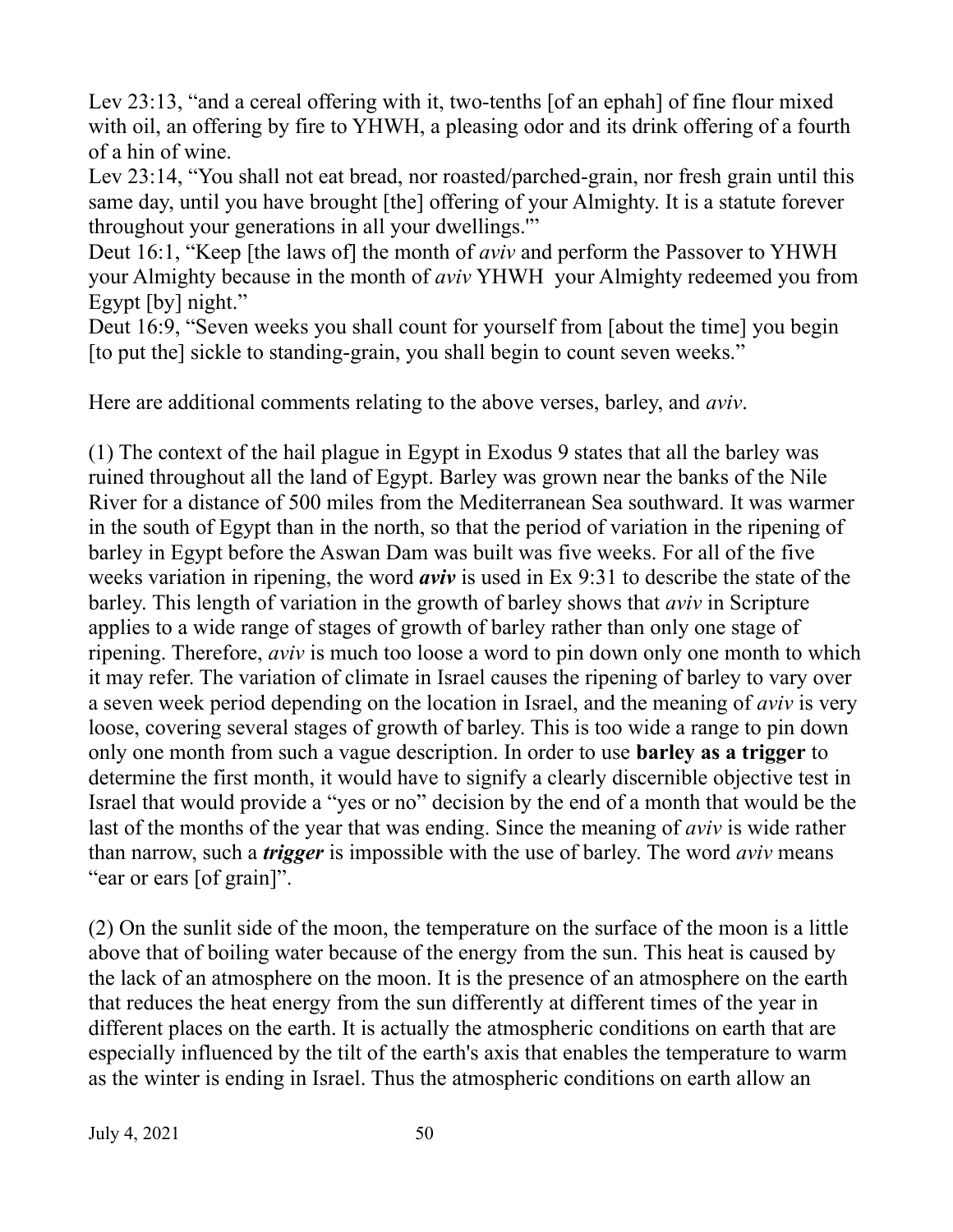increase in heat and thereby enables the winter barley to grow and ripen. In ancient Israel as shown by usage in the Scripture, it was understood that the sun was responsible for heat in the summer, but the word for light was not recognized as being responsible for heat. The word that was repeatedly stressed in Gen 1:14-18 is *light*, not heat. The biblical trigger is light, not heat. The word "**sun**" (indicative of heat) is not used in Gen 1:14-18. Thus Gen 1:14-18 is genuinely an astronomical context, not an agricultural context because of its use of light and its avoidance of heat. Heat would indicate an influence on crops such as barley. Light does not do this as it is used in Scripture. A primary point is also that the sun is **not** responsible for the ripening of barley, but instead it is the increase in heat that is caused by the **atmosphere** on the earth. Without the atmosphere, the surface on the earth would exceed the temperature of boiling water.

(3) When the Israelites celebrated the Passover (Josh 5:10-12) very soon after they first crossed over the Jordan River, they did not go looking for the state of the barley in various regions of Israel. They were in the lower Jordan River valley where barley regularly ripens the soonest in the seven weeks variation within Israel. Barley is in the ear (*aviv*) in February in the lower Jordan River valley. While no one who wants to use barley to begin the first month seems to want to begin the first month in February, that is what such a viewpoint would favor based on the wide use in the meaning of *aviv* indicated by the hail plague. Those who favor the use of barley to determine the first month claim that *aviv* refers to **only one stage** of the ripening of barley, which contradicts its use in the hail plague throughout all of Egypt.

(4) Nothing in the description of the firstfruits offering in Lev 2:14 restricts *aviv* to only one stage of the ripening of barley. This is further evidence of the inability to use the concept of *aviv* as a narrowly defined trigger for a "yes or no" objective decision. Since Scripture does give the clear meaning from the hail plague that *aviv* is broad in the scope of the stages of ripening of the ears or heads, it is not suitable as a trigger for Gen 1:14 where years is concerned.

(5) The claim that Gen 1:14-15 is to be interpreted in a manner that makes the light from the sun merely an indirect source for the ripening of barley, not only ignores the ancient Israelite cultural usage of light as found in the Tanak, but it avoids a literal understanding of Gen 1:14-15, and thus casts aside the very Scripture that is intended to explain how to determine the first month on the basis of a light trigger. The presence of "years" in Gen 1:14 prevents the light trigger for years from being cast aside. The other corroborating evidence from the Passover Letter and the biblical use of Babylonian month names is also cast aside. Neh 8:2, 9 shows that those who returned from the Babylonian exile had preserved the calender from before the exile because they knew to declare a date as **holy**.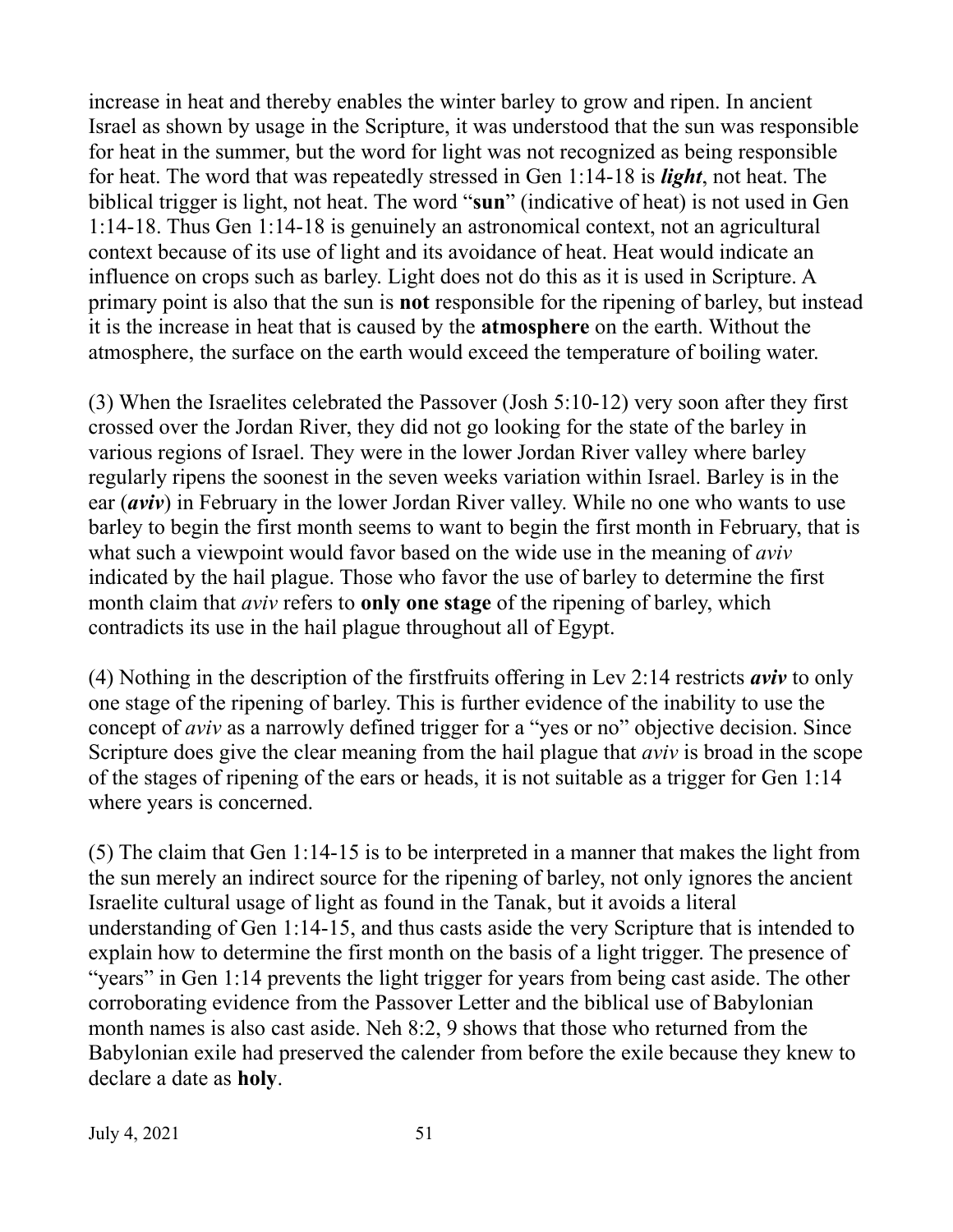(6) In the Hebrew text where all six places in which the "month of *aviv*" occurs, the Hebrew definite article exists before the word *aviv*. This is also true of the month name Ethanim (the seventh month) in I Ki 8:2. What distinguishes the first month and the seventh month from all other months is that the greatest number of festivals fall in those months. In fact, the only festival that occurs outside of those two months is the Feast of Weeks. We have no historical record that explains the reason that these two month names have the definite article before them, so that people are free to speculate upon the reason. One reasonable speculation is that these months are special in the sense that they contain most of the festivals. Reasons for having a definite article before Hebrew nouns vary, unlike typical use of the English language. Some proponents in favor of using the barley to determine the first month claim that the definite article before *aviv* proves that the description implied by the word *aviv* is so specific that it cannot apply to any other month. This is a false speculation because the use of *aviv* in the context of the hail plague shows that it applies to multiple stages of the growth of barley, which spans five weeks in Egypt.

(7) Some proponents of the use of barley to determine the first month claim that the placement of Ex 12:2 (see the translation above) in Scripture proves that the first month is determined by the description embodied in the word *aviv*. The problem with this claim is simply that the use of the word *aviv* that precedes this (Ex 9:31 on the hail plague) and that follows this (Ex 13:4 "month of aviv") are not in the same context with Ex 12:2. Based upon the reports of ripe barley and early ears of barley from Egypt, the hail plague occurred between mid-January and mid-February when translated into our modern calendar. This is well before the time context of Ex 12:2. In Ex 12:2 there is advance instruction of what will soon happen in the first month. Then there is a discussion of what did happen. Then there is a discussion of what to do in future years. After this, Ex 13:4 occurs. Thus Ex 13:4 is outside the context of Ex 12:2. It is merely wishful thinking to claim that *aviv* is in the context of Ex 12:2. Moses should not be expected to be thinking of barley in Israel at the words of Ex 12:2 because he had never before been in the land of Israel to see barley there. It requires speculation to explain the placement of the first month on the basis of Ex 12:2 and Ex 34:18.

(8) With the seven week variation in the time for the general harvest of barley in Israel based upon the different temperature ranges in that land, the word *aviv* applies to barley from sometime in February to sometime in June. Hence the word *aviv* in the phrase "month of *aviv*" does not uniquely apply to the first month as a description.

(9) The wave sheaf offering is discussed in Lev 23:10 where the word "harvest" occurs. BDB provides three meanings for this Hebrew word translated "harvest". It does not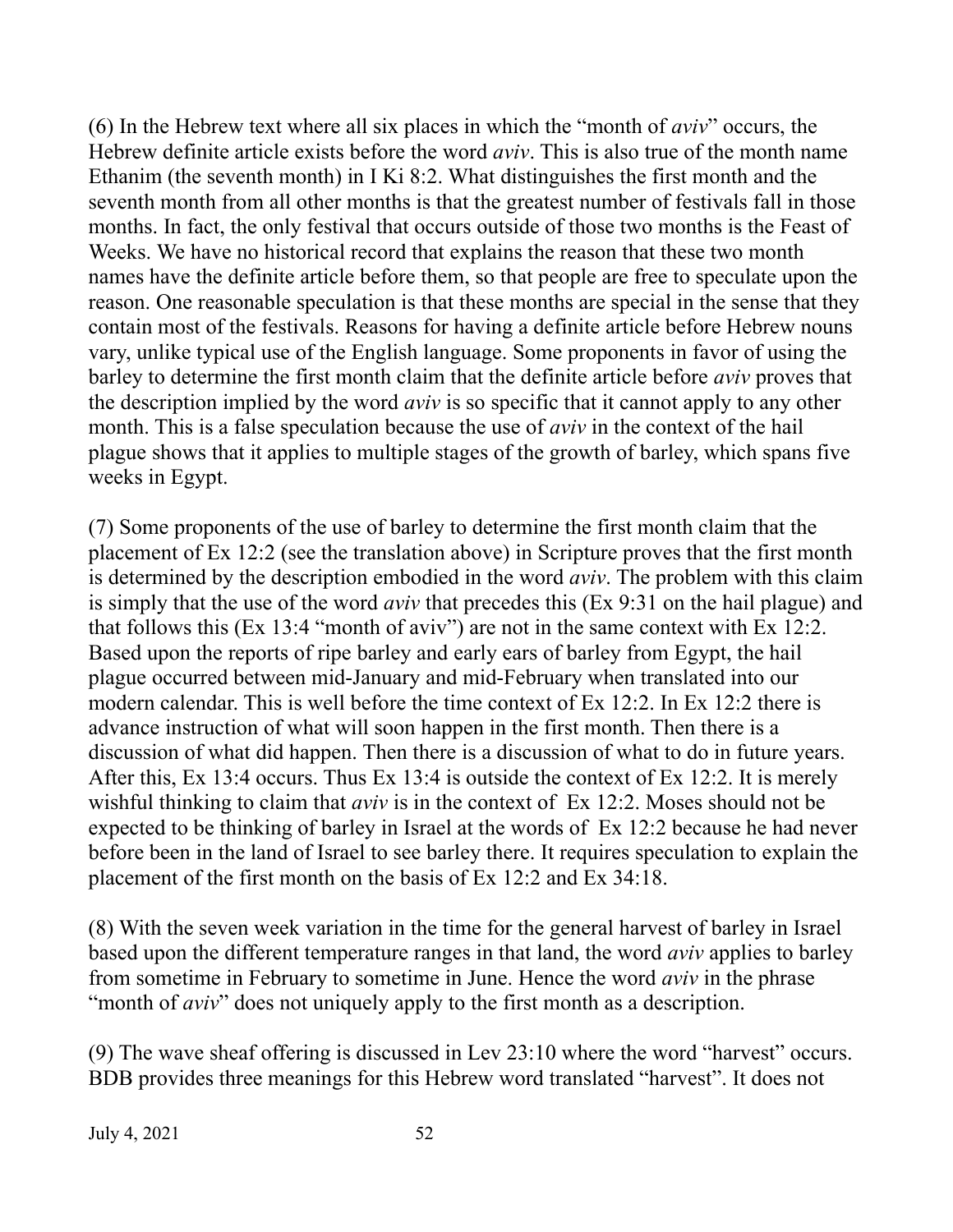have to mean "harvest-ready" as relating to the time for the general harvest in one location in Israel.

(10) The wave sheaf offering is explicitly discussed in Lev 23:9-16; Deut 16:9-10. In these verses there is no discussion concerning the state of the ripening of the barley, nor is there any discussion about what happens to the wave sheaf offering after it is held up by the priest. Presumably it could be burned or used by the priesthood, but nothing is said. It is best not to make assumptions when there is a lack of evidence.

(11) In Lev 23:10 the Hebrew words for "reap" and "bring" are in the plural form, showing that people as a mass were expected to bring their wave sheaf offering from their land (cut before they departed for the feast) to the priest. It does not use the word for "all", so that many would bring a sheaf to the priesthood, but not all people. There is no statement that the priest goes out looking for it. The word for sheaf (*omer*) has two different meanings in the Tanak. The Septuagint translation into Greek is *dragma*, which is not ambiguous in Greek, and it means a bundle that is cut down by a swing of a sickle. This is a small bundle of cut stalks bearing ears of barley.

(12) The description of what happens to the firstfruits in Lev 2:14-16 is a contrast to what is mentioned about the wave sheaf offering, which is not specifically called "firstfruits". Instead, the word for "first" or "beginning" is used in Lev 23:10.

(13) The first Hebrew word of Deut 16:1, *shamar*, translated "keep" is ambiguous. It is also the first Hebrew word in Deut 5:12 with a similar meaning. An ambiguous verse should not be used as significant evidence to establish a controversial viewpoint.

(14) Some proponents of the use of barley to determine the first month claim that Deut 16:9 prohibits the harvest of grain until the day of the wave sheaf offering. Such thinking only comes from adding words that are not in the Hebrew as shown by words in brackets in the above translation. The only prohibition is in eating of the new grain until the wave sheaf offering, as seen in Lev 23:14.

Conclusion: The barley harvest in Israel does have some loose time association with the first month, but there is no legal precise relationship. The word *aviv* is too broad in meaning to be used as a precise trigger to determine the first month. **The word** *aviv* **means "ear or ears [of grain]".**

[27] Appendix A: Appointed-times [4150 *moed*]

9 Usages, 222 Occurrences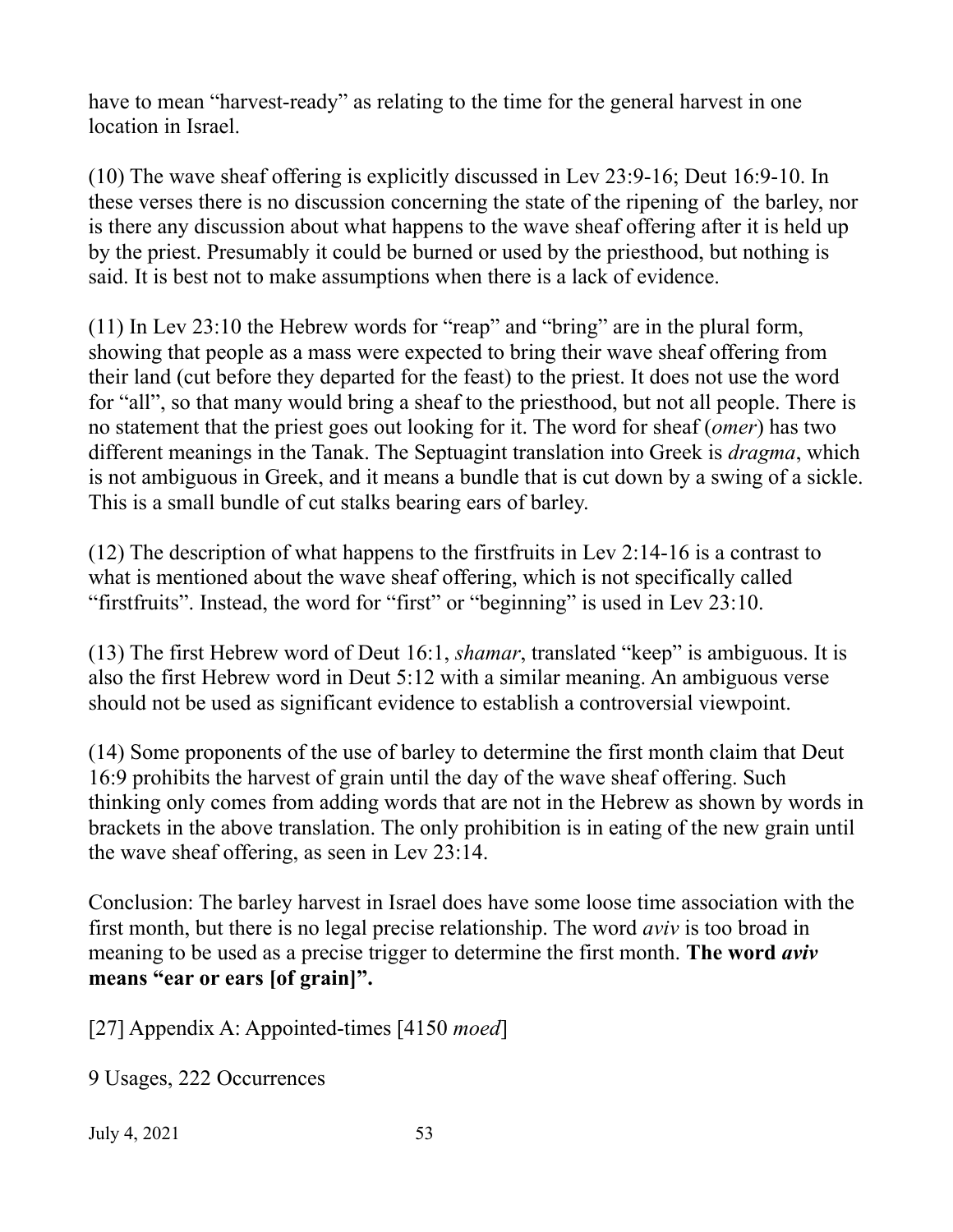Appointed Meeting (Tent of Meeting) - 146 Occurrences

| Ex 27:21     | Ex 28:43    | Ex 29:4      | Ex 29:10     | Ex 29:11      |
|--------------|-------------|--------------|--------------|---------------|
| Ex 29:30     | Ex 29:32    | Ex 29:42     | Ex 29:44     | Ex 30:16      |
| Ex 30:18     | Ex 30:20    | Ex 30:26     | Ex 30:36     | Ex 31:7       |
| Ex 33:7      | Ex 33:7     | Ex 35:21     | Ex 38:8      | Ex 38:30      |
| Ex 39:32     | Ex 39:40    | Ex 40:2      | Ex 40:6      | $Ex$ 40:7     |
| Ex 40:12     | Ex 40:22    | Ex 40:24     | Ex 40:26     | Ex 40:29      |
| $Ex\,40:30$  | Ex 40:32    | Ex 40:34     | Ex 40:35     | Lev $1:1$     |
| Lev $1:3$    | Lev $1:5$   | Lev $3:2$    | Lev $3:8$    | Lev $3:13$    |
| Lev $4:4$    | Lev $4:5$   | Lev $4:7$    | Lev $4:7$    | Lev $4:14$    |
| Lev $4:16$   | Lev $4:18$  | Lev $4:18$   | Lev $6:16$   | Lev $6:26$    |
| Lev $6:30$   | Lev $8:3$   | Lev $8:4$    | Lev 8:31     | Lev 8:33      |
| Lev 8:35     | Lev $9:5$   | Lev $9:23$   | Lev $10:7$   | Lev $10:9$    |
| Lev $12:6$   | Lev 14:11   | Lev 14:23    | Lev 15:14    | Lev 15:29     |
| Lev 16:7     | Lev 16:16   | Lev 16:17    | Lev 16:20    | Lev 16:23     |
| Lev 16:33    | Lev 17:4    | Lev 17:5     | Lev 17:6     | Lev 17:9      |
| Lev 19:21    | Lev $24:3$  | Num 1:1      | Num 2:2      | Num 2:17      |
| Num 3:7      | Num 3:8     | Num 3:25     | Num 3:25     | Num 3:38      |
| Num 4:3      | Num 4:4     | Num 4:15     | Num 4:23     | Num 4:25      |
| Num 4:25     | Num 4:28    | Num 4:30     | Num 4:31     | Num 4:33      |
| Num 4:35     | Num 4:37    | Num 4:39     | Num 4:41     | Num 4:43      |
| Num 4:47     | Num 6:10    | Num 6:13     | Num 6:18     | Num 7:5       |
| Num 7:89     | Num 8:9     | Num 8:15     | Num 8:19     | Num 8:22      |
| Num 8:24     | Num 8:26    | Num 10:3     | Num 11:16    | Num 12:4      |
| Num 14:10    | Num 16:18   | Num 16:19    | Num 16:42    | Num 16:43     |
| Num 16:50    | Num 17:4    | Num 18:4     | Num 18:6     | Num 18:21     |
| Num 18:22    | Num 18:23   | Num 18:31    | Num 19:4     | Num 20:6      |
| Num 25:6     | Num 27:2    | Num 31:54    | Deut 31:14   | Deut 31:14    |
| Josh 18:1    | Josh 19:51  | I Sam 2:22   | I Ki 8:4     | I Chr 6:32    |
| I Chr 9:21   | I Chr 23:32 | II Chr $1:3$ | II Chr $1:6$ | II Chr $1:13$ |
| II Chr $5:5$ |             |              |              |               |

Annual Dated Festival/Festivals - 40 Occurrences

(In the context of Lev 23:2, 4 mentioned below, the seventh day Sabbath is included with the festivals in the use of *moed*. Hence, as a periodic time, the Sabbath is included with the festivals under the use of *moed*. This indicates that the Sabbath is also a festival, but there is no biblical evidence that an annual festival is also a Sabbath (= specific Hebrew word *shabat*), except for the Day of Atonement – see Lev 16:31; 23:32.)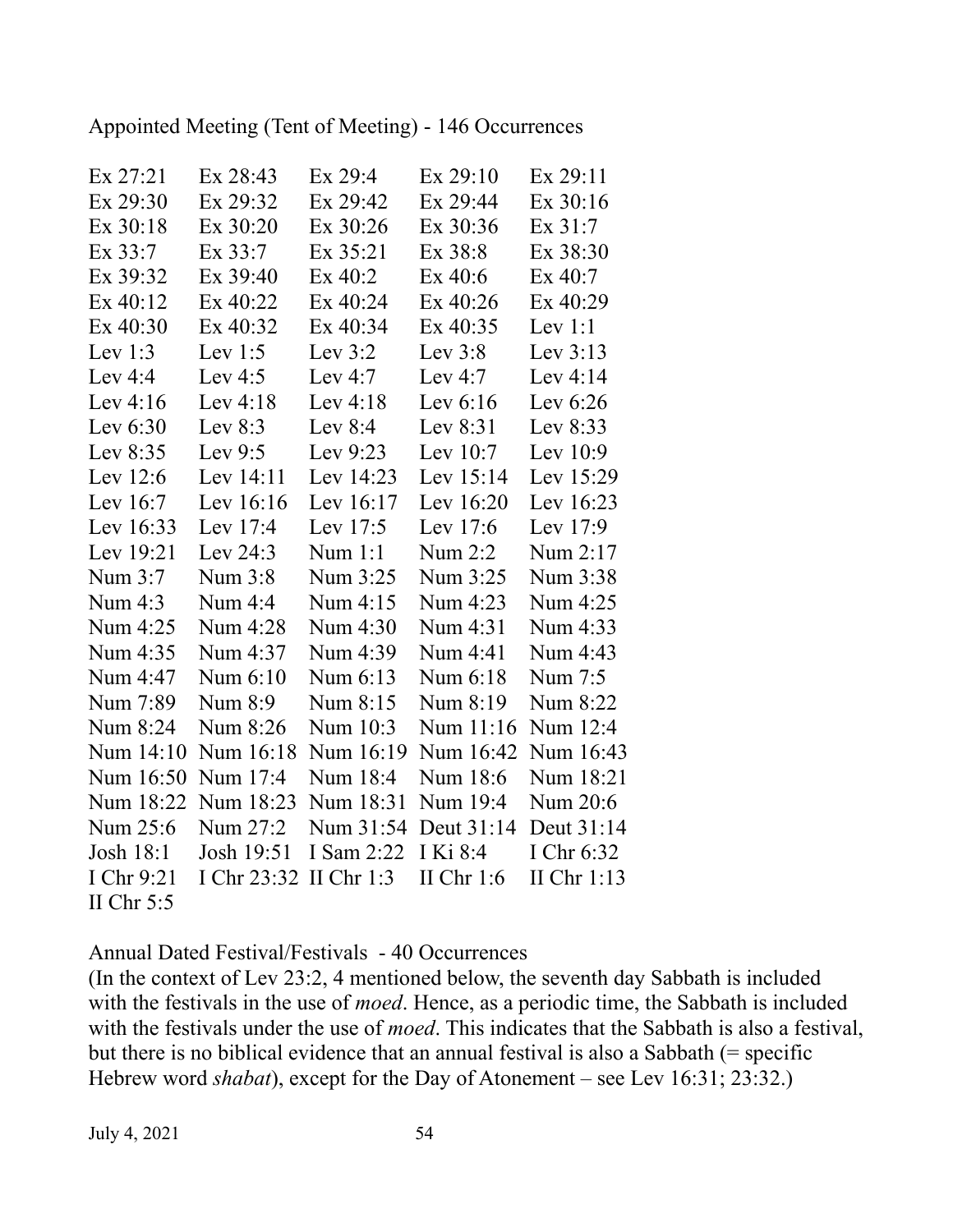| Gen 1:14 Ex 13:10 Ex 23:15 Ex 34:18 Lev 23:2          |  |  |
|-------------------------------------------------------|--|--|
| Lev 23:2 Lev 23:4 Lev 23:4 Lev 23:37 Lev 23:44        |  |  |
| Num 9:2 Num 9:3 Num 9:7 Num 9:13 Num 10:10            |  |  |
| Num 15:3 Num 29:39 Deut 16:6 Deut 31:10 I Chr 23:31   |  |  |
| II Chr 2:4 II Chr 30:22 II Chr 31:3 Ezr 3:5 Neh 10:33 |  |  |
| Ps 104:19 Isa 1:14 Isa 33:20 Lam 1:4 Lam 2:6B         |  |  |
| Lam 2:7 Lam 2:22 Ezek 36:38 Ezek 44:24 Ezek 45:17     |  |  |
| Ezek 46:9 Ezek 46:11 Hos 2:11 Hos 9:5 Hos 12:9        |  |  |

Appointed Time - 22 Occurrences

Gen 17:21 Gen 18:14 Gen 21:2 Ex 9:5 Num 28:2 I Sam 9:24 I Sam 13:8 I Sam 13:11 I Sam 20:35 II Sam 20:5 II Sam 24:15II Ki 4:16 II KI 4:17 Ps 75:2 Ps 102:13 Jer 46:17 Dan 8:19 Dan 11:27 Dan 11:29 Dan 11:35 Hab 2:3 Zech 8:19

Appointed Place - 7 Occurrences

Josh 8:14 Job 30:23 Ps 74:4 Ps 74:8 Isa 14:13 Lam 2:6A Zeph 3:18

Appointed People - 2 Occurrences

Num 16:2 Lam 1:15

Appointed Prophetic Time Interval - 2 Occurrences

Dan 12:7 Dan 12:7

Appointed Sign - 1 Occurrence

Judg 20:38

Bird Migration - 1 Occurrence

Jer 8:7

General Season - 1 Occurrence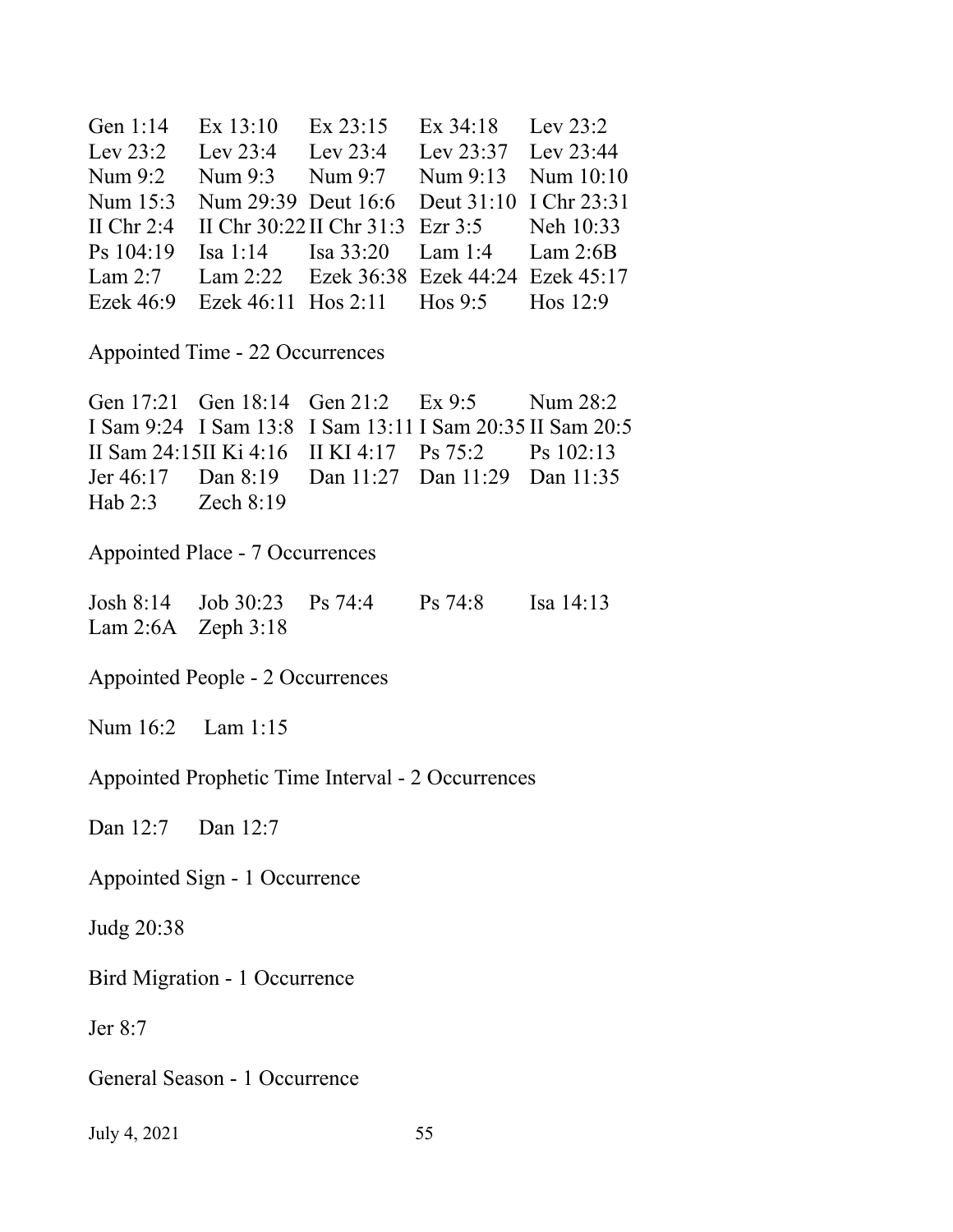Hos 2:9

[28] Bibliography

BDB. *A Hebrew and English Lexicon of the Old Testament*. Revised from a previous lexicon of Wilhelm Gesenius by Francis Brown, Samuel Rolles Driver, and Charles A. Briggs. Oxford: Clarendon Press, 1907

BDB. *The New Brown–Driver–Briggs–Gesenius Hebrew and English Lexicon*. Revised from a previous lexicon of Wilhelm Gesenius by Francis Brown, Samuel Rolles Driver, and Charles A. Briggs. Peabody, MA: Hendrickson Publishers, 1979. This reprint has Strong's numbers added.

BT-BEZ-RH. *The Babylonian Talmud*, *Seder Mo'ed: Bezah, Rosh Hashanah*. Edited by Isidore Epstein. Translated with notes by M. Ginsberg and Maurice Simon. London: The Soncino Press, 1938

Cahn, Zvi. *The Rise of the Karaite Sect*. New York: M. Tausner Publishing, 1937

Depuydt, Leo. *Civil Calendar and Lunar Calendar in Ancient Egypt*. Leuven, Belgium: Peeters Publishers, 1997

Feldman, Louis H. "The Enigma of Horace's Thirtieth Sabbath", pp. 351-376. *Studies in Hellenistic Judaism*. Leiden: Brill, 1996

Gandz, Solomon. *Studies in Hebrew Astronomy and Mathematics*. Introduction by Shlomo Sternberg, New York: KTAV Publishing, 1970

Herr, Moshe David. "The Calendar", pp. 834-864. *The Jewish People in the First Century*, edited by S. Safrai and M. Stern. Philadelphia: Fortress Press, 1976

Hunger, Hermann. *Astrological Reports to Assyrian Kings*. This is volume 8 in the series *State Archives of Assyria*. Translation with introduction and commentary. Helsinki: Helsinki University Press, 1992

Josephus\_5. *Josephus*, Vol. 5, translated by Henry St. John Thackeray. Cambridge, MA: Harvard University Press, 1966

Lindenberger, James M. *Ancient Aramaic and Hebrew Letters*. Edited by Kent Harold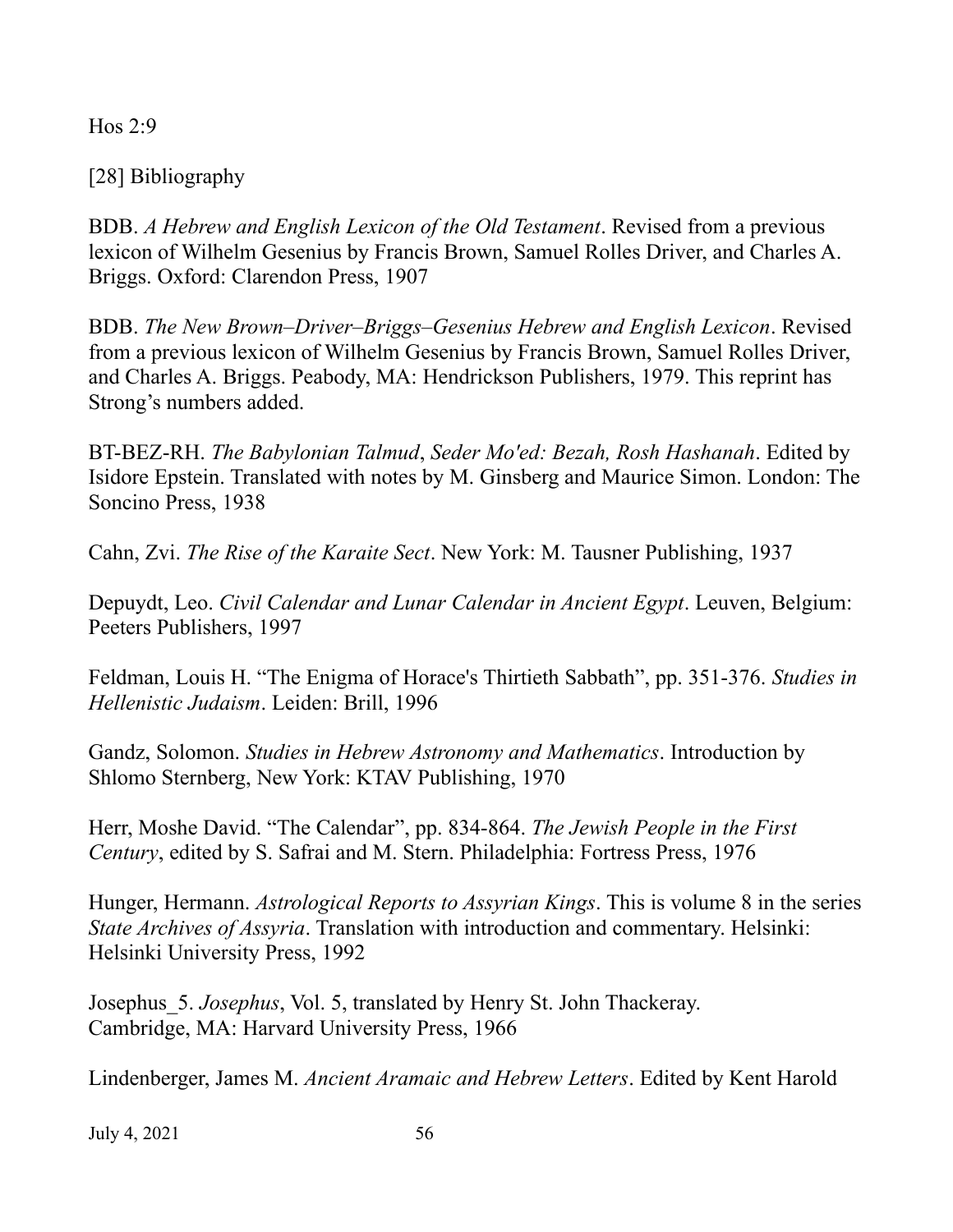Richards. Atlanta: Scholars Press, 1994 NASB. *New American Standard Bible*

Neugebauer, Otto. "On the Orientation of Pyramids", pp. 1-3. *Centaurus*, Vol. 24, 1980

NRSV. *New Revised Standard Version*

Parker, Richard Anthony. *The Calendars of Ancient Egypt*. Chicago: University of Chicago Press, 1950

Pfeiffer, Robert Henry. *State Letters of Assyria: A Transliteration and Translation of 355 Official Assyrian Letters Dating from the Sargonoid Period (722-625 B.C.)*. New Haven: American Oriental Society, 1935

Philo\_7. *Philo*, Vol. 7, by Philo of Alexandria, translated by F. H. Colson. Cambridge, MA: Harvard University Press, 1958

Porten, Bezalel. "The Calendar of Aramaic Texts from Achaemenid and Ptolemaic Egypt", pp. 13-32. *Irano-Judaica: Studies Relating to Jewish Contacts with Persian Culture throughout the Ages*, Vol.2. Edited by Shaul Shaked. Jerusalem: Ben-Zvi Institute for the Study of Jewish Communities in the East, 1990

Rochberg, Francesca. *The Heavenly Writing: Divination, Horoscopy, and Astronomy in Mesopotamian Culture*. Cambridge: Cambridge University Press, 2004

Ruggles, Clive. *Ancient Astronomy: An Encyclopedia of Cosmology and Myth*. Santa Barbara, CA: ABC-CLIO, 2005

Steurer, Rita Maria. *Das Alte Testament*, Vol. 2. Neuhausen-Stuttgart, Germany: Hanssler-Verlag, 1989

Swerdlow, Noel M. *The Babylonian Theory of the Planets*. Princeton: Princeton University Press, 1998

Whitters, Mark F. "Some New Observations about Jewish Festal Letters", pp. 272-288. *Journal for the Study of Judaism*, Vol. 32, 2001

Wigram, George V. *The Englishman's Hebrew and Chaldee Concordance of the Old Testament*, fifth edition. London: Samuel Bagster and Sons, 1963